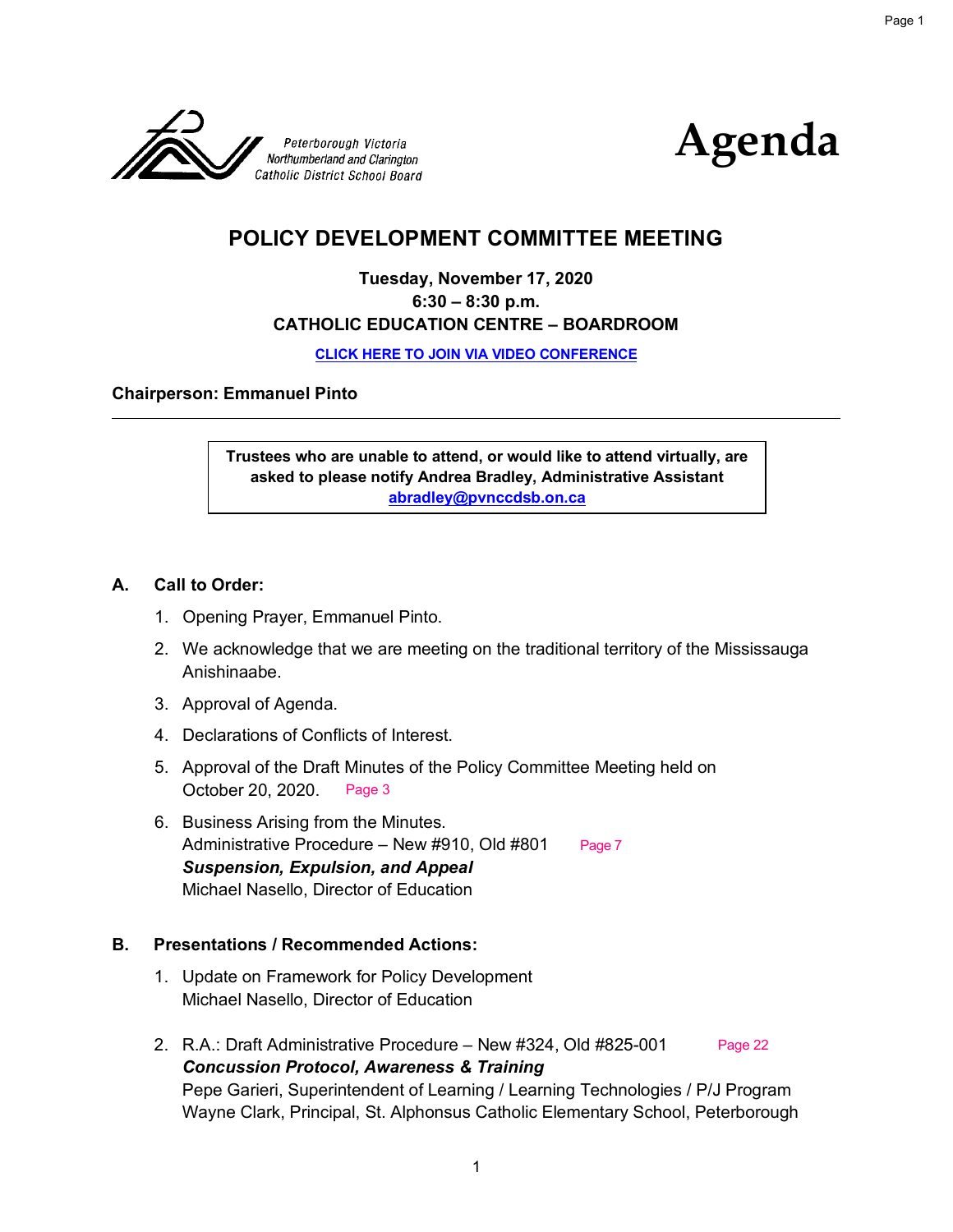- 3. R.A.: Draft Directional Policy #700 *Equity and Inclusive Education* Steve O'Sullivan, Superintendent of Learning / I/S Program / Faith and Equity Page 40
- 4. R.A.: Draft Administrative Procedure New #1004, Old #602 *Catholic Parent Engagement Committee* Michael Nasello, Director of Education Page 50

## **C. Information Items:**

#### **D. Next Meeting:**

1. Tuesday, February 2, 2021 6:30 – 8:30 p.m.

#### **E. Conclusion:**

- 1. Closing Prayer, Braden Leal.
- 2. Adjournment.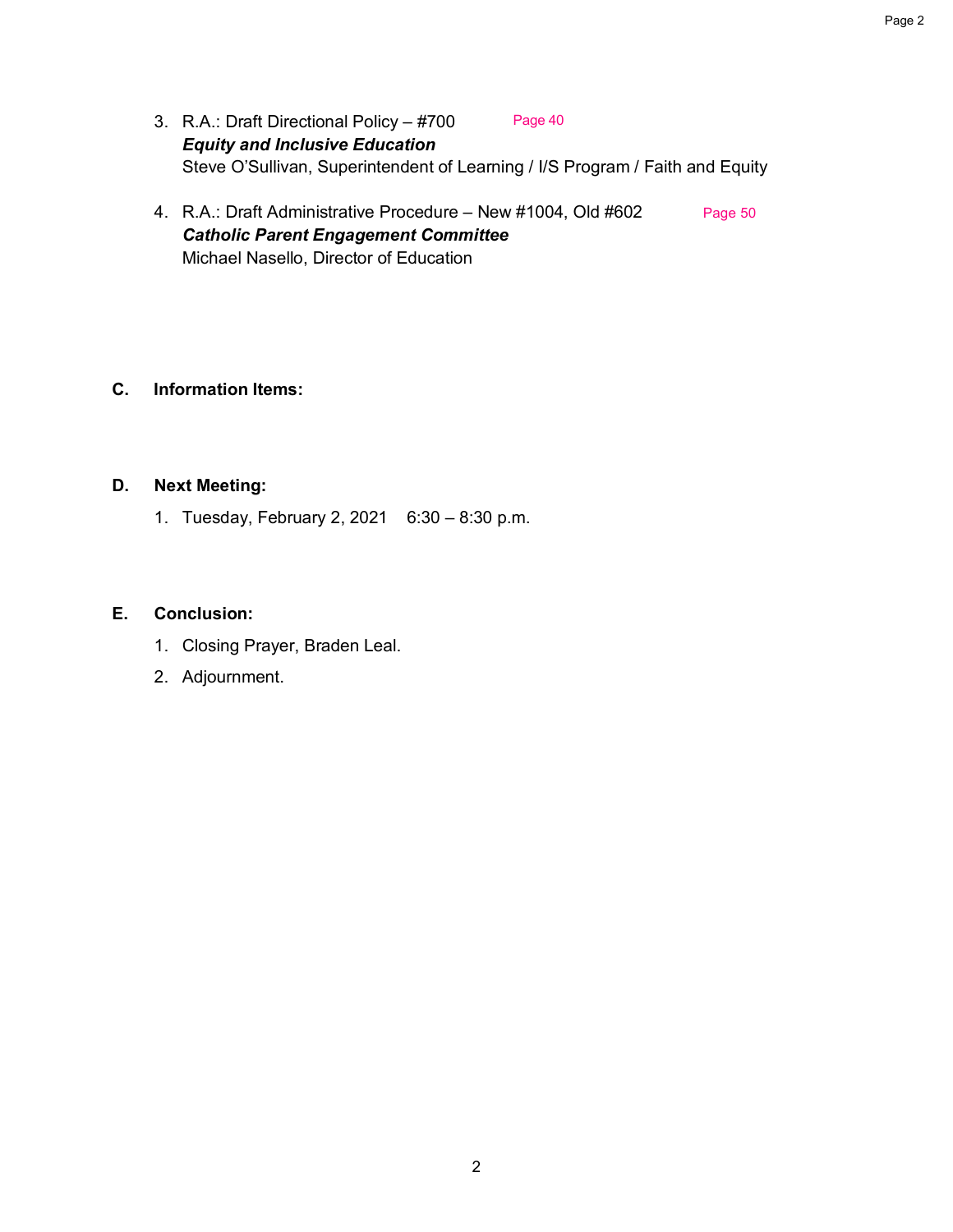





THE MINUTES OF THE POLICY DEVELOPMENT COMMITTEE MEETING held on Tuesday, October 20, 2020 at 6:30 p.m. in the Boardroom, 1355 Lansdowne Street West, Peterborough.

#### PRESENT

| Trustees: | Linda Ainsworth, Michelle Griepsma, Helen McCarthy (via video conference).                                           |  |
|-----------|----------------------------------------------------------------------------------------------------------------------|--|
|           | David Bernier (via video conference), Braden Leal (via video conference), Kevin<br>MacKenzie (via video conference). |  |
|           | Administration: Joan Carragher, Laurie Corrigan, Isabel Grace.                                                       |  |
|           | Pepe Garieri, Timothy Moloney, Michael Nasello, Stephen O'Sullivan.                                                  |  |
| Guests:   |                                                                                                                      |  |
| Regrets:  | Josh Hill (Senior Student Trustee), Eli McColl (Junior Student Trustee),<br>Emmanuel Pinto (Committee Chairperson).  |  |
| Recorder: | Andrea Bradley.                                                                                                      |  |

*Michelle Griepsma, Board Chairperson, chaired the Policy Development Committee Meeting for Emmanuel Pinto, Committee Chairperson.* 

**MOTION:** Moved by Helen McCarthy, seconded by Kevin MacKenzie, that Emmanuel Pinto (Committee Chairperson), Peterborough County Trustee, be excused from the Tuesday, October 20, 2020 Policy Development Committee Meeting.

Carried.

#### **A. Call to Order**:

Michelle Griepsma, Board Chairperson, called the meeting to order.

1. Opening Prayer.

Michelle Griepsma, Board Chairperson, called the meeting to order at 6:33 p.m. and asked Linda Ainsworth to lead the Opening Prayer.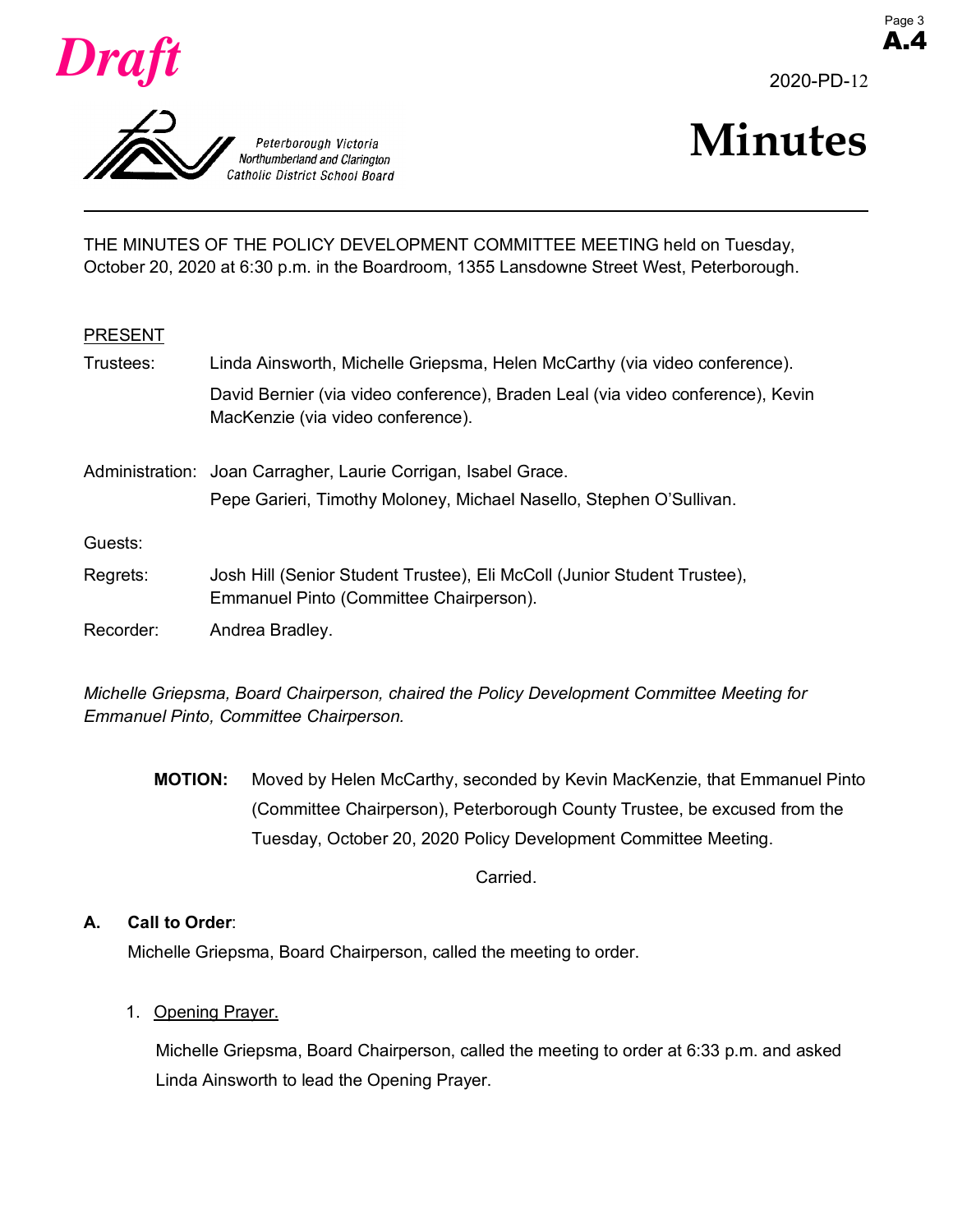

- 2. Michelle Griepsma, Board Chairperson, acknowledged that the Policy Development Committee Meeting was taking place on the traditional territory of the Mississauga Anishinaabe.
- 3. Approval of the Agenda.

**MOTION:** Moved by Linda Ainsworth, seconded by Braden Leal, that the Policy Development Committee Agenda be accepted. Carried

### 4. Declarations of Conflicts of Interest.

There were no conflicts of interest.

- 5. Approval of the Draft Minutes of the Policy Development Committee Meeting held on May 13, 2020.
	- **MOTION:** Moved by Linda Ainsworth, seconded by David Bernier, that the Minutes of the Policy Development Committee Meeting held on May 13, 2020, be approved. **Carried**
- 6. Business Arising from the Minutes.

There was no business arising from the Minutes.

#### **B. Recommended Actions/Presentations:**

1. R.A.: Draft Administrative Procedure – New #910, Old #801

#### *Suspension, Expulsion, and Appeal*

Tim Moloney, Superintendent of Learning / Student Success, presented new draft Administrative Procedure – *#910 – Suspension, Expulsion, and Appeal* to the Policy Development Committee and answered questions and concerns from Trustees. The director was asked to follow up with legal counsel on the practice of bringing the expulsion committee recommendations to the Board for approval.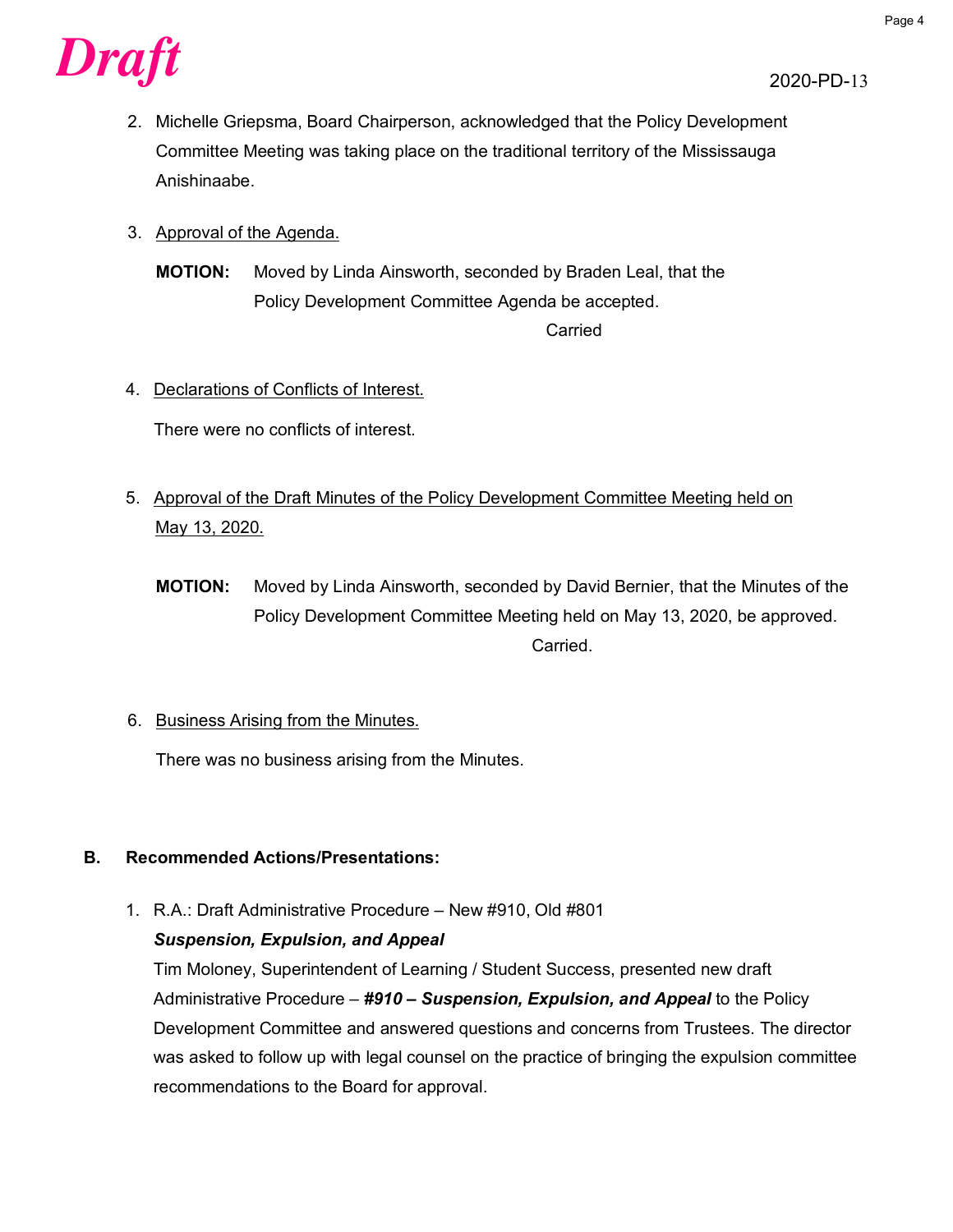

**MOTION:** Moved by Linda Ainsworth, seconded by Braden Leal that the Policy Development Committee recommend to the Board that Policy and Administrative Procedure – *#801 – Safe Schools – Suspension, Expulsion, and Appeal*, be deleted and the revised, newly formatted, Administrative Procedure – *#910 – Suspension, Expulsion, and Appeal*, be received and posted as amended under Directional Policy – *#900 – Safe and Accepting Schools*. Carried

2. Draft Administrative Procedure – New #1004, Old #602

## *Catholic Parent Engagement Committee*

Michael Nasello, Director of Education, presented new draft Administrative Procedure – *#1004 – Catholic Parent Engagement Committee* to the Policy Development Committee and answered questions. Michael will be making some minor changes to the new draft Administrative Procedure prior to taking it to the next CPEC meeting for input. The new draft Administrative Procedure will return to the Policy Development Committee on November 17, 2020.

- 3. R.A.: Revision to the Framework for Policy Development Michael Nasello, Director of Education, reviewed the Framework for Policy Development with the Policy Development Committee highlighting the revision that has been made.
	- **MOTION:** Moved by David Bernier, seconded by Linda Ainsworth that the Policy Development Committee recommend to the Board that the "*Framework for*  **Policy Development**" document be approved with the revision to include *'Healthy Schools and Workplaces'* as a Directional Policy.

Carried

## **C. Information Items:**

1. Administrative Procedure – New #817 (previously posted)

## *Students Wearing Masks*

Michael Nasello, Director of Education, presented new Administrative Procedure – *#817 – Students Wearing Masks* to the Policy Development Committee and answered questions.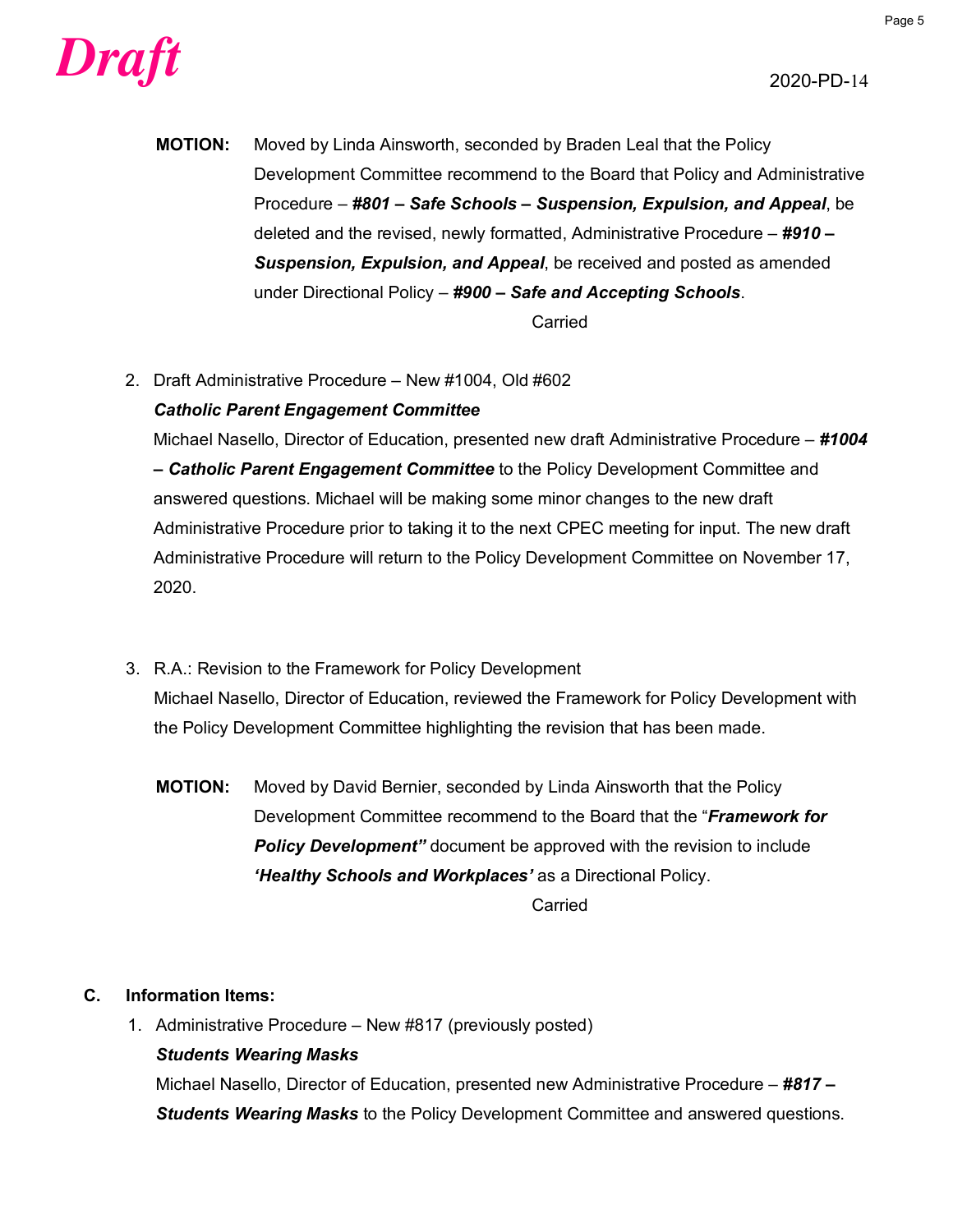

**MOTION:** Moved by Helen McCarthy, seconded by Kevin MacKenzie that the Policy Development Committee recommend to the Board that new Administrative Procedure – *#817 – Students Wearing Masks* be received and posted under Directional Policy – *#800 – Healthy Schools and Workplaces*.

Carried

#### **D. Next Meeting:**

1. Tuesday, November 17, 2020 6:30 p.m. – 8:30 p.m.

#### **E. Conclusion:**

- 1. Closing Prayer. Michelle Griepsma, Board Chairperson, asked Kevin MacKenzie to lead the Closing Prayer.
- 2. Adjournment.

**MOTION:** Moved by Linda Ainsworth seconded by Braden Leal, that the Policy Development Committee Meeting adjourn at 8:16 p.m.

Carried.

Michelle Griepsma, Board Chairperson per Michael Nasello Emmanuel Pinto, Committee Chairperson **Exercise 2018** Director of Education /ab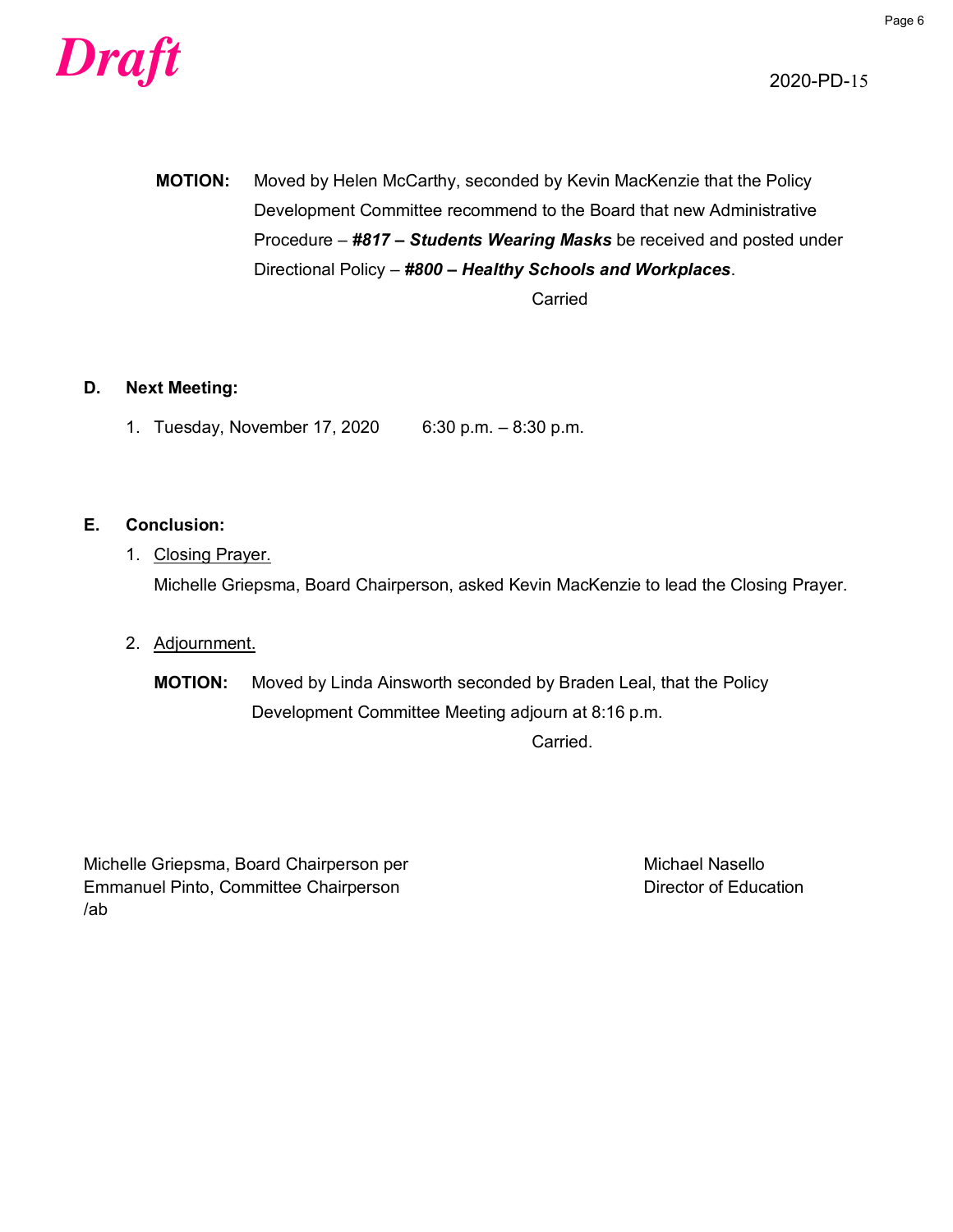

**BOARD ADMINISTRATIVE PROCEDURE**

*ADMINISTRATIVE PROCEDURE* **SUSPENSION, EXPULSION, AND APPEAL**

*ADMINISTRATIVE PROCEDURE NUMBER* **910 (NEW) 801 (OLD)**

*Directional Policy*

**900 – Safe and Accepting Schools**

## **TITLE OF ADMINISTRATIVE PROCEDURE:**

Suspension, Expulsion, and Appeal

**DATE APPROVED:**

X

## **PROJECTED REVIEW DATE:**

x

## **DIRECTIONAL POLICY ALIGNMENT:**

This Administrative Procedure aligns with the [Safe and Accepting Schools Directional](https://www.pvnccdsb.on.ca/wp-content/uploads/2018/07/900-Safe-and-Accepting-Schools.pdf)  [Policy -](https://www.pvnccdsb.on.ca/wp-content/uploads/2018/07/900-Safe-and-Accepting-Schools.pdf) 900 by ensuring our students feel safe and secure and that our schools are welcoming, safe, respectful, equitable, inclusive and accepting learning and teaching environments.

## **ALIGNMENT WITH MULTI-YEAR STRATEGIC PLAN:**

The Suspension, Expulsion, and Appeal Administrative Procedure supports the Board's Mission to educate students in faith-filled, safe, inclusive learning communities. This Administrative Procedures also supports the strategic priority to learn by enabling all students to become reflective, self-directed, life-long learners. This is achieved when students are supported with developing the social-emotional and communication skills needed to regulate themselves, resolve conflict and develop the habits of making healthy behaviour choices.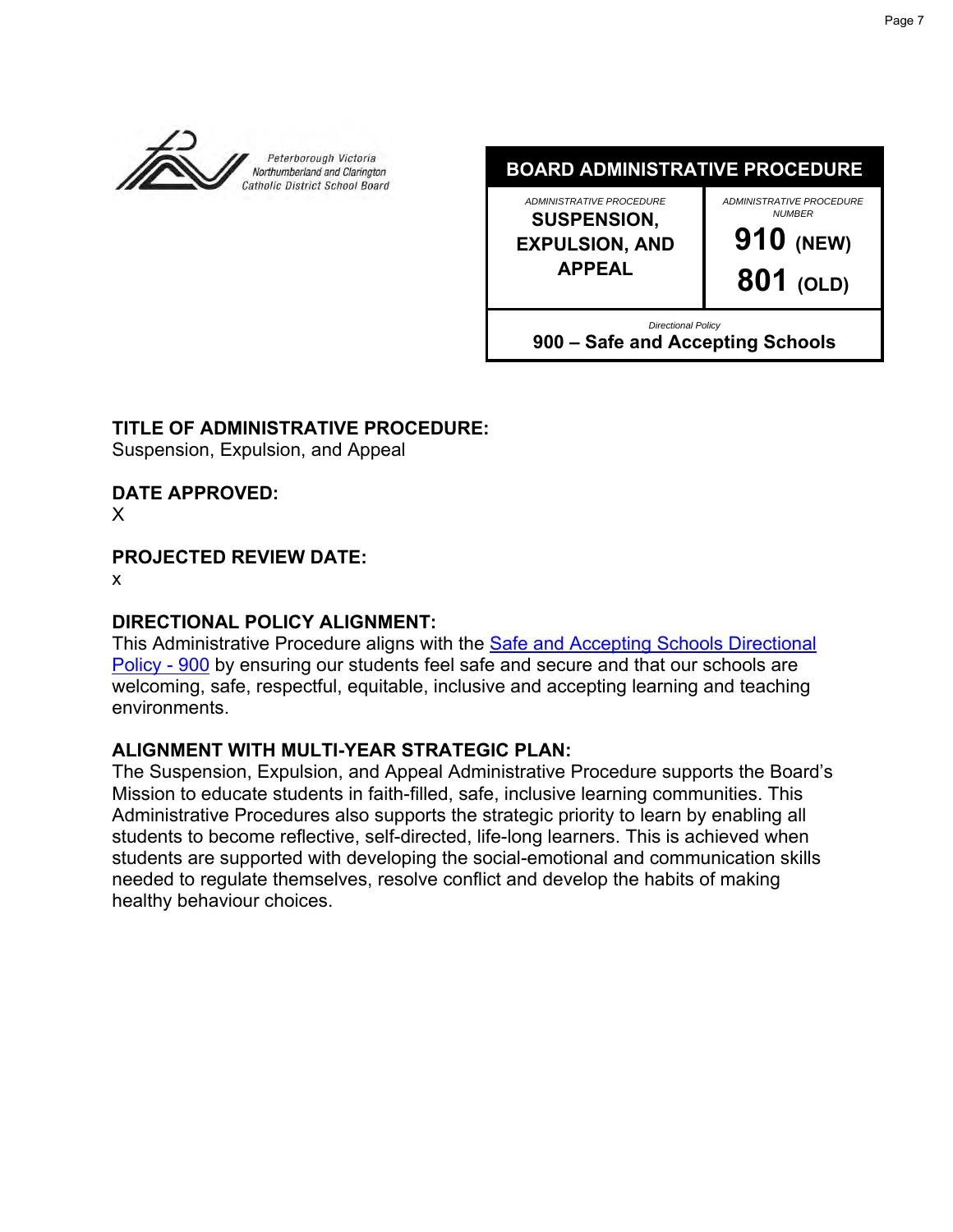

#### **Vision**

Achieving Excellence in Catholic Education LEARN . LEAD . SERVE

#### **Mission**

To educate students in faith-filled, sale, inclusive Catholic learning communities by nurturing the mind, body and spirit of all.

#### **LEARN**

Achieve excellence in instruction and assessment to enable all students to become reflective, self-directed, lifelong learners.

**LEAD** Foster critical thinking, creativity, collaboration, and communication, to enable all students to realize their God-given potential.

#### **SERVE**

Inspire engagement and commitment to stewardship for creation to enableall students to become caring and responsible citizens.

## **ACTION REQUIRED:**

This Administrative Procedure sets out guidelines for suspension and expulsion in accordance with the progressive disciplinary measures and processes outlined in the Education Act and its Regulations. This Administrative Procedure also provides steps to be taken for Suspension Appeals and Expulsion Hearings to ensure a fair and measured disciplinary process for each student, based on the balance of probabilities.

The Board shall be committed to the development of each student as a moral, faithful person created in the image of God and shall support the learning of each student and the safety of the Catholic school community.

#### **1.0 Suspension**

#### Activities that may lead to suspension for students in grades 4 to 12

As outlined in subsection 306(1) of the Education Act (a to f), a principal shall consider whether to suspend a student in grades 4 to 12 if he or she believes that the student has engaged in any of the following activities while at school, at a school-related activity or in other circumstances where engaging in the activity will have an impact on the school climate:

- a) Uttering a threat to inflict serious bodily harm on another person;
- b) Possessing alcohol, cannabis (unless the student is authorized to use cannabis for medical purposes), or illegal drugs;
- c) Being under the influence of alcohol or cannabis (unless the student is authorized to use cannabis for medical purposes);
- d) Swearing at a teacher or at any person in a position of authority;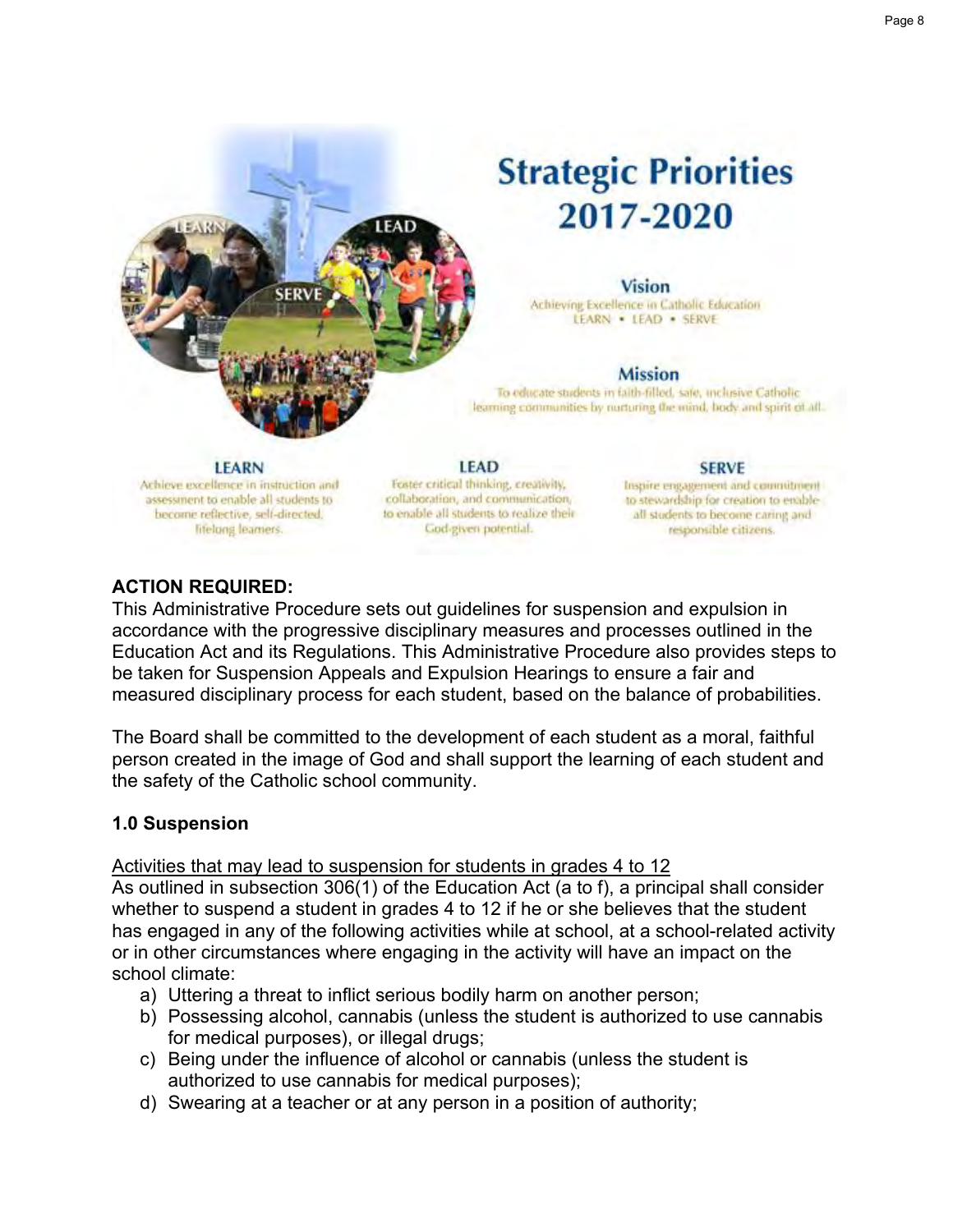- e) Committing an act of vandalism that causes extensive damage to school property at the student's school or to property on school premises; or
- f) Bullying, including cyber-bullying.

In addition to the reasons outlined in subsection 306(1) of the Education Act, the Board provides supplementary reasons for a principal to consider suspension. They are as follows:

- g) Persistent truancy;
- h) Persistent opposition to authority;
- i) Habitual neglect of duty;
- j) Use of profane or improper language;
- k) Use of tobacco and/or vaping products;
- l) Theft and/or extortion;
- m) Aid or incite harmful behaviour;
- n) Physical assault and/or fighting;
- o) Being under the influence and/or in possession of restricted drugs;
- p) Sexual, racial, and/or personal harassment;
- q) Possession or misuse of any harmful substances;
- r) Prejudice, bias or hate-motivated violence;
- s) Development and/or distribution of hate material;
- t) Inappropriate use of computer equipment, websites, electronic media or communication devices;
- u) Conduct injurious to the school climate, including to the physical or mental wellbeing of others in the school; or
- v) Serious breach of the Board's Code of Conduct.

## Kindergarten to Grade 3

As per the Education Act, Ontario Regulation 440/20, a student in Kindergarten to Grade 3 cannot be suspended for the activities listed in subsection 306(1) of the Education Act, or for supplemental reasons approved by the Board, however, these incidents are still unacceptable in schools and must be reported to the principal.

## **Guidelines**

- 1.1 All employees of the Board, who become aware that a student may have engaged in a serious student incident, shall report the matter to the principal as soon as reasonably possible.
- 1.2 When inappropriate student behaviour occurs, Principals will use a progressive discipline approach which combines early and ongoing interventions to promote positive student behaviour. Principals will consider a range of options to determine the most appropriate way to respond to each situation and help students learn from their choices while taking into account their individual circumstances. In some cases, a suspension may be necessary.
- 1.3 The principal will conduct an investigation in accordance with the legislated requirements outlined in detail in the Peterborough Victoria Northumberland and Clarington Catholic District School Board Safe Schools Resources and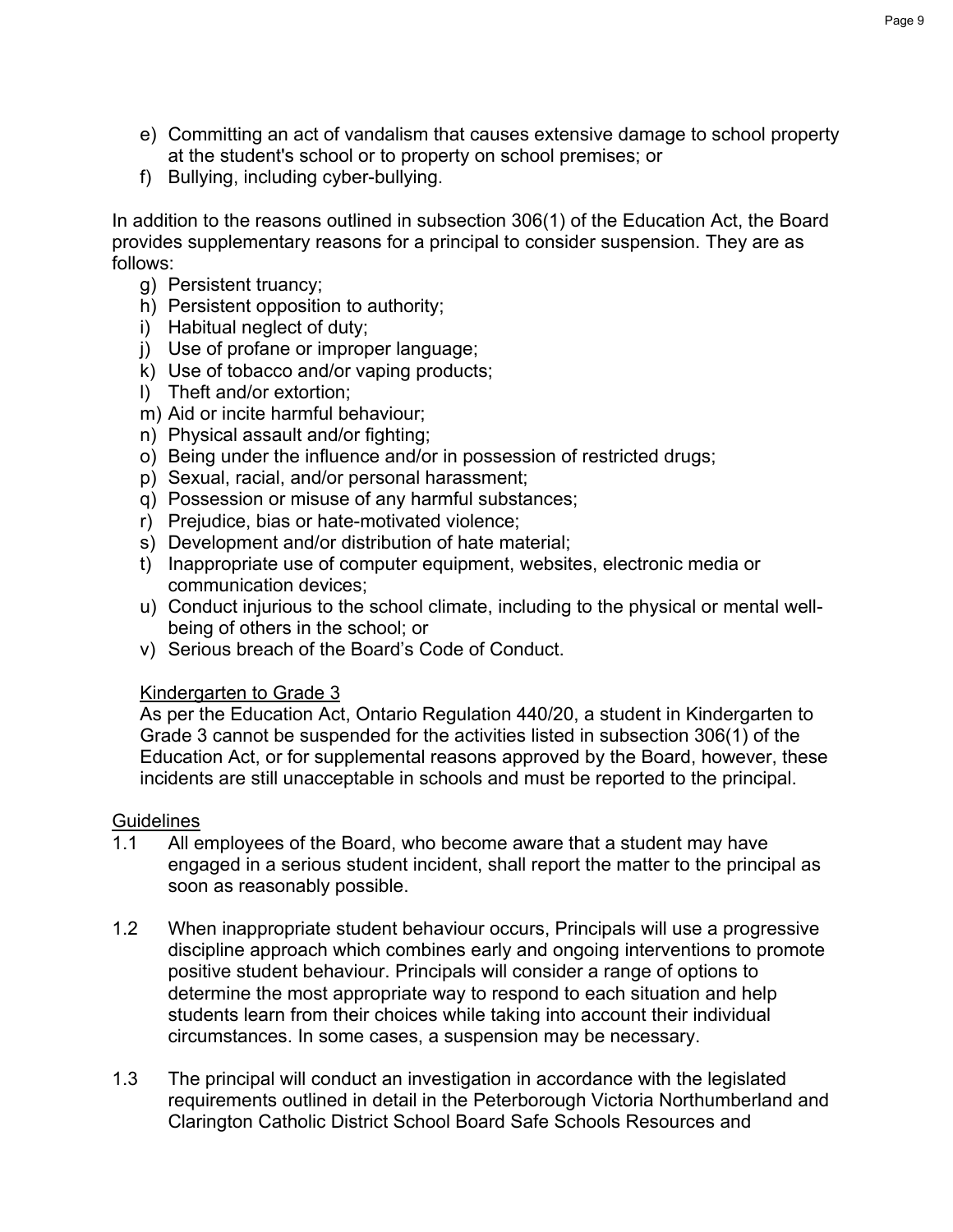Procedures Manual and consider suspension along with mitigating factors, student's history, and other relevant factors.

- 1.4 The principal will consult with the appropriate Family of Schools Superintendent about a suspension from school greater than five days.
- 1.5 Written notification about suspension will comply with the requirements of legislation regarding timelines, information, homework for short-term suspensions, or learning program for students on long-term suspension, and the appeal process. Specific information about reports and forms is found in the Peterborough Victoria Northumberland and Clarington Catholic District School Board Safe Schools Resources and Procedures Manual.
- 1.6 A student/parent/guardian who is considering appealing a suspension may meet with the appropriate Family of Schools Superintendent to discuss matters related to the suspension.
- 1.7 A student/parent/guardian may appeal a suspension by writing to the Director of Education within ten school days of the commencement of the suspension.
- 1.8 Upon receipt of a suspension appeal request from a student/parent/guardian, the Director will advise the appropriate Family of Schools Superintendent and the Superintendent of Safe Schools.
- 1.9 The appropriate Family of Schools Superintendent will review the suspension details. Subject to the legislated provisions surrounding the record related to suspensions which have required the completion of a Safe Schools Incident Reporting Form or which involve bullying, the appropriate Family of Schools Superintendent may:
	- a) confirm the suspension and the duration of the suspension;
	- b) confirm the suspension, but shorten the duration of a suspension two days or more in length and amend the record of the suspension accordingly; or
	- c) quash the suspension and expunge the record of the suspension even if the suspension that is under appeal has already been served.
- 1.10 If a settlement of the appeal is reached, between the student/parent/guardian and the appropriate Family of Schools Superintendent, it will be documented in a letter issued by the appropriate Family of Schools Superintendent and the appeal will be deemed to have been remedied.
- 1.11 The Director of Education, upon receipt of a suspension appeal, will establish a Suspension Appeal Committee. The Committee will convene within 15 days of receipt of the appeal, or at a later date, as agreed to by both parties. The Appeal Committee will consist of three trustees who have had no prior involvement in the matter under appeal. The Appeal Committee Meetings will be held in-camera.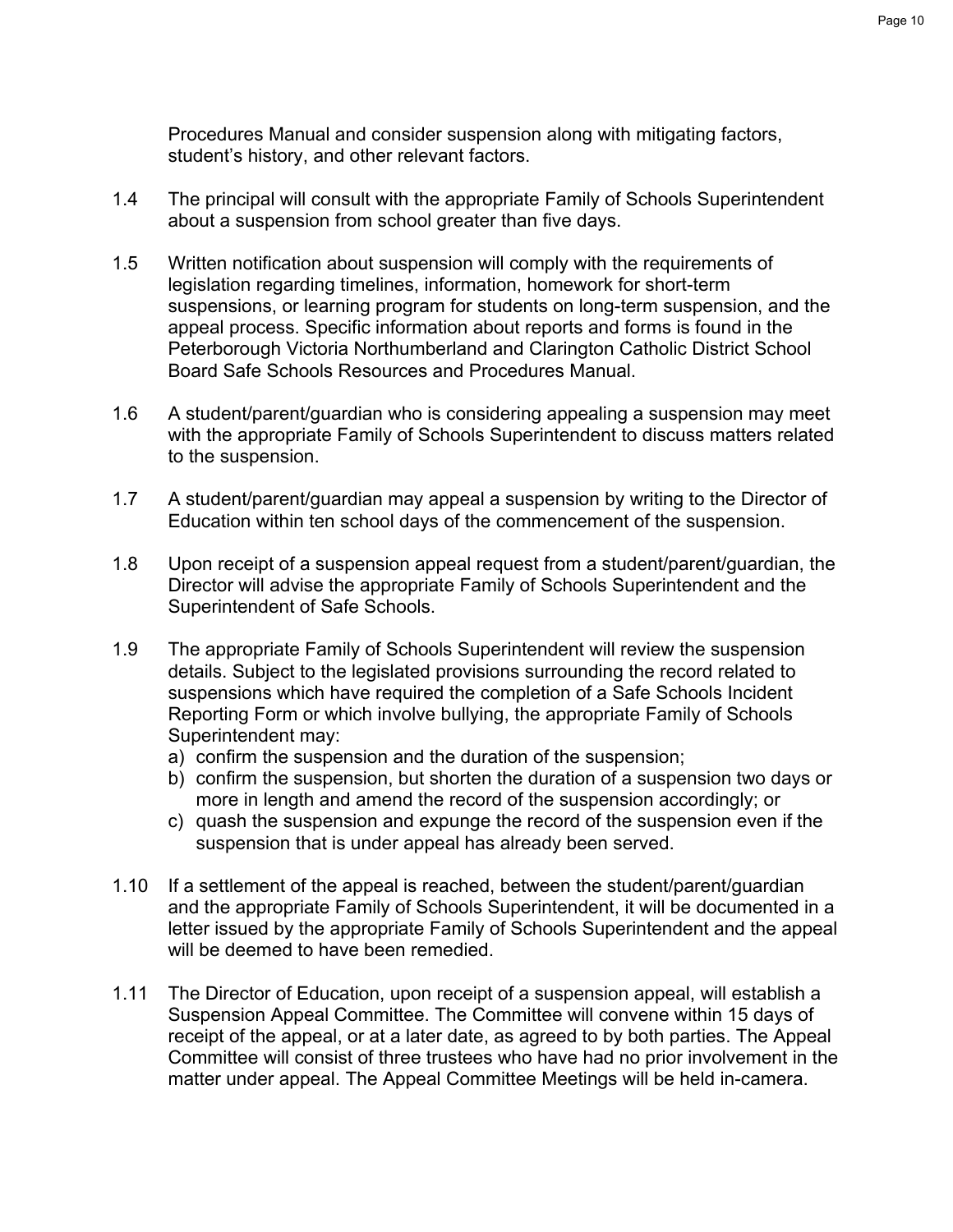- 1.12 The Superintendent of Safe Schools will provide the parties with information (e.g. procedural requirements, order of presentation, who may attend, and timelines for rendering a decision) about the appeal process as detailed in the Peterborough Victoria Northumberland and Clarington Catholic District School Board Safe Schools Resources and Procedures Manual.
- 1.13 Subject to the legislated provisions surrounding the record related to suspensions which have required the completion of a Safe Schools Incident Report Form or which involve bullying, the Suspension Appeal Committee may: a) confirm the suspension and the duration of the suspension;
	- b) confirm the suspension, but shorten the duration of a suspension two days or more in length, even if the suspension that is under appeal has already been served, and order that the record of the suspension be amended accordingly; or
	- c) quash the suspension and order that the record of the suspension be expunged, even if the suspension that is under appeal has already been served.
- 1.14 The decision of the Suspension Appeal Committee will be the decision of the Board and it is final.

## **2.0 Expulsion**

## Activities that may lead to expulsion for students in grades 4 to 12

As outlined in subsection 310(1) of the Education Act (a to i), a principal shall suspend a student (in grades 4 to 12) for up to 20 days and conduct an investigation to determine whether to recommend to the Board that the student be expelled if they believe that the student has engaged in any of the following activities while at school, at a school-related activity or in other circumstances where engaging in the activity will have an impact on the school climate:

- a) Possessing a weapon, including possessing a firearm;
- b) Using a weapon to cause or to threaten bodily harm to another person;
- c) Committing physical assault on another person that causes bodily harm requiring treatment by a medical practitioner;
- d) Committing sexual assault;
- e) Trafficking in weapons or in illegal drugs;
- f) Committing robbery;
- g) Giving alcohol or cannabis to a minor;
- h) Bullying, if,
	- i. the student (between grades 4 to 12) has previously been suspended for engaging in bullying, and
	- ii. the student's continuing presence in the school creates an unacceptable risk to the safety of another person.
- i) Any activity listed in subsection 306(1) of the Education Act, and supplemental reasons approved by the Board, that is motivated by bias, prejudice or hate based on race, national or ethnic origin, language, colour, religion, sex, age, mental or physical disability, sexual orientation, gender identity, gender expression, or any other similar factor.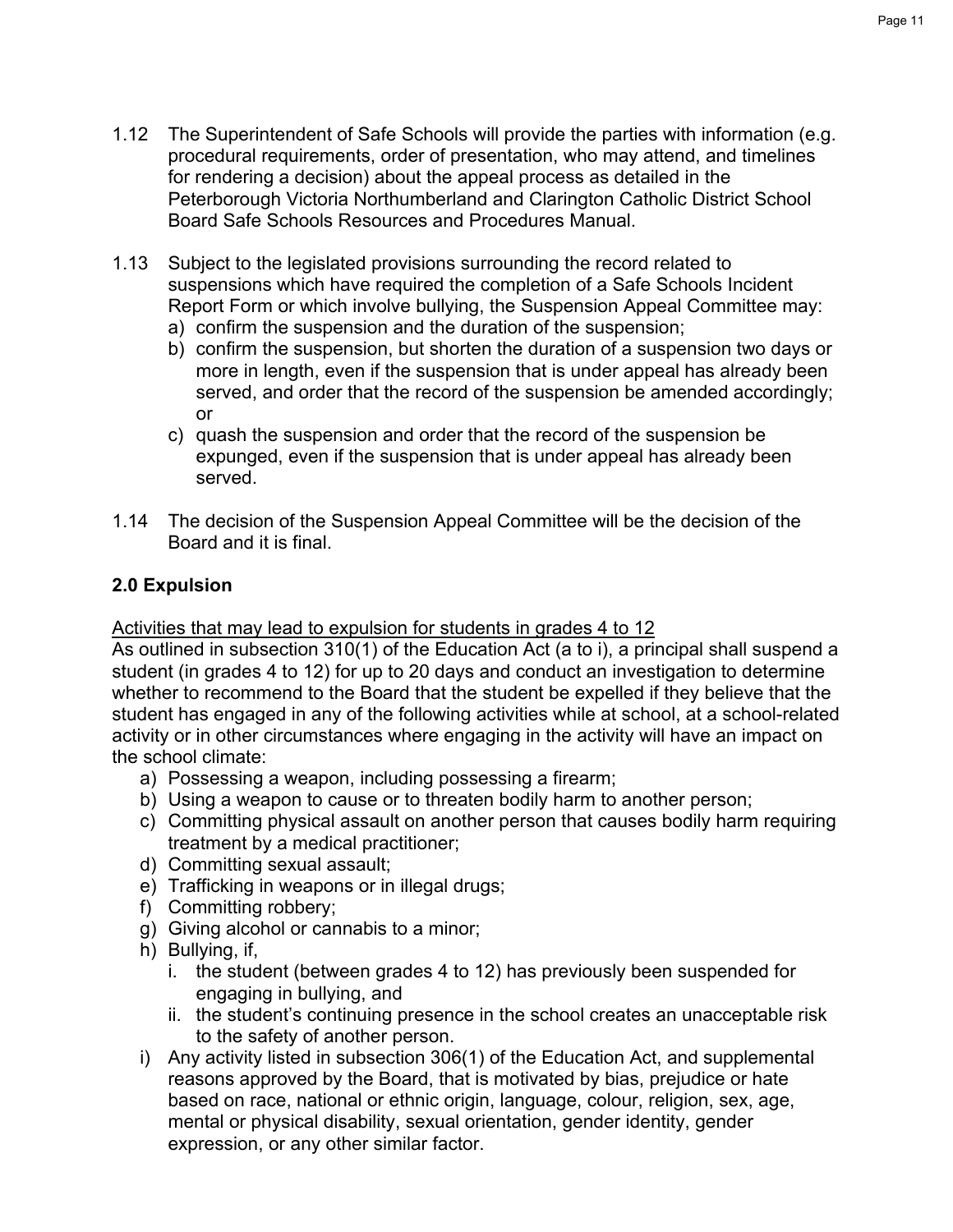In addition to the reasons outlined in subsection 310(1) of the Education Act, the Board provides supplementary reasons for a principal to consider recommendation for expulsion. They are as follows:

- j) Conduct injurious to the school climate, including to the physical or mental wellbeing of others in the school; or
- k) Serious breach of the Board's Code of Conduct.

## Kindergarten to Grade 3

As per the Education Act, Ontario Regulation 440/20, if a student in Kindergarten to Grade 3 engages in any of the activities that may lead to expulsion for students in grades 4 to 12, the principal will conduct an investigation regarding the allegations to determine if the student should be suspended.

## Guidelines<br>2.1 The

- The principal will conduct an investigation in accordance with the legislated requirements outlined in detail in the Peterborough Victoria Northumberland and Clarington Catholic District School Board Safe Schools Resources and Procedures Manual and consider a 20 day suspension and the recommendation for a possible expulsion along with mitigating factors, student's history, and other relevant factors.
- 2.2 The principal will consult with the appropriate Family of Schools Superintendent about a suspension from school greater than five days.
- 2.3 If there is consideration of a possible expulsion, the principal will issue a 20 day suspension which may be shortened if so warranted by the principal's investigation.
- 2.4 If the principal does not recommend consideration of expulsion to the Board, the principal will inform the student/parent/guardian that the suspension may be appealed.
- 2.5 If the principal imposes a 20 day suspension and decides to recommend to the Board that the student be expelled, the principal will prepare a report with specified components outlined in the Peterborough Victoria Northumberland and Clarington Catholic District School Board Safe Schools Resources and Procedures Manual. The principal will provide a copy of the report to the student/parent/guardian, the Family of Schools Superintendent, the Superintendent of Safe Schools, and the Director of Education, along with written notification that the recommendation will be referred to the Expulsion Committee for consideration. A copy of the report will be retained in the student's OSR for a period as determined by the Board's records retention guidelines.
- 2.6 The written notice to the student/parent/guardian will provide details about the reason for recommending expulsion to the Board, along with details about the expulsion process, and options available to the student/parent/guardian.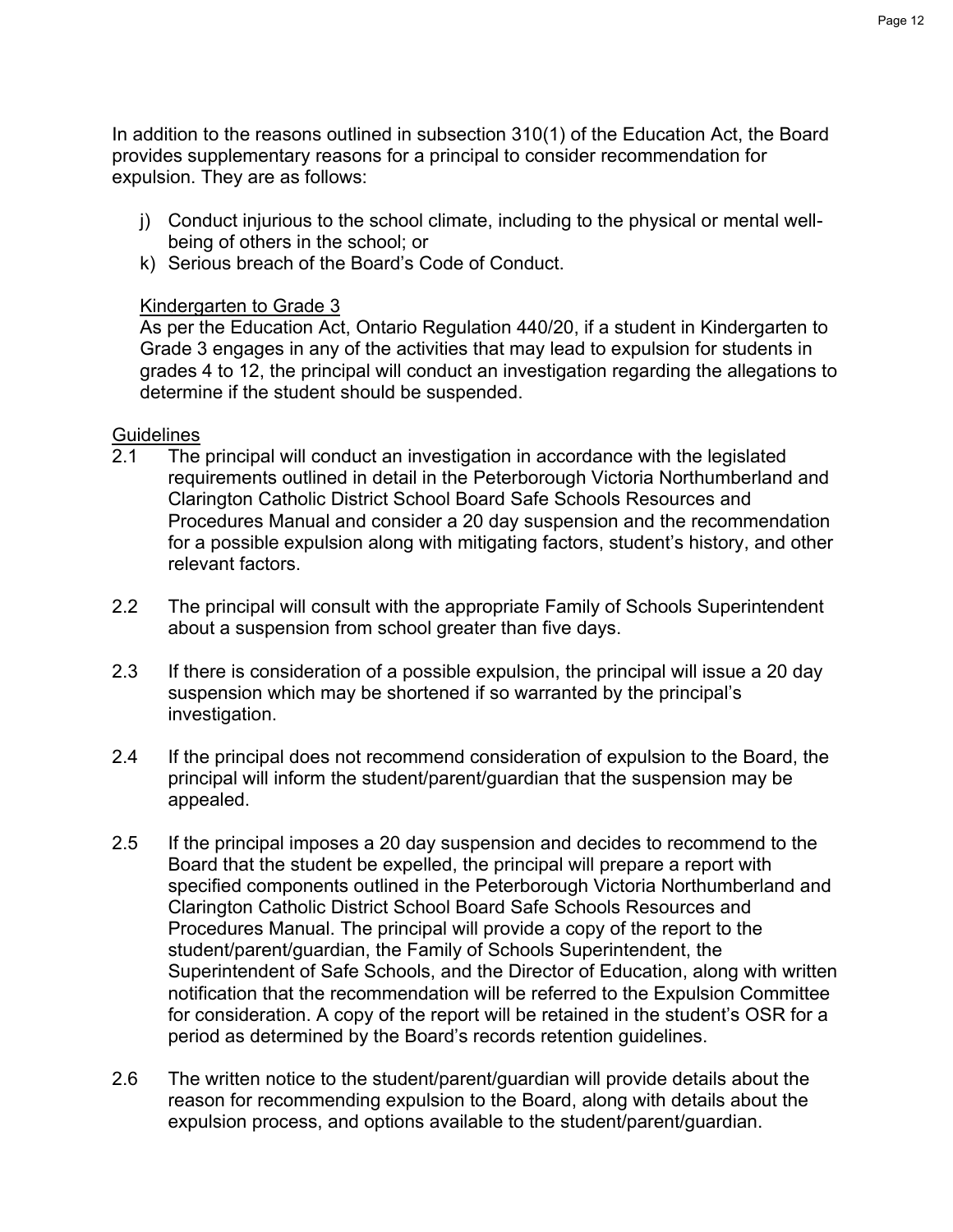- 2.7 The Director of Education, upon receipt of a recommendation for possible expulsion, will establish an Expulsion Committee. The Expulsion Committee will consist of five trustees who have had no prior involvement in the matter under consideration for expulsion. All Expulsion Committee Meetings will be held incamera.
- 2.8 The Expulsion Committee must convene within 20 days of the first day of the suspension to conduct an Expulsion Hearing or to review the Minutes of Settlement. The Expulsion Committee may convene at a later date if agreed to by both parties.
- 2.9 The Expulsion Committee will conduct the meeting in accordance with the following options available to the student/parent/guardian:
	- a) Option 1 Expulsion Hearing

The Superintendent of Safe Schools will provide the school principal and student/parent/guardian with information (e.g. procedural requirements, order of presentation, who may attend, and time lines for rendering a decision) about the Expulsion Hearing as detailed in the Peterborough Victoria Northumberland and Clarington Catholic District School Board Safe Schools Resources and Procedures Manual.

b) Option 2 - Minutes of Settlement

The Minutes of Settlement set out the foundational points of a settlement reached between the student/parent/guardian and Peterborough Victoria Northumberland and Clarington Catholic District School Board to expel the student. This document is signed by the student/parent/guardian and the Superintendent of Safe Schools. By signing the Minutes of Settlement the student/parent/guardian consents to the decision as determined by the Expulsion Committee.

- 2.10 In rendering a decision, the Expulsion Committee may:
	- a) not expel the student, confirm the 20 day suspension, shorten its duration or withdraw it, and provide information about the right to appeal the suspension at this point;
	- b) expel the student from his/her school and assign the student to another school; or
	- c) expel the student from all schools of the Board and assign the student to a program for expelled students.
- 2.11 The decision of the Expulsion Committee will be the decision of the Board.
- 2.12 Following the Expulsion Committee Meeting, the Director of Education will provide written notice promptly to the student/parent/guardian outlining the decision of the Expulsion Committee.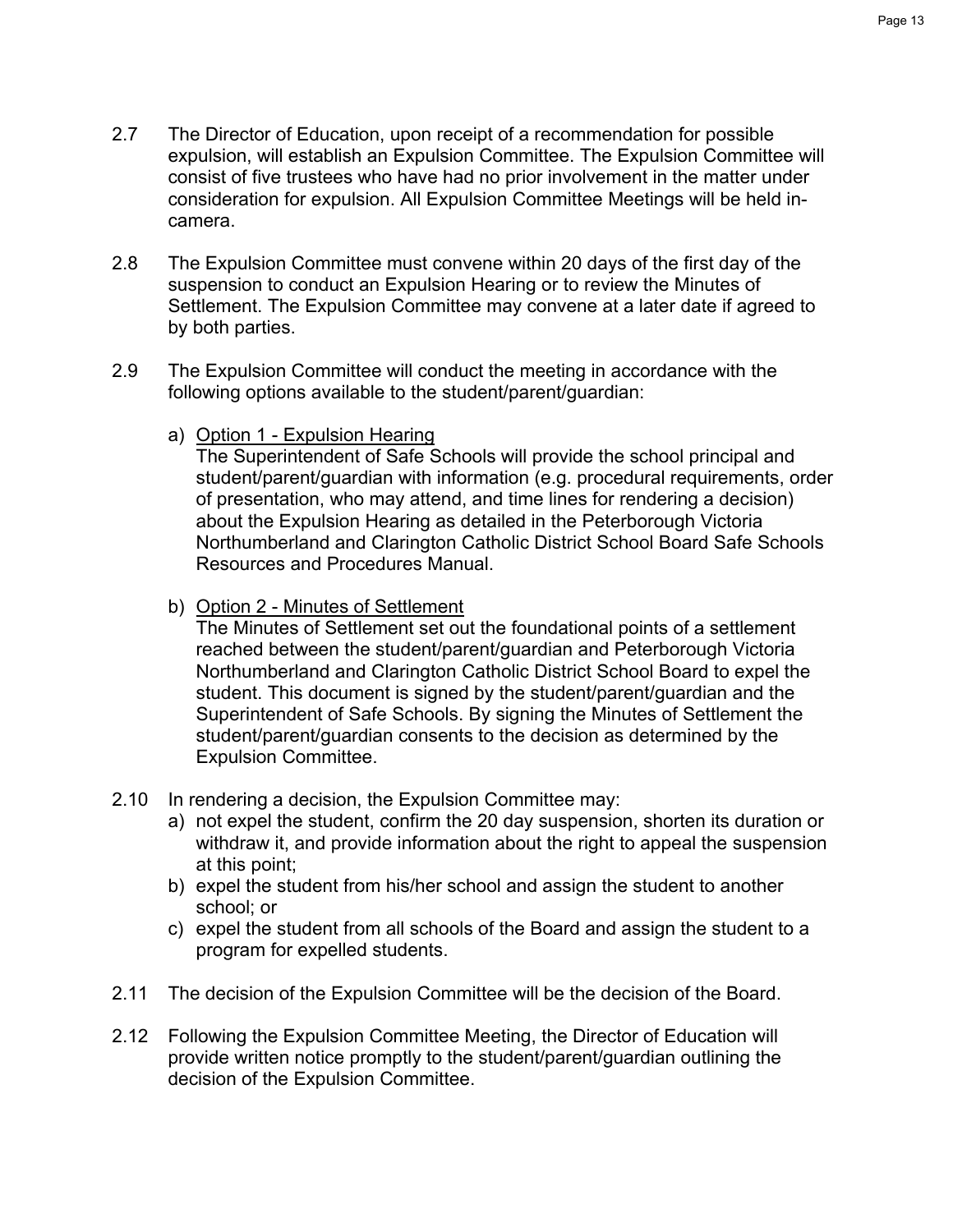- Page 14
- 2.13 If the decision of the Expulsion Committee is to expel the student, the written notice will include information regarding the program for expelled students to which the student is assigned; and the right to appeal.
- 2.14 If the Expulsion Committee decides to expel the student, the decision may be appealed by a party, as outlined in Bill 212, to the Child and Family Services Review Board.
- 2.15 If the Expulsion Committee decides to expel the student, and once the student has successfully completed the program for expelled students, as determined by the teacher, the student may make an application to the Director of Education to be admitted back to a school of the Board.
- 2.16 If the Director of Education is satisfied that the matters leading to expulsion have been remedied, the Director will admit the student back to a school of the Board and a transition meeting will be scheduled at the school to facilitate the student's re-entry. A written notification of re-entry to the student's school will be provided by the Director of Education.

## **3.0 Records Management**

- 3.1 School administrators are to follow Ontario Ministry of Education OSR Guidelines, 2000 and the Board's Record Retention Schedule with respect to the removal and retention of Notices of Suspension and Violent Incident Forms in the student's OSR.
- 3.2 If the Principal has taken action, following the investigation of a Safe Schools Incident Report, the following must be completed:
	- a) a copy of the reporting form with documentation indicating the action taken must be filed in the OSR of each student whose behaviour was inappropriate.
	- b) The names of all students that appear on the form both students who have engaged in the activity and students who have been harmed - must be removed from the form before it is filed.
	- c) In situations where a student was harmed and who also engaged in a serious student incident, information regarding the incident and the action taken will be placed in that student's OSR.
	- d) The form and documentation must be kept in the OSR for a minimum of one year.
- 3.3 If the principal has identified the incident as violent and if the student engaged in the incident is a student of the school, the reporting form must be retained in that student's OSR for:
	- a) one year, if the student's suspension was quashed or withdrawn and the record of suspension expunged. Documentation of any other action taken (other than suspension or expulsion) must also be retained for this period;
	- b) three years, if the student was suspended for the violent incident;
	- c) five years, if the student was expelled for the violent incident.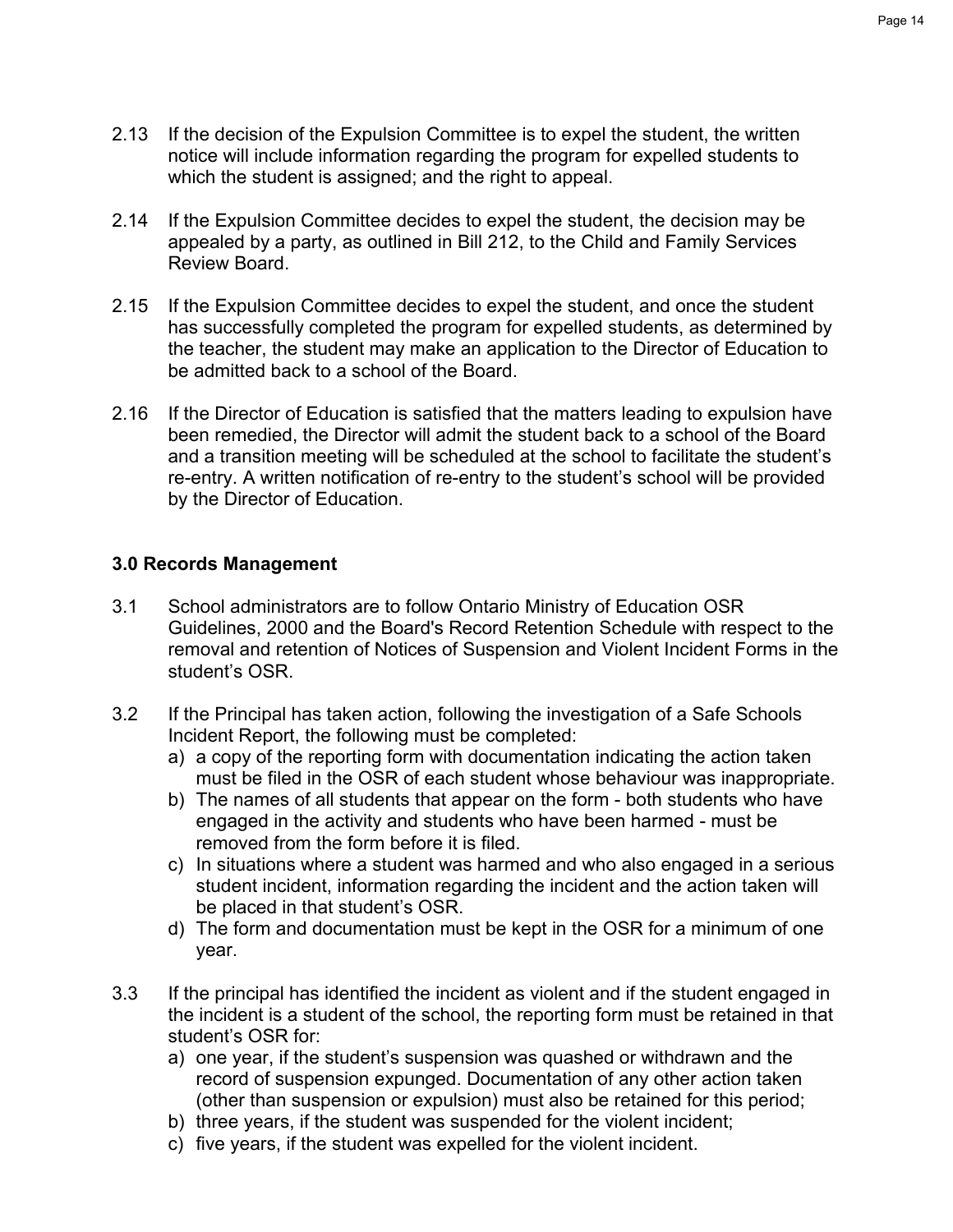## **RESPONSIBILITIES:**

## **The Board of Trustees is responsible for:**

- ensuring alignment with the Safe and Accepting Schools Directional Policy;
- reviewing the Suspension, Expulsion and Appeal Administrative Procedure as part of its regular policy and procedures review cycle; and
- supporting the Suspension Appeal and Expulsion Committee process.

## **The Director of Education is responsible for:**

- designating resources for ensuring the implementation of and compliance with this Administrative Procedure;
- upon receipt of a suspension appeal request from a student/parent/guardian, advising the appropriate Family of Schools Superintendent and the Superintendent of Safe Schools;
- upon receipt of a suspension appeal, establishing a Suspension Appeal Committee consisting of three trustees who have had no prior involvement in the matter under appeal;
- upon receipt of a recommendation for possible expulsion, establishing an Expulsion Committee consisting of five trustees who have had no prior involvement in the matter under consideration for expulsion;
- providing written notice promptly to the student/parent/guardian outlining the decision of the Expulsion Committee, which, if the decision of the Expulsion Committee is to expel the student, will include information regarding the program for expelled students to which the student is assigned and the right to appeal;
- ensuring that the Board operates a program for students on long-term suspension and a program for expelled students, in accordance with the Education Act and Ministry of Education guidelines; and
- admitting a student back to the school if the Director is satisfied that the matters leading to expulsion have been remedied and providing written notification of reentry to the student's school.

## **Superintendent of Safe Schools is responsible for:**

- reviewing and revising this administrative procedure as necessary;
- providing the parties with information (eg. procedural requirements, order of presentation, who may attend, and time lines for rendering a decision) about the appeal process as detailed in the Peterborough Victoria Northumberland and Clarington Catholic District School Board Safe Schools Resources and Procedures Manual; and
- supporting the student/parent/guardian and the trustees throughout the appeal and expulsion committee process.

## **Family of Schools Superintendents are responsible for:**

- supporting the implementation of this administrative procedure;
- meeting with a student/parent/guardian to discuss matters related to a suspension, in cases where student/parent/guardian may be considering appealing a suspension; and
- providing a letter, if a settlement has been reached, which confirms that the appeal has been remedied.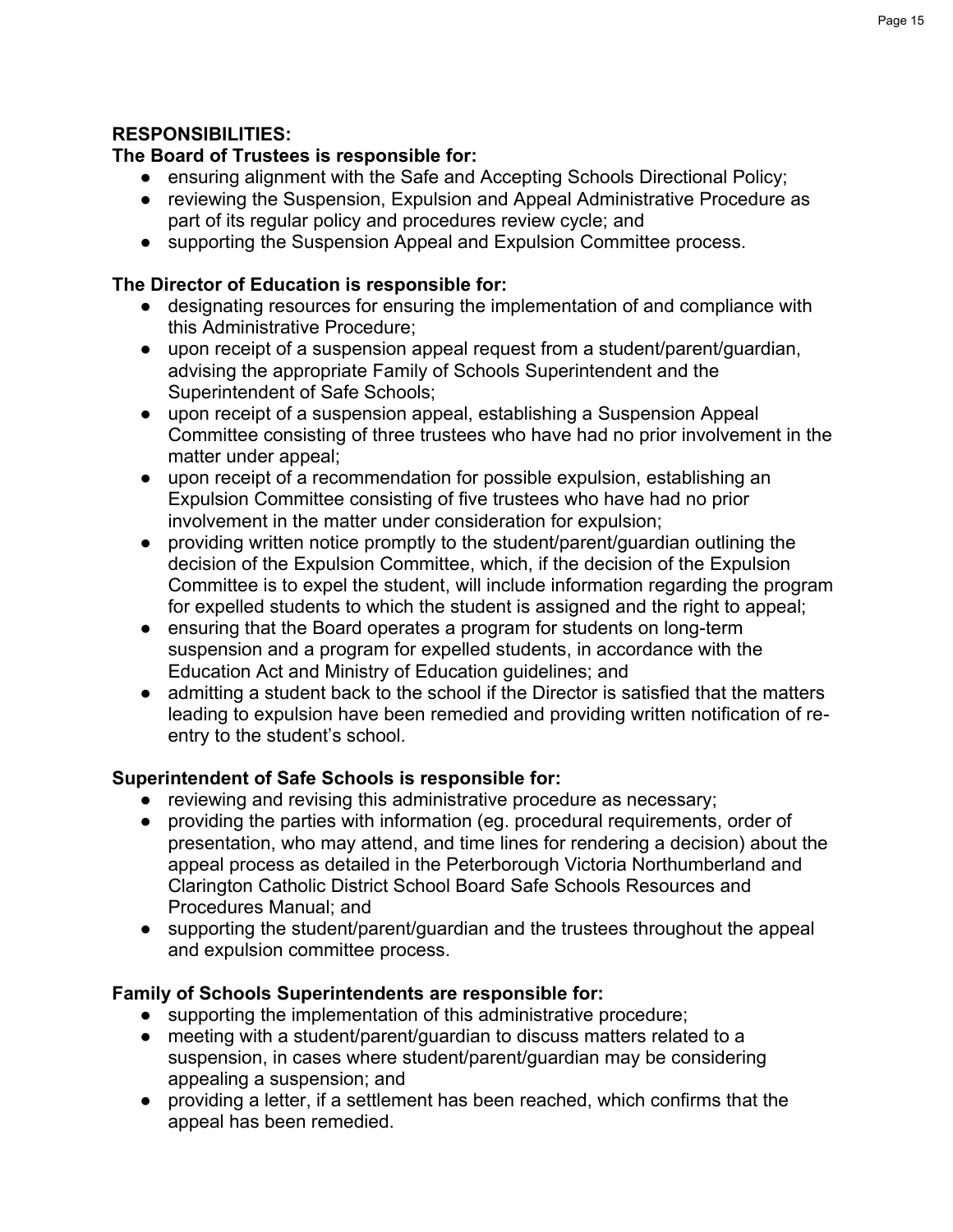## **Principals are responsible for:**

- implementing school wide progressive discipline practices that utilize a continuum of interventions, supports, and consequences to address inappropriate student behaviours;
- investigating all "Safe Schools Incident Reports" submitted by Board employees;
- consulting with the appropriate Family of Schools Superintendent about a suspension from school greater than five days; and
- implementing processes as outlined in the Peterborough Victoria Northumberland and Clarington Catholic District School Board Safe Schools Resources and Procedures Manual.

## **All employees of the Board are responsible for:**

- reporting to the school principal, as soon as reasonably possible, when they become aware that a student of the Board may have engaged in a serious student incident. The employee must consider the safety of others and the urgency of the situation in reporting the incident, but, in any case, must report it to the principal no later than the end of the school day; and
- confirming all reports of serious student incidents, including those made orally to the principal, using the "Safe Schools Incident Reporting Form".

## **Teachers are responsible for:**

- supporting school wide progressive discipline practices that utilize a continuum of interventions, supports, and consequences to address inappropriate student behaviours; and
- providing suspended students with schoolwork.

## **PROGRESS INDICATORS:**

- The Suspension, Expulsion, and Appeal Administrative Procedures is applied consistently at all Peterborough Victoria Northumberland and Clarington Catholic District School Board educational settings;
- School wide progressive discipline practices are evident at all Peterborough Victoria Northumberland and Clarington Catholic District School Board educational settings;
- All Board employees report serious student incidents to the respective principal as soon as reasonably possible;
- School based discipline data reflects positive trends in student behaviour; and
- School climate surveys indicate that staff and students feel safe, included, and supported in their learning and work environments accordingly.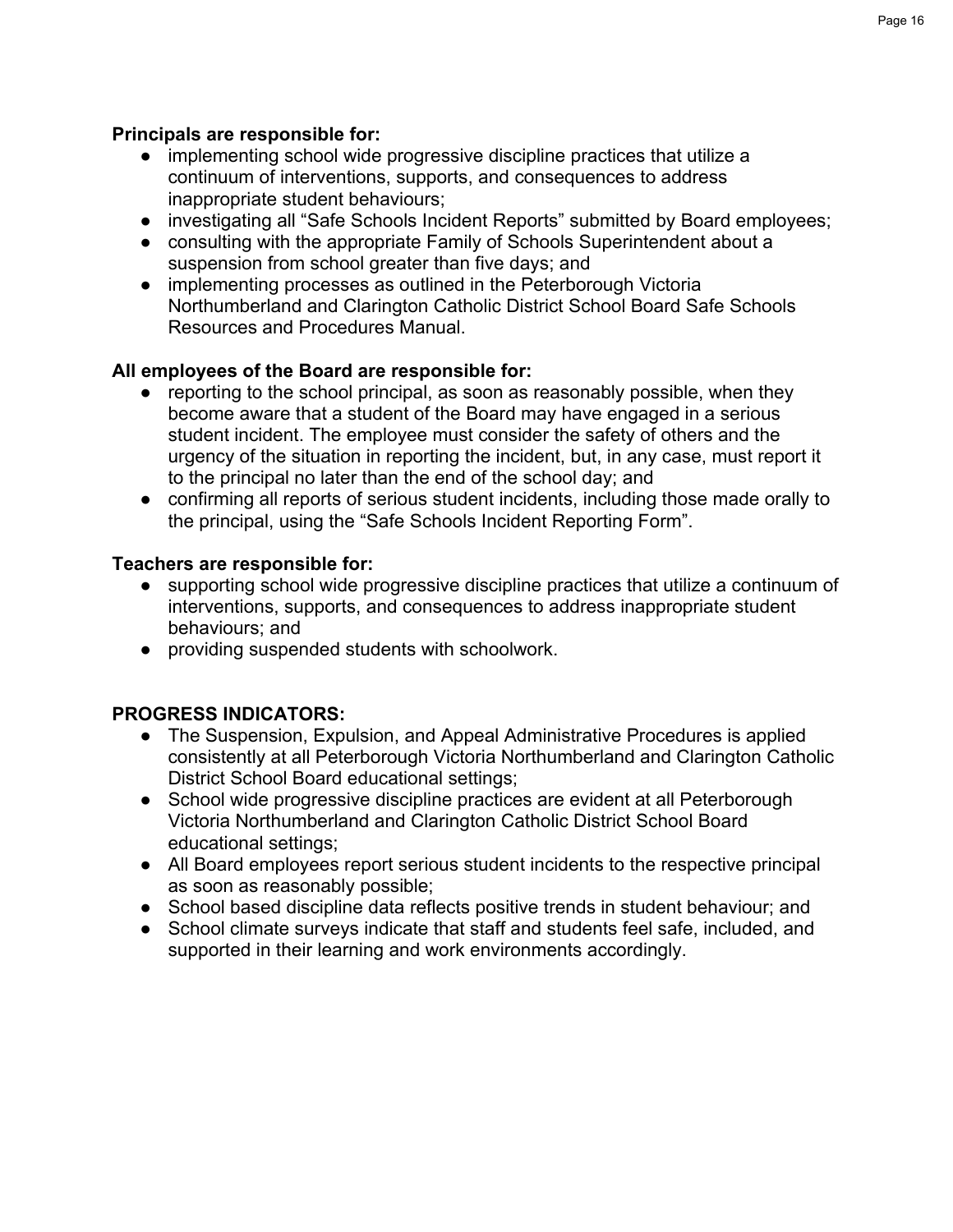## **DEFINITIONS:**

**Appeal** – Appeal is the legislated right of a person to have a decision reviewed by another person in authority or a committee formed for such a purpose.

**Authority to Suspend** - A principal has the authority to suspend a student for up to 20 school days in accordance with Board policy and legislation. An appropriate Superintendent of Learning (defined as the Superintendent of Learning responsible for the supervision of the school in his or her family of schools) may act in place of the principal during a visit to the school in accordance with Regulation 298, Section 26 (1): The appropriate Superintendent of Learning, in addition to the duties under the Act, may, during a visit to the school, assume any authority and responsibility of the principal of the school. A vice-principal may perform the duties of the principal in accordance with Regulation 298, Section 12, Subsections (2) and (3): A vice-principal shall perform such duties as are assigned to the vice-principal by the principal. In the absence of the principal of the school, a vice-principal, where a vice principal has been appointed for the school, shall be in charge of the school and shall perform the duties of the principal.

**Balance of Probabilities** – The term "balance of probabilities" refers to a process of arriving at a decision or judgement by weighing the factors to determine the most likely sequence of actions and decisions taken to arrive at an already effected outcome. It answers the question, "What is this person most likely to have done in order to achieve this outcome?"

## **Bullying**

- a) "Bullying" means aggressive and typically repeated behaviour by a student where, the behaviour is intended by the student to have the effect of, or the student ought to know that the behaviour would be likely to have the effect of,
	- i. causing harm, fear or distress to another individual, including physical, psychological, social, or academic harm, harm to the individual's reputation, or harm to the individual's property, or
	- ii. creating a negative environment at a school for another individual, and
- b) the behaviour occurs in a context where there is a real or perceived power imbalance between the student and the individual based on factors such as size, strength, age, intelligence, peer group power, economic status, social status, religion, ethnic origin, sexual orientation, family circumstances, gender, gender identity, gender expression, race, disability, or the receipt of special education;

For the purposes of the definition of "bullying", behaviours include the use of any physical, verbal, electronic, written, or other means.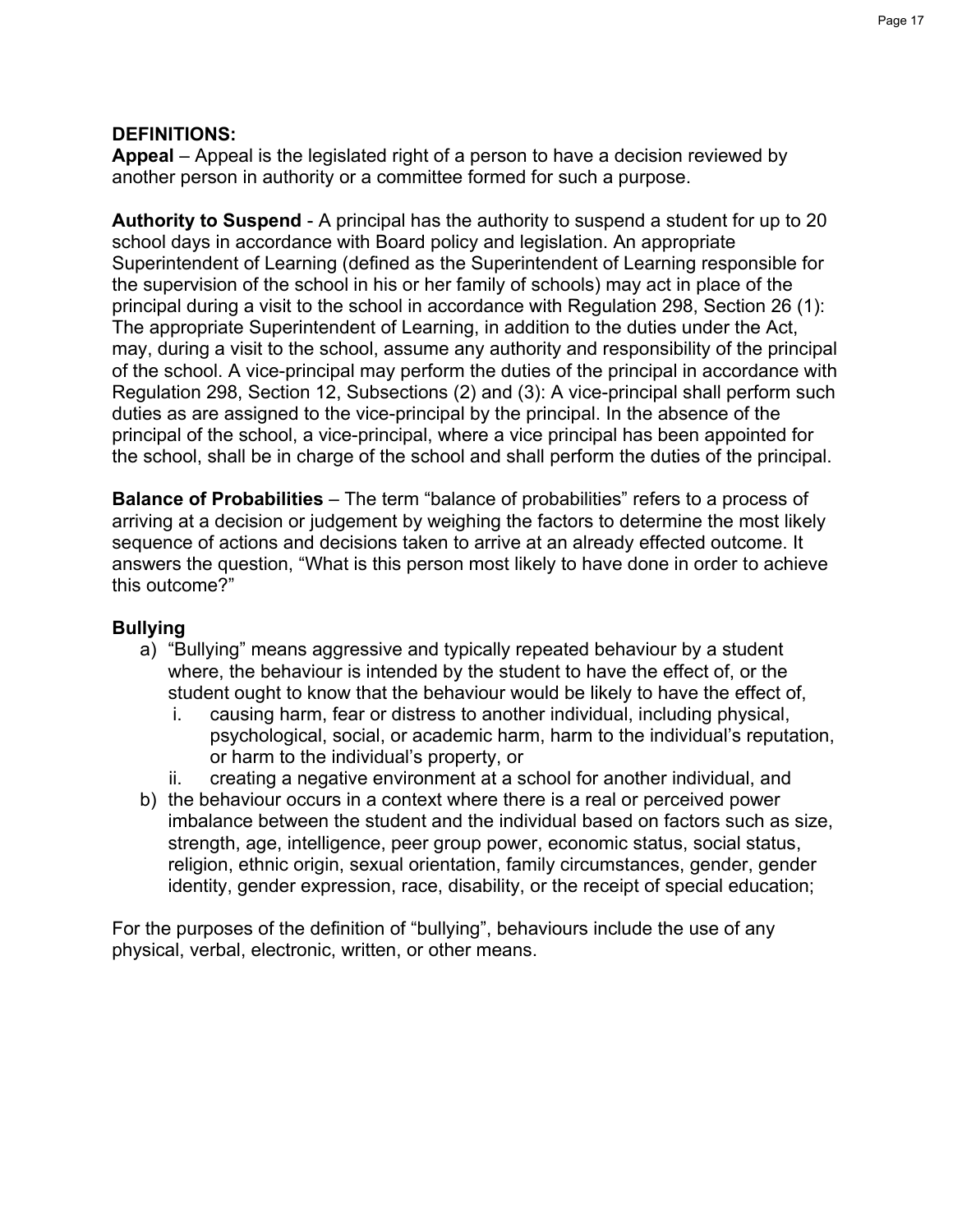## **Cyber-bullying**

For the purposes of the definition of "bullying", bullying includes bullying by electronic means (commonly known as cyberbullying), including,

- a) creating a web page or a blog in which the creator assumes the identity of another person;
- b) impersonating another person as the author of content or messages posted on the internet; and
- c) communicating material electronically to more than one individual or posting material on a website that may be accessed by one or more individuals.

**Child and Family Services Review Board** - The Child and Family Services Review Board has jurisdiction under the Child and Family Services Act and the Education Act to hear applications and appeals of matters affecting children, youth and families.

**Expulsion** – An expulsion is the withdrawal of a student from one school where the infraction took place or from all the schools of the Board. The suspension preceding a recommendation to the Expulsion Committee for expulsion will usually be 20 days in length. It can be appealed if the principal does not recommend expulsion to the Expulsion Committee or once the Expulsion Committee has rendered its decision.

**In-Camera** - A process where the public and press are not allowed to observe the procedure or process.

**Mitigating Factors** – Ontario Regulation 472/07, "Behaviour, Discipline and Safety of Pupils" (formerly "Suspension and Expulsion of Pupils") Relevant excerpts from Ontario Regulation 472/07, made under the Education Act, are provided below for ease of reference.

For the purposes of subsections 306 (2), 306 (4), 310 (3), 311.1 (4) and clauses 311.3 (7) (b) and 311.4 (2) (b) of the Act, the following mitigating factors shall be

- taken into account:
- 1) The pupil does not have the ability to control his or her behaviour.
- 2) The pupil does not have the ability to understand the foreseeable consequences of his or her behaviour.
- 3) The pupil's continuing presence in the school does not create an unacceptable risk to the safety of any person.

## Other factors

For the purposes of subsections 306 (2), 306 (4), 310 (3), 311.1 (4) and clauses 311.3 (7) (b) and 311.4 (2) (b) of the Act, the following other factors shall be taken into account if they would mitigate the seriousness of the activity for which the pupil may be or is being suspended or expelled:

- 1) The pupil's history.
- 2) Whether a progressive discipline approach has been used with the pupil.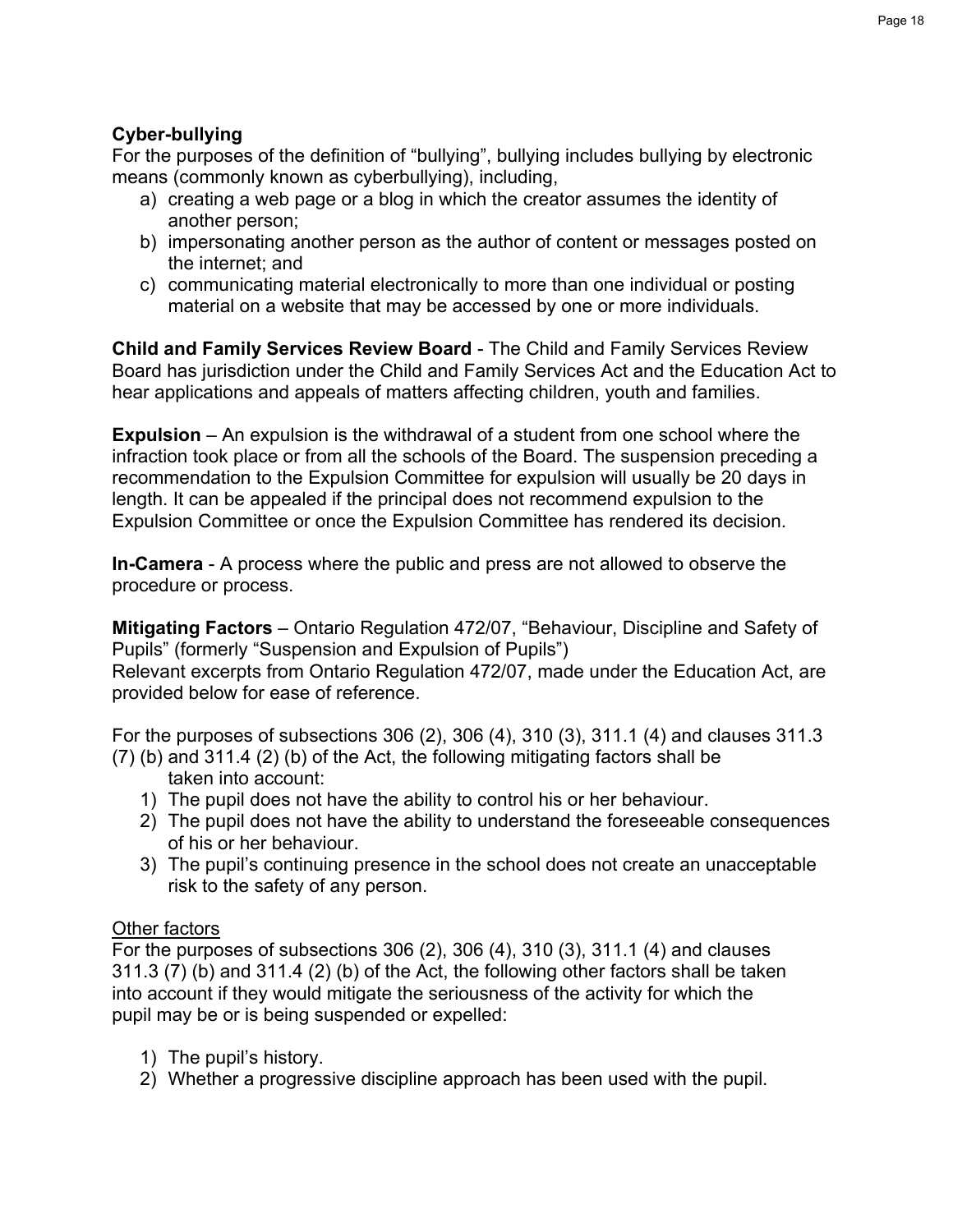- 3) Whether the activity for which the pupil may be or is being suspended or expelled was related to any harassment of the pupil because of his or her race, ethnic origin, religion, disability, gender or sexual orientation or to any other harassment.
- 4) How the suspension or expulsion would affect the pupil's ongoing education.
- 5) The age of the pupil.
- 6) In the case of a pupil for whom an individual education plan has been developed,
	- a) whether the behaviour was a manifestation of a disability identified in the pupil's individual education plan,
	- b) whether appropriate individualized accommodation has been provided, and
	- c) whether the suspension or expulsion is likely to result in an aggravation or worsening of the pupil's behaviour or conduct.

**Nexus** – The umbrella for "school behaviour" includes matters which fall under the category of "nexus". Nexus means "relevant". The student's behaviour off school property and/or outside the school day may have a relevant and related impact on the safety and well-being of the school community.

**Ontario Student Record (OSR)** - The Ontario Student Record (OSR) is the record of a student's educational progress through schools in Ontario.

**Parties** – Persons who are involved, directly or indirectly, or who have been identified as essential to the resolution of the matter, such as, but not limited to, the student/parent/guardian, Principal, Superintendent of Learning, Superintendent of Safe Schools, Director of Education, Trustees.

**Program for Expelled Students** - The program for each student will include both the academic and non-academic components. The content and balance of the program for a student will depend on the needs of the student, and the nature and severity of the behaviour that led to the expulsion.

## **Program for Students on Long-Term Suspension**

(Six to Ten School Days) - The program will include an academic component to support the student in continuing his or her education. The Board will consider what types of support, if any, the student may require during the suspension and upon his or her return to school. The Board will also consider continuing any supports that may have been in place for the student prior to the suspension. In the case of students with special education needs, the Board will provide appropriate support consistent with the student's IEP.

(11 to 20 School Days) - The program will consist of both an academic and a nonacademic component to support the student on a long-term suspension of 11 to 20 school days in continuing his or her education. The Board will also consider continuing any types of support that may have been in place for the student prior to the suspension. In the case of students with special education needs, the Board will provide appropriate support consistent with the student's IEP.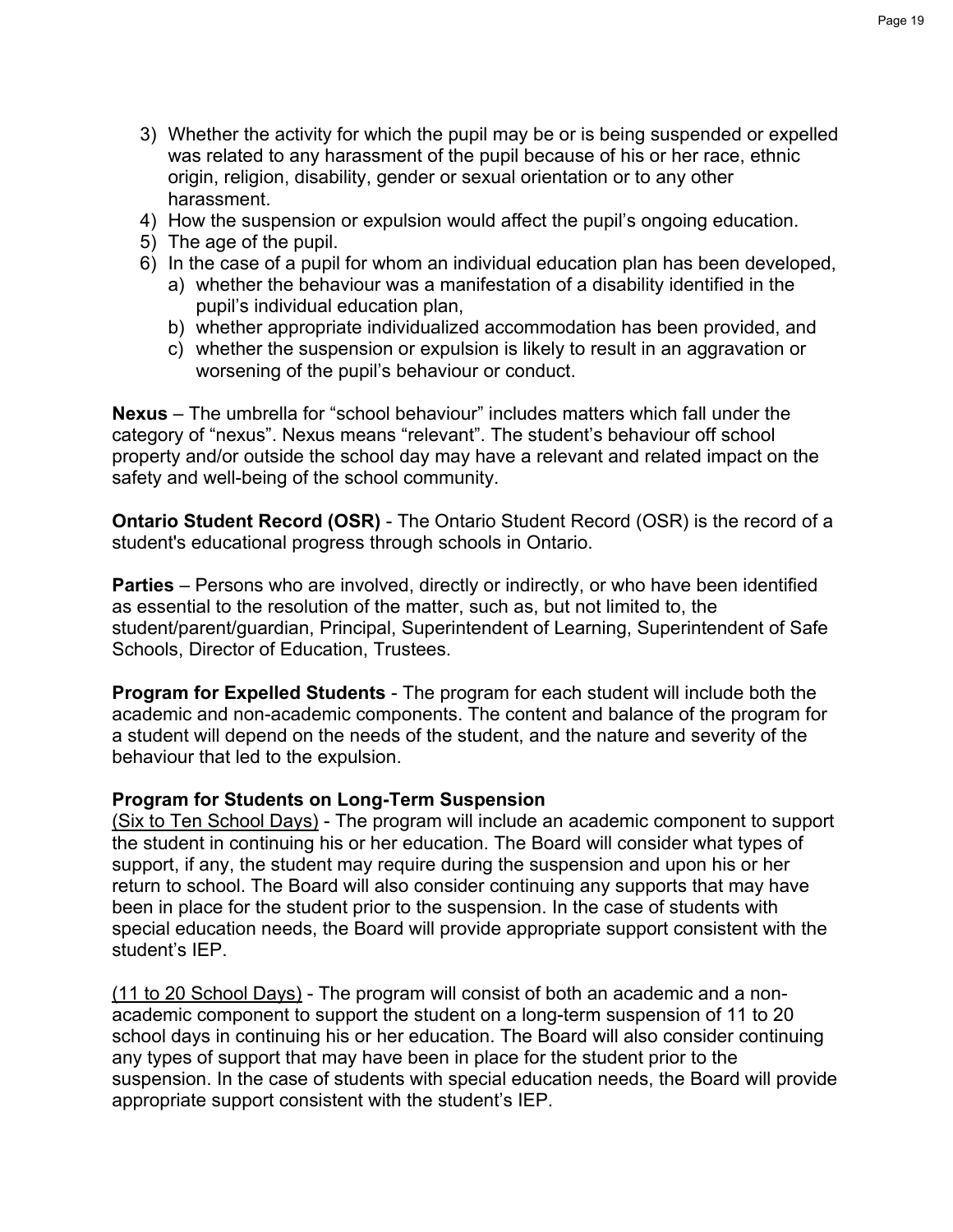**Safe Schools Incident Reporting Form** – A method for School Board employees to report serious student incidents that can have a negative impact on the school climate to the principal.

**Student/Parent/Guardian** – A parent, a legal guardian, a student 18 years of age and over, or a student over the age of 16 who has withdrawn from parental control.

**Suspension** – Suspension is the withdrawal of a student from a specific school and from engaging in school-related activities if the student commits any infraction for which suspension must be considered under section 306 of the Education Act and the policies of the Board for a period of one to 20-days beginning on the day after the infraction took place.

## **Violent Incident** – is defined as:

- a) possessing a weapon, including possessing a firearm;
- b) physical assault causing bodily harm requiring medical attention;
- c) sexual assault;
- d) robbery;
- e) using a weapon to cause or to threaten bodily harm to another person;
- f) extortion; or
- g) hate and/or bias-motivated occurrences.

**Withdrawal from Parental Control** (also known as emancipation) – In exceptional circumstances, a minor, over the age of 16, and living in Ontario, can choose to leave the family home and live independently, without having to obtain the permission of their parents or the court.

Section 65 of the Children's Law Reform Act, R.S.O. 1990, Chapter C.12, references the right of a child of sixteen or more years of age to withdraw from parental control.

Once it has been substantiated that a student has withdrawn from parental/guardian control, the parent(s)/guardian loses all right to educational information, as well as any other information to which the school/Board may have access such as personal information (e.g. address or phone number).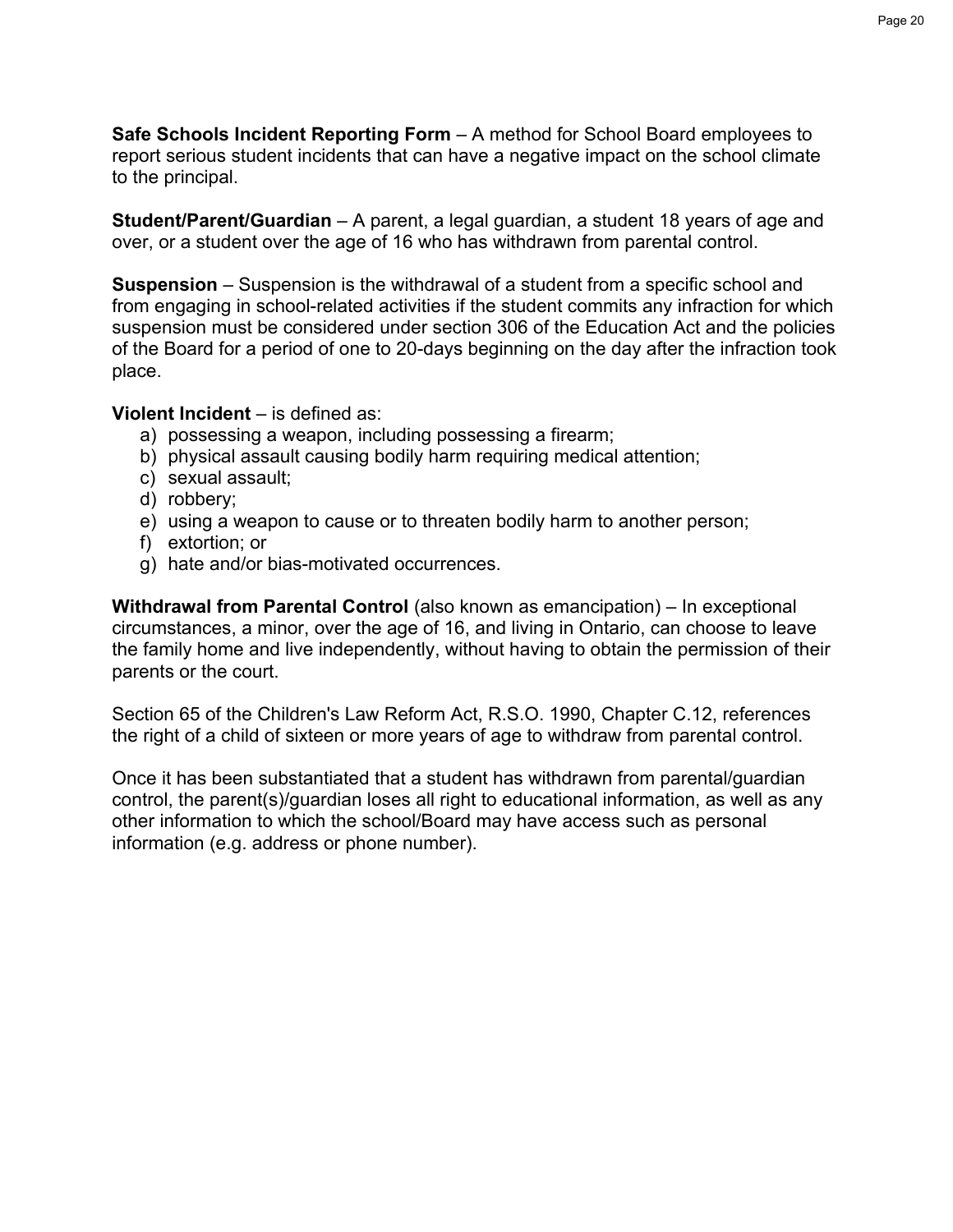## **REFERENCES:**

- Bill 13 [Safe and Accepting Schools Act -](https://www.ola.org/en/legislative-business/bills/parliament-40/session-1/bill-13) 2012
- Bill 157 [Keeping Our Kids Safe at School –](https://www.ola.org/sites/default/files/node-files/bill/document/pdf/2009/2009-06/bill---text-39-1-en-b157ra.pdf) 2009
- Bill 212 [Behaviour, Discipline and Safety –](https://www.ola.org/sites/default/files/node-files/bill/document/pdf/2007/2007-06/bill---text-38-2-en-b212ra.pdf) 2007
- [Ontario Student Record \(OSR\) Guidelines](http://www.edu.gov.on.ca/eng/document/curricul/osr/osr.html)
- Ministry of Education Policy/Program Memoranda (PPM):
	- 120, ["Reporting Violent Incidents to the Ministry of Education"](http://edu.gov.on.ca/extra/eng/ppm/120.html)
	- 128, ["The Provincial Code of Conduct and School Board Codes of Conduct"](http://www.edu.gov.on.ca/extra/eng/ppm/128.pdf)
	- 141, ["School Board Programs for Students on Long-Term Suspension"](http://www.edu.gov.on.ca/extra/eng/ppm/141.pdf)
	- 142, ["School Board Programs For Expelled Students"](http://www.edu.gov.on.ca/extra/eng/ppm/142.pdf)
	- 144, ["Bullying Prevention and Intervention"](http://www.edu.gov.on.ca/extra/eng/ppm/144.pdf)
	- 145, ["Progressive Discipline and Promoting Positive Student Behaviour"](http://www.edu.gov.on.ca/extra/eng/ppm/145.pdf)
- [Local Police/School Board Protocol -](https://www.pvnccdsb.on.ca/wp-content/uploads/2018/07/PoliceSchoolBoardProtocolDocumentFINAL-September2016.pdf) 2016
- [Ontario Education Act](https://www.ontario.ca/laws/statute/90e02)
	- 265 (1) Duty of Principal, (m) Access to school or class
	- [Ontario Regulation 37/01 -](https://www.ontario.ca/laws/regulation/010037) Expulsion of a Student
	- Ontario Regulation 472/07 [Behaviour, Discipline and Safety of Students](https://www.ontario.ca/laws/regulation/070472)
	- Ontario Regulation 521/01 [Collection of Personal information](https://www.ontario.ca/laws/regulation/010521)
	- Ontario Regulation 440/20 [Suspension of Elementary School Pupils](https://www.ontario.ca/laws/regulation/r20440#:~:text=440%2F20%3A%20SUSPENSION%20OF%20ELEMENTARY%20SCHOOL%20PUPILS,-filed%20July%2031&text=1.,(1)%20of%20the%20Act.)
- Children's Law Reform Act, R.S.O. 1990, c. C.12
	- [Section 65 \(Where child is sixteen or more years old\)](https://www.ontario.ca/laws/statute/90c12#BK89)
- Caring and Safe Schools in Ontario: Supporting Students with Special Education [Needs through Progressive Discipline, Kindergarten to Grade 12](http://www.edu.gov.on.ca/eng/general/elemsec/speced/Caring_Safe_School.pdf)
- [Municipal Freedom of Information and Protection of Privacy Act](https://www.ontario.ca/laws/statute/90m56)
- [Ontario's Equity and Inclusive Education Strategy, 2009](http://www.edu.gov.on.ca/eng/policyfunding/equity.pdf)
- [Ontario Human Rights Code](http://www.ohrc.on.ca/en/ontario-human-rights-code)
- PVNC Administrative Procedures Supporting Positive Student Behaviour: Safety [for All](https://www.pvnccdsb.on.ca/wp-content/uploads/2018/09/912-AP-Supporting-Positive-Student-Behaviour-Safety-for-All-1.pdf)
- [PVNC Administrative Procedure for Safe Schools: Code of Conduct](http://www.pvnccdsb.on.ca/uploads/129/Doc_635191528003904256.pdf)
- [PVNC Administrative Procedure for Safe Schools: Suspension, Expulsion, and](http://www.pvnccdsb.on.ca/uploads/133/Doc_635191529979414256.pdf)  [Appeal](http://www.pvnccdsb.on.ca/uploads/133/Doc_635191529979414256.pdf)
- [PVNC Administrative Procedure for Safe Schools: Progressive Discipline and](http://www.pvnccdsb.on.ca/uploads/134/Doc_635191528690714256.pdf)  [Promoting Positive Student Behaviour](http://www.pvnccdsb.on.ca/uploads/134/Doc_635191528690714256.pdf)
- [PVNC Administrative Procedure for Safe Schools: Bullying Prevention and](http://www.pvnccdsb.on.ca/uploads/135/Doc_635191529219204256.pdf)  **[Intervention](http://www.pvnccdsb.on.ca/uploads/135/Doc_635191529219204256.pdf)**
- PVNC Administrative Procedure [for Safe Schools: Delegation of Authority](http://www.pvnccdsb.on.ca/uploads/184/Doc_635073420694593825.pdf)
- [PVNC Administrative Procedure: Safe Arrivals -](http://www.pvnccdsb.on.ca/uploads/147/Doc_634576457113183829.pdf) Elementary
- [PVNC Directional Policy: Equity and Inclusive Education](http://www.pvnccdsb.on.ca/uploads/194/Doc_635569290647384210.pdf)
- [PVNC Administrative Procedure: Safety and Conduct on School Buses](http://www.pvnccdsb.on.ca/uploads/129/Doc_635191528003904256.pdf)
- Peterborough Victoria Northumberland and Clarington Catholic District School [Board Safe Schools Resources and Procedures Manual](https://sites.google.com/pvnccdsb.on.ca/theloop/departments/safe-schools?authuser=0)
- Peterborough Victoria Northumberland and Clarington Catholic District School Board Records Management Manual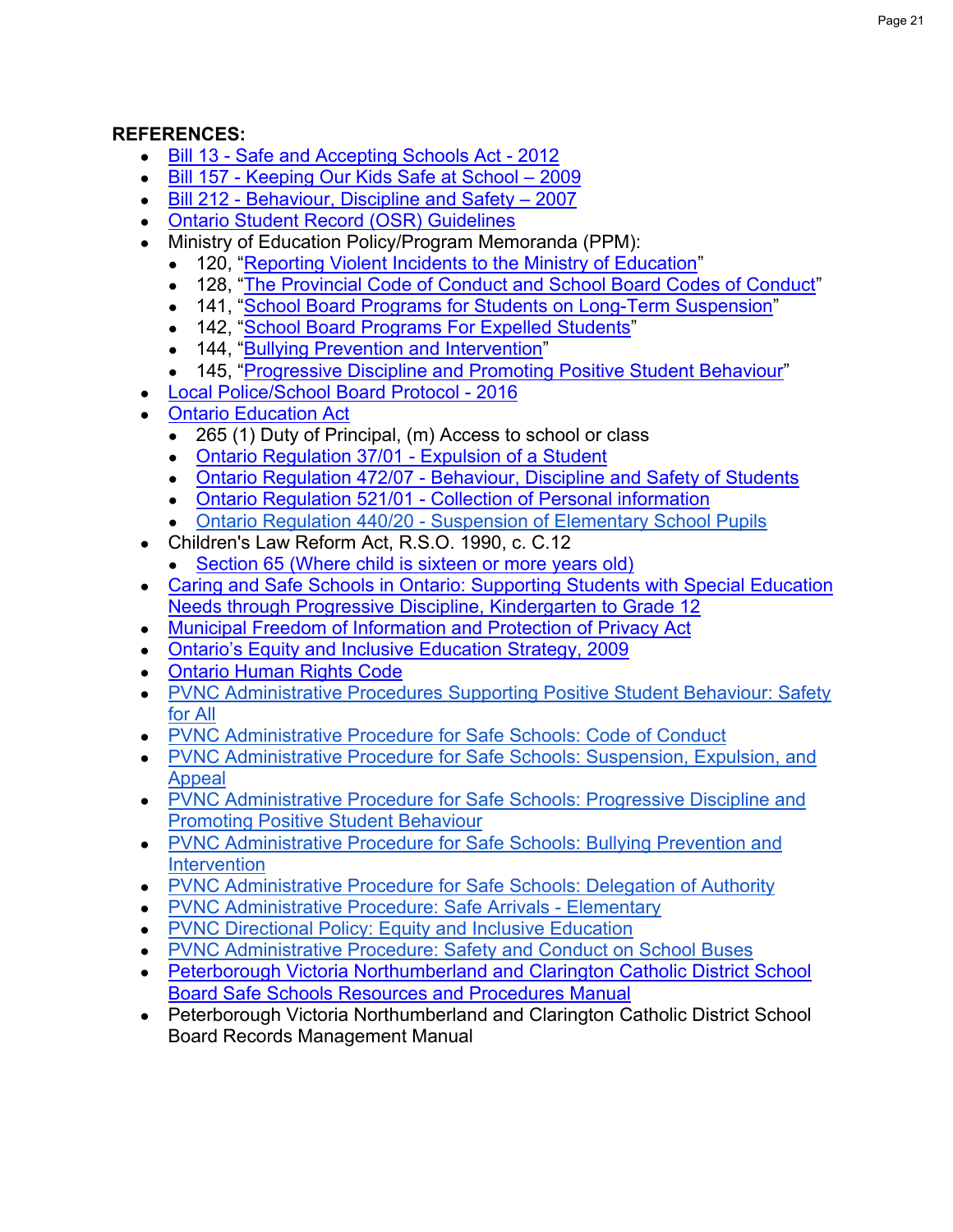



## **TITLE OF ADMINISTRATIVE PROCEDURE:**

Concussion Protocol, Awareness & Training

**DATE APPROVED:**

**PROJECTED REVIEW DATE:**

## **DIRECTIONAL POLICY ALIGNMENT:**

This Administrative Procedure aligns with the [Student Achievement and Well-Being](https://www.pvnccdsb.on.ca/wp-content/uploads/2018/07/300-Student-Achievement-and-Well-Being.pdf) [Directional Policy – 300](https://www.pvnccdsb.on.ca/wp-content/uploads/2018/07/300-Student-Achievement-and-Well-Being.pdf) by ensuring that the Board maximizes, to the extent possible, the achievement and well-being of all students.

## **ALIGNMENT WITH MULTI-YEAR STRATEGIC PLAN:**

This administrative procedure aligns with the Board's multi-year strategic plan, specifically as an expression of its mission "to educate students in faith-filled, safe, inclusive Catholic learning communities by nurturing the mind, body, and spirit of all".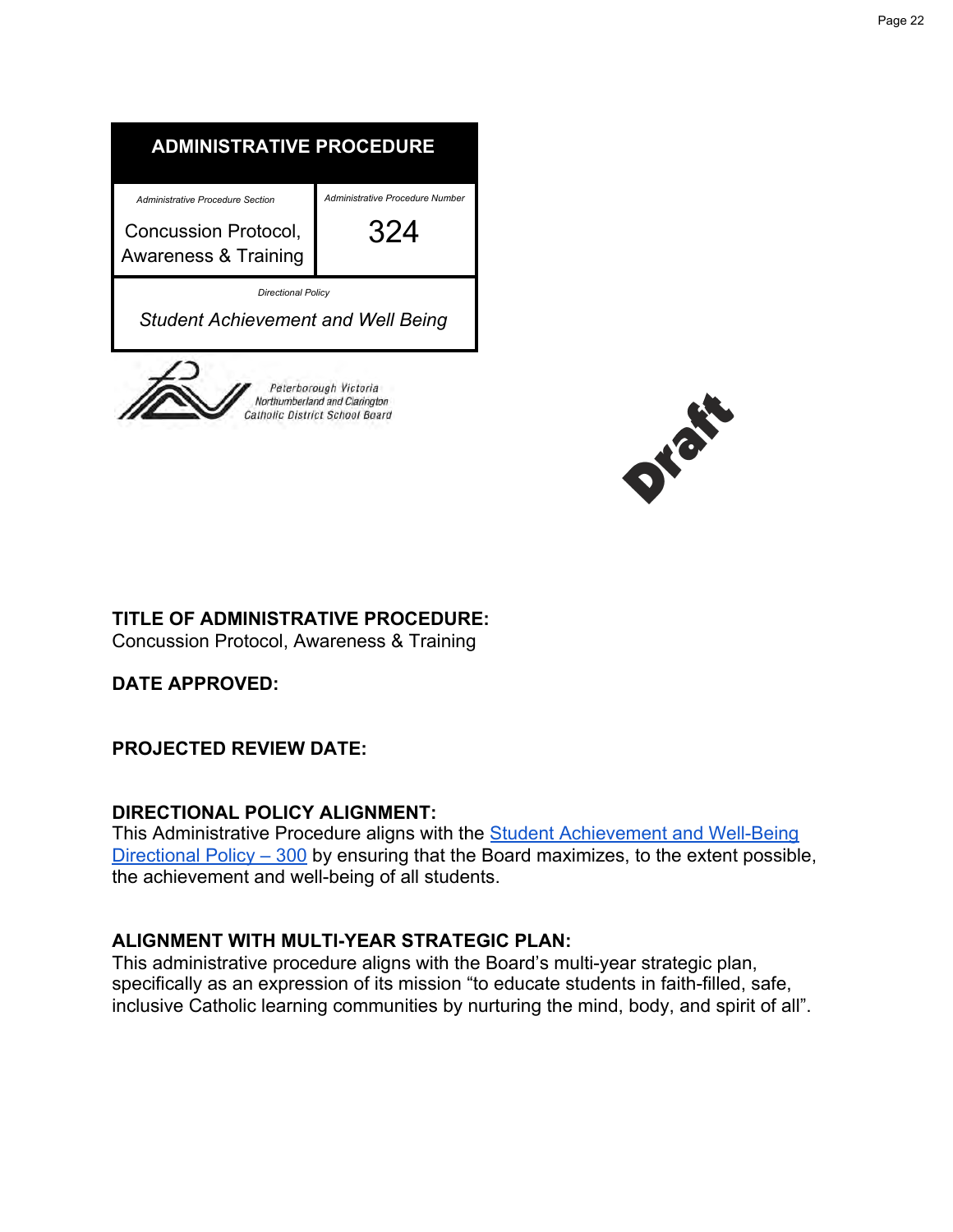

## **Strategic Priorities** 2017-2020

#### **Vision**

Achieving Excellence in Catholic Education LEARN . LEAD . SERVE

#### **Mission**

To educate students in faith-filled, safe, inclusive Catholic learning communities by nurturing the mind, body and spirit of all.

#### **LEARN**

Achieve excellence in instruction and assessment to enable all students to become reflective, self-directed, lifelong learners.

**LEAD** Foster critical thinking, creativity, collaboration, and communication, to enable all students to realize their God-given potential.

#### **SERVE**

Inspire engagement and commitment to stewardship for creation to enable all students to become caring and responsible citizens.

#### **BACKGROUND:**

On March 7, 2018, the Ontario government enacted Rowan's Law (Concussion Safety), 2018, and amended the Education Act, to protect amateur athletes, including students, by improving concussion safety on the field and at school. The amendments to the Education Act came into force on July 1, 2019, and gave the Minister of Education the authority to require school boards to comply with policy and guidelines on concussions, consistent with Rowan's Law.

With the authority under the Education Act, the Minister requires all school boards in Ontario to have a policy on concussion safety for students. The updates to Policy/Program Memorandum 158 - School Board Policies on Concussion now requires all school boards to protect amateur athletes, including students, by improving concussion safety on the field and at school by ensuring that students, parents, coaches and officials are aware, trained and review concussion protocols annually.

PVNCCDSB is committed to helping all students succeed and lead safe, healthy, and active lives. As part of its commitment to student safety, injury prevention, and well-being, PVNCCDSB supports concussion awareness, prevention, identification, management, tracking, and training in schools through legislation, policy, and resources.

The implementation of this administrative procedure in all schools in our Board is another important step in creating safe and healthy learning environments. It also reinforces the knowledge, skills, and attitudes regarding injury prevention that are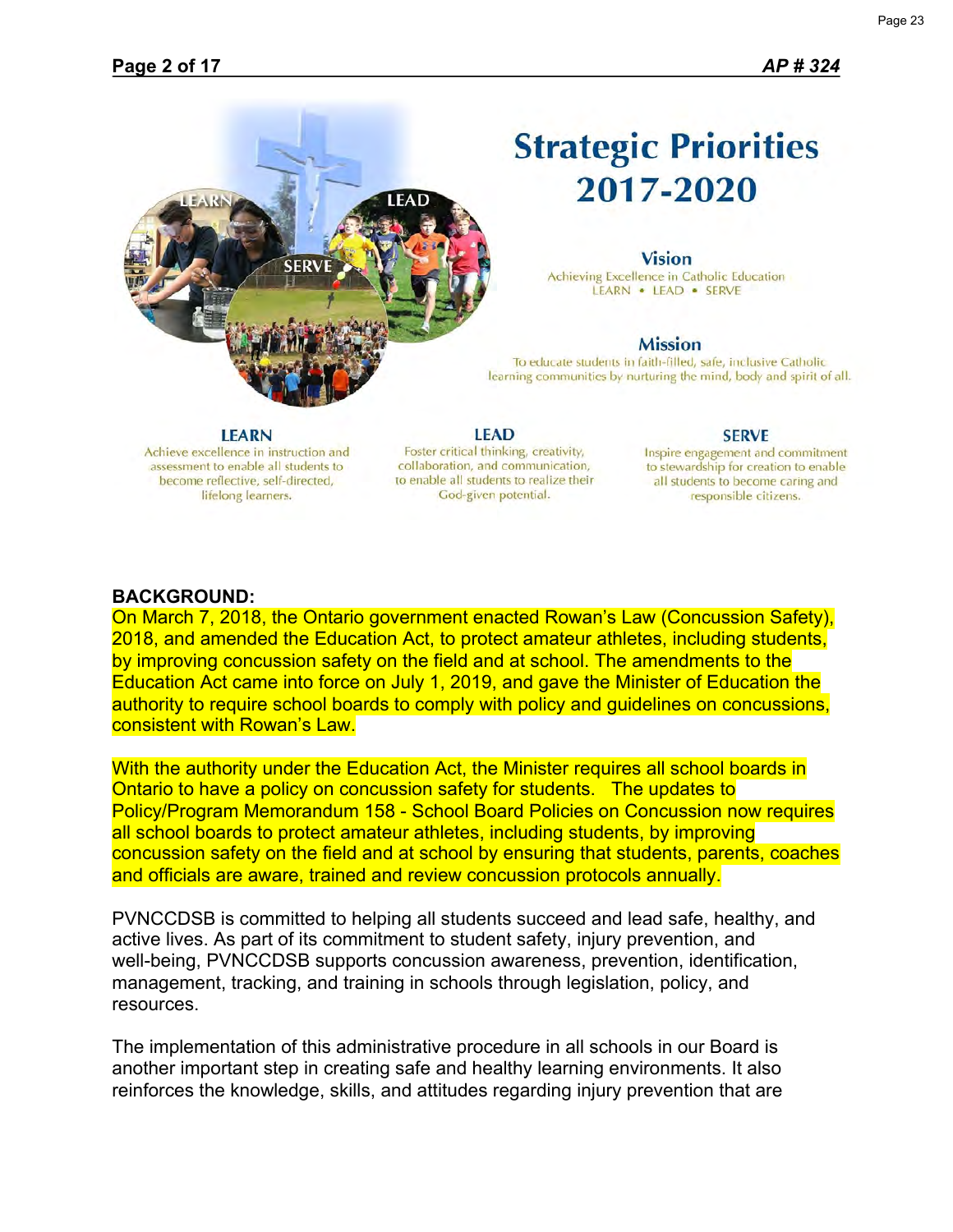developed through expectations in various subjects and disciplines in the Ontario curriculum.

## **ACTION REQUIRED:**

- 1. The Board will ensure that information on concussion awareness, prevention, identification, and management is made available to all students, staff, parents/guardians, and volunteers working within the Board. Ongoing communication will be maintained through a variety of communication strategies such as, the Board website and/or other appropriate channels.
- 2. The Board will ensure that relevant school board staff participate in annual concussion training which includes information on concussion awareness, prevention, and management.
- 3. All staff are required to implement the protocols and strategies for preventing concussions.
- 4. The Board will monitor the OPHEA Concussion Protocol, as part of OPASSE, and make recommendations for updates, as needed, to any Board documents related to concussions.

The updates to PPM 158 require all school board policies to include the following:

- 1. receipt of confirmation of annual review of approved Concussion Awareness Resources by individuals participating in board-sponsored interschool sports;
- 2. the establishment of Concussion Codes of Conduct for individuals participating in board-sponsored interschool sports, and the receipt of confirmation of annual review of the relevant Code of Conduct by those individuals;
- 3. annual concussion training for relevant school staff;
- 4. the establishment of a process for the removal of students with a suspected concussion from physical activity and, for those diagnosed with a concussion, a Return to School Plan, which includes their return to learning and to physical activity;
- 5. the establishment of a process to document and track a student's progress, from removal from an activity due to a suspected concussion, to the return, through graduated steps, to learning and to physical activity.

## **Concussion Awareness and Prevention Strategies**

All students, staff, and parents/guardians within the Board will receive information on concussion awareness and prevention and Codes of Conduct through an appropriate communication tool such as, the Board website and/or other appropriate channels;

- 1) All students will be taught about the risks of concussions (e.g. through the Ontario Curriculum expectations, Rowan's Law Day).
- 2) For extra-curricular sports and intramurals, the teacher/coach/trainer will meet with the students at the beginning of the season to discuss the following:

a) the rules of the game and the importance of practicing fair play and wearing properly fitted protective equipment;

b) the risks for concussion associated with the sport and how to minimize those risks; and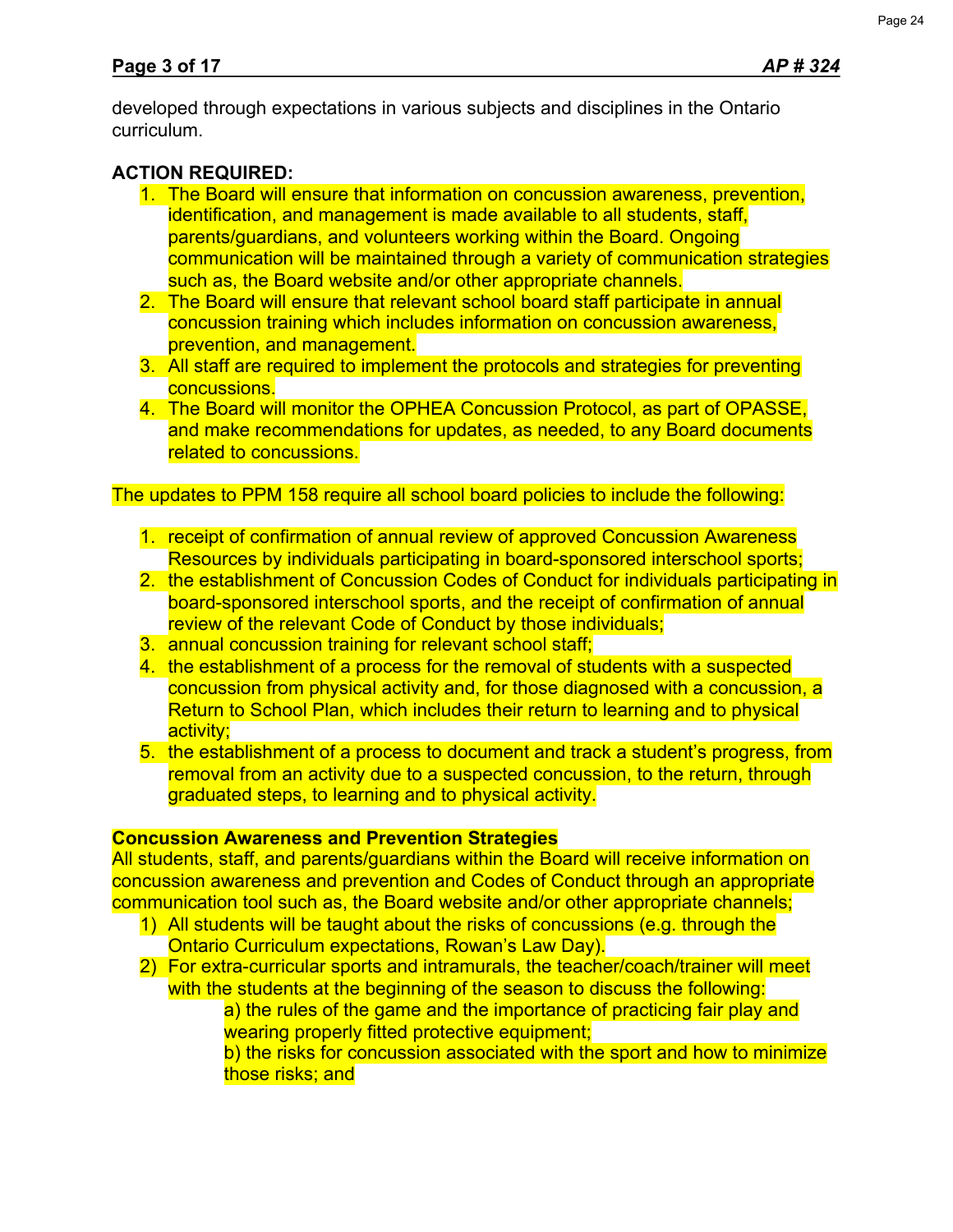c) the student's responsibility to immediately inform the teacher and parent/guardian of any signs or symptoms of a concussion, and to remove him or herself from the activity.

#### **Concussion Code of Conduct**

- 1) All students/athletes, teachers/coaches/trainers, volunteers, and parents/guardians of students under the age of 18 will review, sign, and submit the appropriate Code of Conduct Form which includes information on signs and symptoms and the prevention of concussions.
- 2) Students under the age of 18 and their parents, will submit their signed forms to the school at the beginning of the school year and prior to participation in Board-sponsored interschool sports. These forms will be kept on file for the school year.
- 3) Coaches will submit their signed form to their principal/designate at the beginning of the school year and prior to participation in Board-sponsored interschool sports. These forms will be kept on file for the school year.

#### **Concussion Training**

Annual training on concussion awareness, prevention, identification, and management will be provided to school staff, Board employees, and school volunteers.

- 1) School staff, Board employees, and school volunteers will review the Board's Concussion Policy and Administrative Procedures annually.
- 2) New school staff, who are hired throughout the school year, will have access to concussion training through the appropriate channel (ie. NTIP program or the Human Resources Department).

#### **Concussion Identification**

- 1) In cases where a stakeholder suspects a concussion or a concussion event has occurred due to the nature of the impact, but there are no observable signs present, nor are there any symptoms reported, the stakeholder must report the incident to school administration and parents/guardians for 24 hour monitoring (as outlined by OPHEA).
- 2) Stakeholders who have identified a student as having a concussion/suspected concussion will follow the concussion protocol as outlined by OPHEA.
- 3) School staff, Board staff, or volunteers cannot make a concussion diagnosis, but must advise students who are suspected of having sustained a concussion and their parents to seek medical assessment by a physician or a nurse practitioner.
- 4) Medical doctors or nurse practitioners are the only professionals who can diagnose a concussion and provide medical clearance for a student to Return to Learn (RTL) or Return to Physical Activity (RTPA).
- 5) A student who is suspected of having sustained a concussion, or the student's parent, if the student is under 18 years of age:
	- a) are encouraged to provide confirmation that the student who is suspected of having sustained a concussion has undergone a medical assessment by a physician or nurse practitioner to support the student's return to learning; and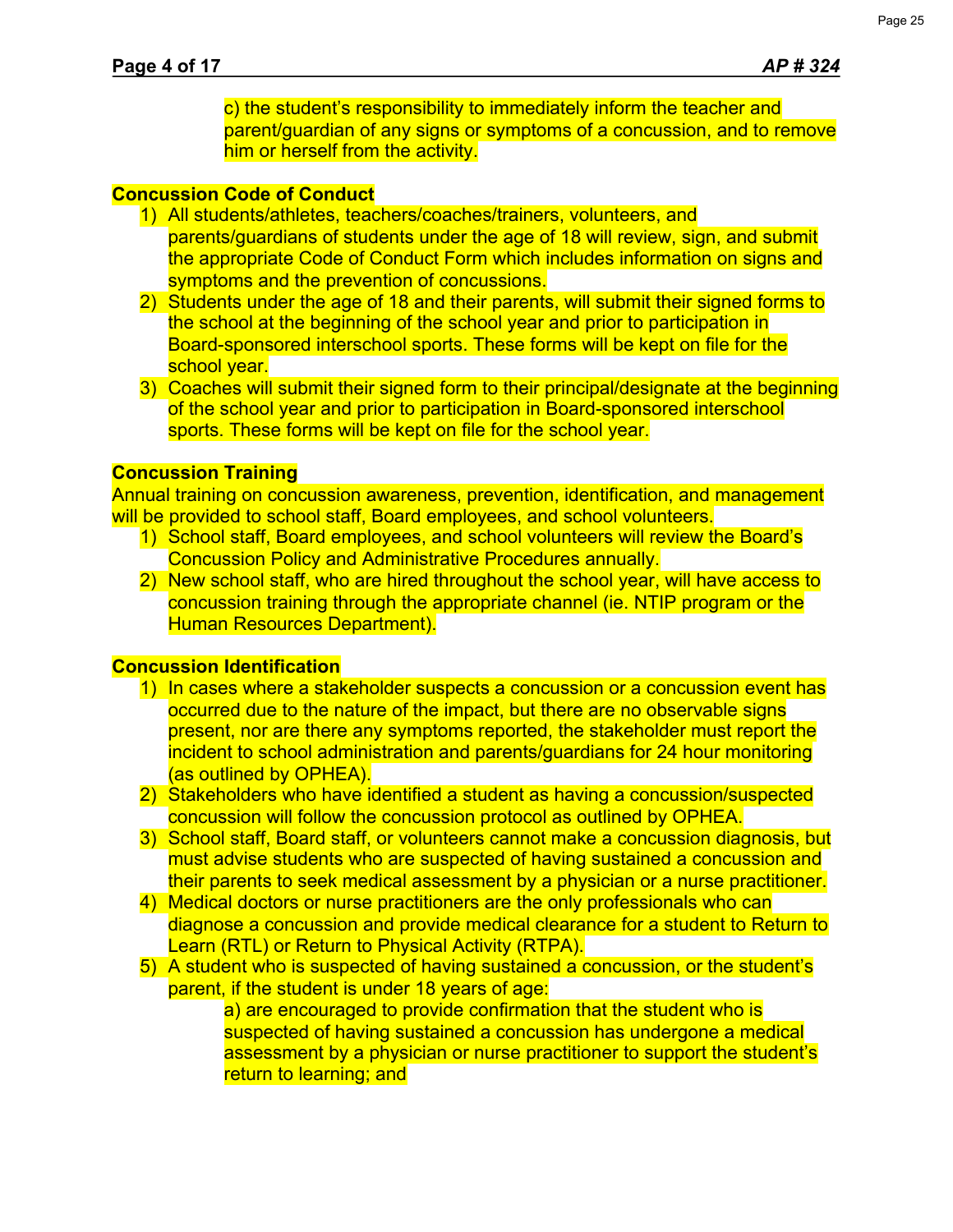b) provide confirmation that the student who is suspected of having sustained a concussion has undergone a medical assessment by a physician or nurse practitioner that the student has been medically cleared, before the student can return to full participation in physical activity.

## **Concussion Management**

- 1) When a student has been diagnosed with a concussion by a medical doctor or nurse practitioner, the principal/designate and school staff will follow the concussion protocol as outlined by OPHEA.
- 2) School staff will implement any recommended educational accommodations, as deemed appropriate by the medical doctor or nurse practitioner, for the student suffering from a diagnosed concussion;
- 3) The School Concussion Management Team will work with the student and his or her parents/guardians to follow and implement the Return to School Plan which includes the Return to Learn (RTL) and Return to Physical Activity (RTPA) Plan as outlined by OPHEA.

### **Concussion Tracking**

1) School and Board staff will:

a) document and track the number of suspected and diagnosed concussion-related injuries using an appropriate recording system; and b) track a student's progress, from removal from an activity due to a suspected concussion, to the return, through graduated steps, to learning and to physical activity.

## **Rowan's Law Day**

1) The last Wednesday in September (or as declared by the provincial government) is established as Rowan's Law Day as indicated in Bill 193. This day will be used to promote concussion awareness and prevention.

## **RESPONSIBILITIES:**

## **The Board of Trustees is responsible for:**

- ensuring alignment with the Student Achievement and Well Being Directional Policy;
- **●** reviewing the Concussion Administrative Procedure as part of its regular policy and procedures review cycle.

## **The Director of Education is responsible for:**

● designating resources for ensuring the implementation of, and compliance with this Administrative Procedure.

## **Superintendent with responsibility for Healthy Schools is responsible for:**

● developing strategies for the prevention and identification of concussions and procedures for diagnosed concussions;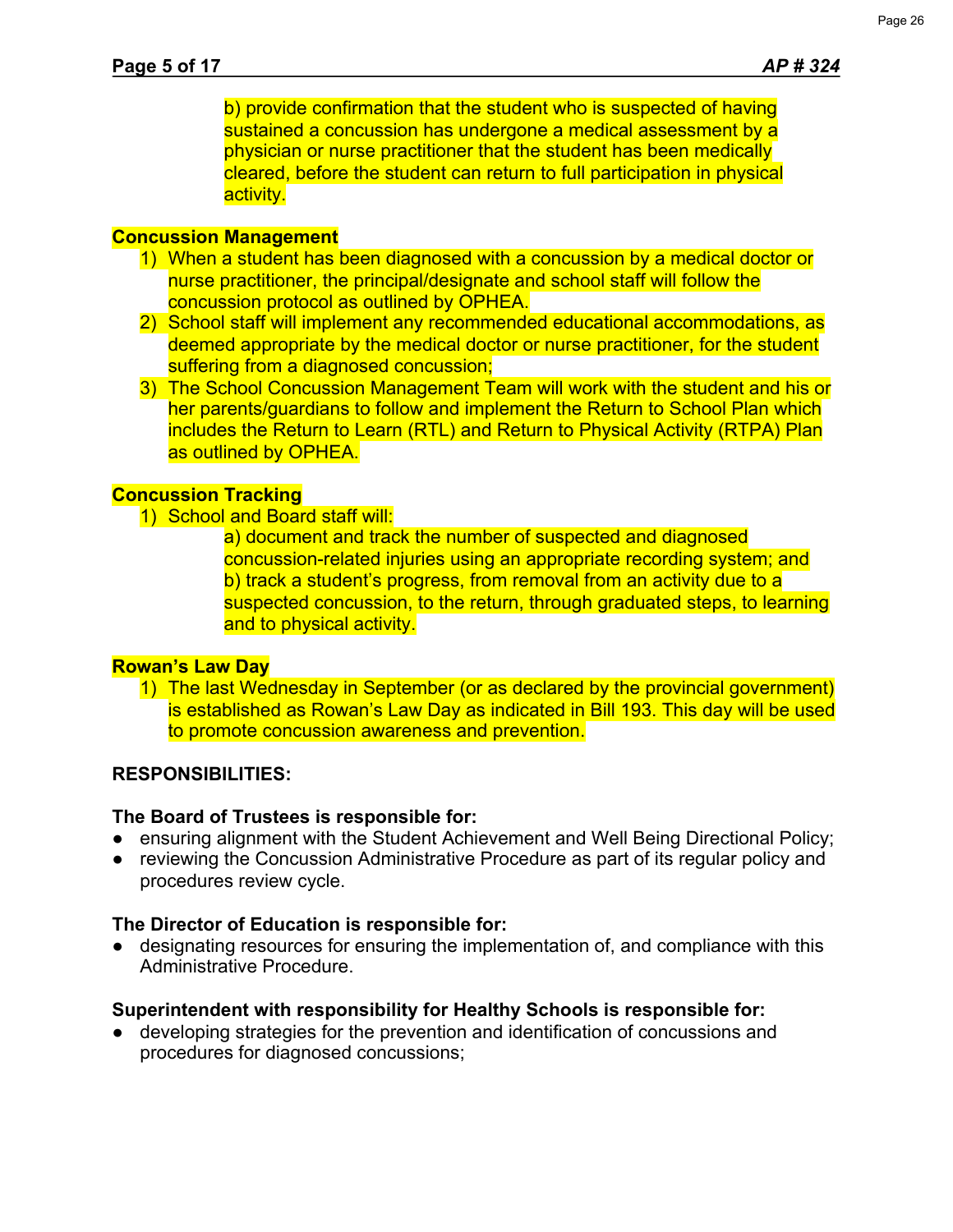- providing awareness training for all staff and ensure that they align with current best practices, and at a minimum, with the Ophea Concussion guidelines and OSBIE requirements;
- ensuring that concussion awareness and education strategies are made available to students and parents (websites, hand-outs, newsletters, Twitter, team meetings, curriculum, etc.); and
- ensuring that information on concussion protocols is provided to Community Users of school facilities and licensed third-party care providers not operating Extended Day programs.

## **Superintendents of Learning and System Portfolios are responsible for:**

● supporting the implementation of this Administrative Procedures.

## **Manager of Communications is responsible for:**

- creating a variety of communication strategies to ensure implementation of the Concussion Administrative Procedures; and
- creating a variety of materials to support concussion prevention, awareness and management (i.e., pamphlets, website banners, posters, social media feeds).

## **Managers and Supervisors are responsible for:**

ensuring all individuals whom they supervise, whether directly or indirectly, are aware of this Administrative Procedure.

## **Principals and Vice-Principals are responsible for:**

- leading the school community in communicating, understanding and implementing the Concussion Administrative Procedures;
- ensuring that the concussion protocol and procedures, as outlined by OPHEA guidelines and protocols, will be adhered to when a student suffers a potential concussion and/or has concussion-like symptoms;
- ensuring that forms are available to all staff [\(PVNC Concussion Protocol Resource](https://docs.google.com/document/d/12CxEFcPxpj7rxlrFYyOsV91QJoytWkZQ0joJnngwNf4/edit?usp=sharing) [Document\)](https://docs.google.com/document/d/12CxEFcPxpj7rxlrFYyOsV91QJoytWkZQ0joJnngwNf4/edit?usp=sharing);
- ensuring that all staff have completed mandatory online training annually;
- in the event of a diagnosed concussion, informing the appropriate school staff, leading the school team, using a collaborative approach, to develop a Return to Learn/Return to Physical Activity Plan (Appendix C), and ensure that the Return to Learn/Return to Physical Activity Plan (Appendix C) process meets the individual needs of the student;
- supporting parents in understanding and following the protocols/strategies;
- ensuring forms and training are provided to those staff/volunteers that are coaching or officiating sports events/activities or offsite activities, as required;
- ensuring forms and training are available to students and parents/guardians involved in inter school sports, as required;
- communicating the importance of reporting any non-school related concussions; and
- ensuring that the school works closely with parents/guardians to support students with a concussion with their recovery and academic success.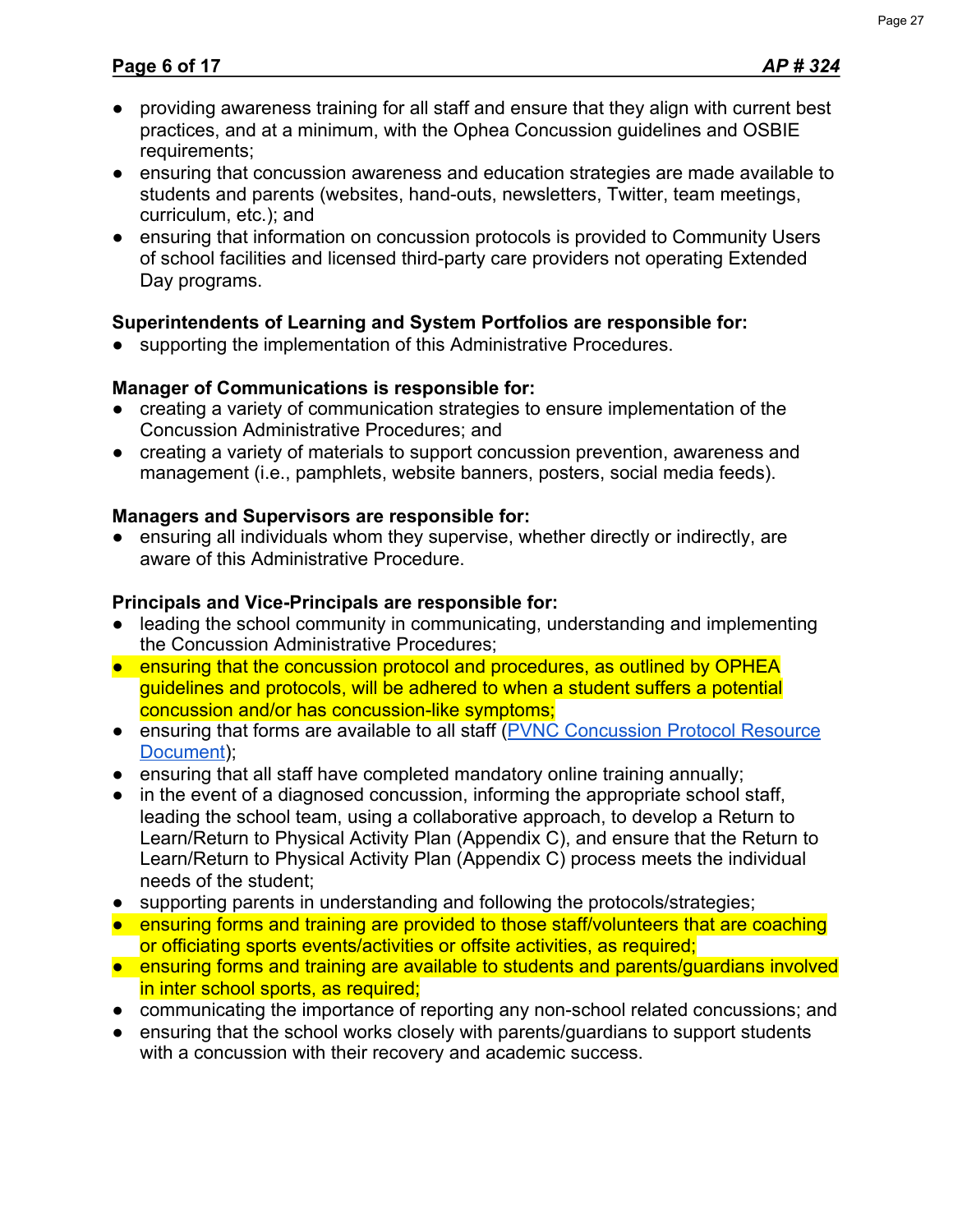## **Teachers are responsible for:**

- annually review the Board's Policy and Administrative Procedure on Concussions, the Board's Concussion Handbook, OPHEA Concussion Protocols and participate in Board Concussion Training;
- being informed about what to do in the event of a concussion ([PVNC Concussion](https://docs.google.com/document/d/12CxEFcPxpj7rxlrFYyOsV91QJoytWkZQ0joJnngwNf4/edit?usp=sharing) [Protocol Resource Document\)](https://docs.google.com/document/d/12CxEFcPxpj7rxlrFYyOsV91QJoytWkZQ0joJnngwNf4/edit?usp=sharing) ;
- participating in the required training and understand and follow Concussion Administrative Procedures, as appropriate to their roles;
- ensuring all equipment is certified (if applicable), in good condition, worn properly and is appropriate for the activity;
- planning age-appropriate activities and supervising students at all times;
- providing students with appropriate safety/concussion training prior to participating in activities [\(PVNC Concussion Protocol Resource Document\)](https://docs.google.com/document/d/12CxEFcPxpj7rxlrFYyOsV91QJoytWkZQ0joJnngwNf4/edit?usp=sharing) ;
- being aware of the methods of preventing concussion applicable to a specific activity and communicating these to students [\(PVNC Concussion Protocol Resource](https://docs.google.com/document/d/12CxEFcPxpj7rxlrFYyOsV91QJoytWkZQ0joJnngwNf4/edit?usp=sharing) [Document\)](https://docs.google.com/document/d/12CxEFcPxpj7rxlrFYyOsV91QJoytWkZQ0joJnngwNf4/edit?usp=sharing) ; and
- being aware of the management protocol in the event of a concussion, including Return to Learn/Return to Physical Activity Plan (Appendix C).

In addition to the above, teachers acting in a coaching/training capacity will:

- discuss safe play, rules of play, and concussion prevention and management with students prior to engaging in physical activity;
- complete a coach's Code of Conduct Form if he or she is coaching and supervising an interschool sport;
- verify that signed parental/guardian permission is on file prior to the student participating in an interschool sport, which acknowledges that they have reviewed the Board's student/athlete Code of Conduct.

## **Parents/Guardians are responsible for:**

- learning the signs/symptoms of concussion with students;
- having the student assessed by a medical doctor or nurse practitioner, as soon as possible, in the event that a concussion is suspected;
- collaborating with the school and medical doctor or nurse practitioner to manage possible or diagnosed concussions appropriately;
- supporting concussed students with their recovery;
- cooperating with school staff and supporting a student on the Return to Learn/Return to Physical Activity Plan (Appendix C); and
- reporting any non-school related concussion to the school principal so that the Return to Learn/Return to Physical Activity Plan (Appendix C) can be implemented.

## **Students are responsible for:**

- participating in all safety training to learn to recognize the signs/symptoms of concussions;
- wearing any required equipment in the correct manner;
- following all rules and regulations of an activity;
- immediately reporting any concussion symptoms to staff/coaches;
- informing staff/coaches if they notice/observe concussion signs in any of their peers;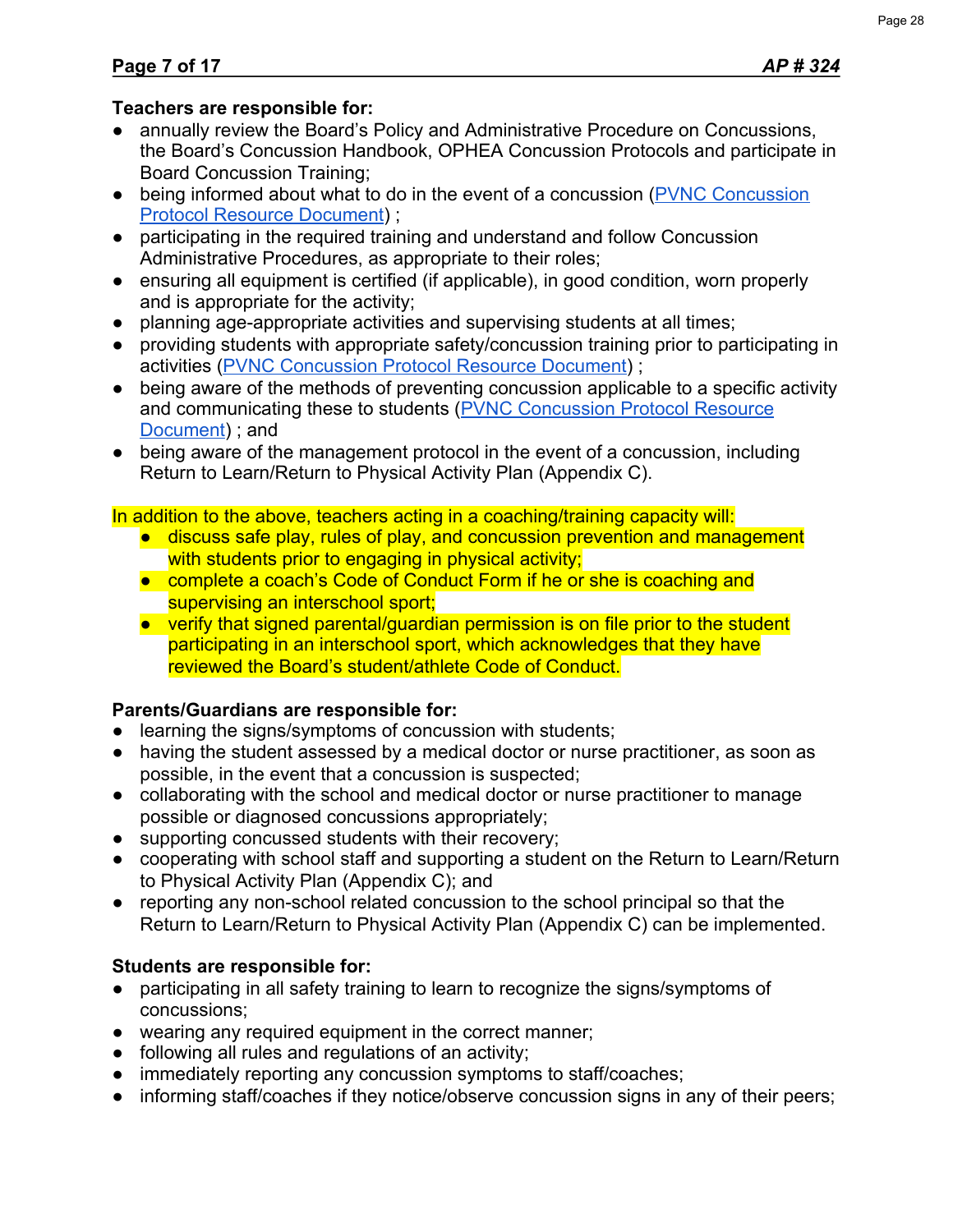- following concussion management strategies of their medical practitioner; and
- understanding and following the Return to Learn/Return to Physical Activity Plan (Appendix C) as directed by school staff.

## **The role of Medical Doctors and Nurse Practitioners include the following:**

- reviewing the concussion forms completed by the school;
- providing support and medical assistance (where necessary) for the student's recovery process; and
- participating with the school in the recovery process and in the development or review of the Return to Learn/Return to Physical Activity Plan (Appendix C).

## **Board-sponsored Interschool Sports**

Prior to participating in board-sponsored interschool sports…

## **Students are responsible for:**

- reviewing a board-approved concussion awareness resource annually (beginning of school year).
- providing confirmation of review of a board-approved concussion awareness resource annually (beginning of school year).
- reviewing the Concussion Code of Conduct annually (beginning of school year).
- providing confirmation of review of Concussion Code of Conduct annually (beginning of school year) .
- submitting confirmation of review of a board-approved concussion awareness resource and Concussion Code of Conduct to each coach of new sport being played in school year.

## **Parents/Guardians of students under 18 years of age are responsible for:**

- reviewing a board-approved concussion awareness resource annually (beginning of school year).
- providing confirmation of review of a board-approved concussion awareness resource annually (beginning of school year).
- reviewing the Concussion Code of Conduct annually (beginning of school year).
- providing confirmation of review of Concussion Code of Conduct annually (beginning of school year).
- submitting confirmation of review of a board-approved concussion awareness resource and Concussion Code of Conduct to each coach of new sport being played in school year.

## **Team trainers are responsible for:**

- reviewing a board-approved concussion awareness resource annually (beginning of school vear).
- providing confirmation of review of a board-approved concussion awareness resource annually (beginning of school year).
- reviewing the Concussion Code of Conduct annually (beginning of school year).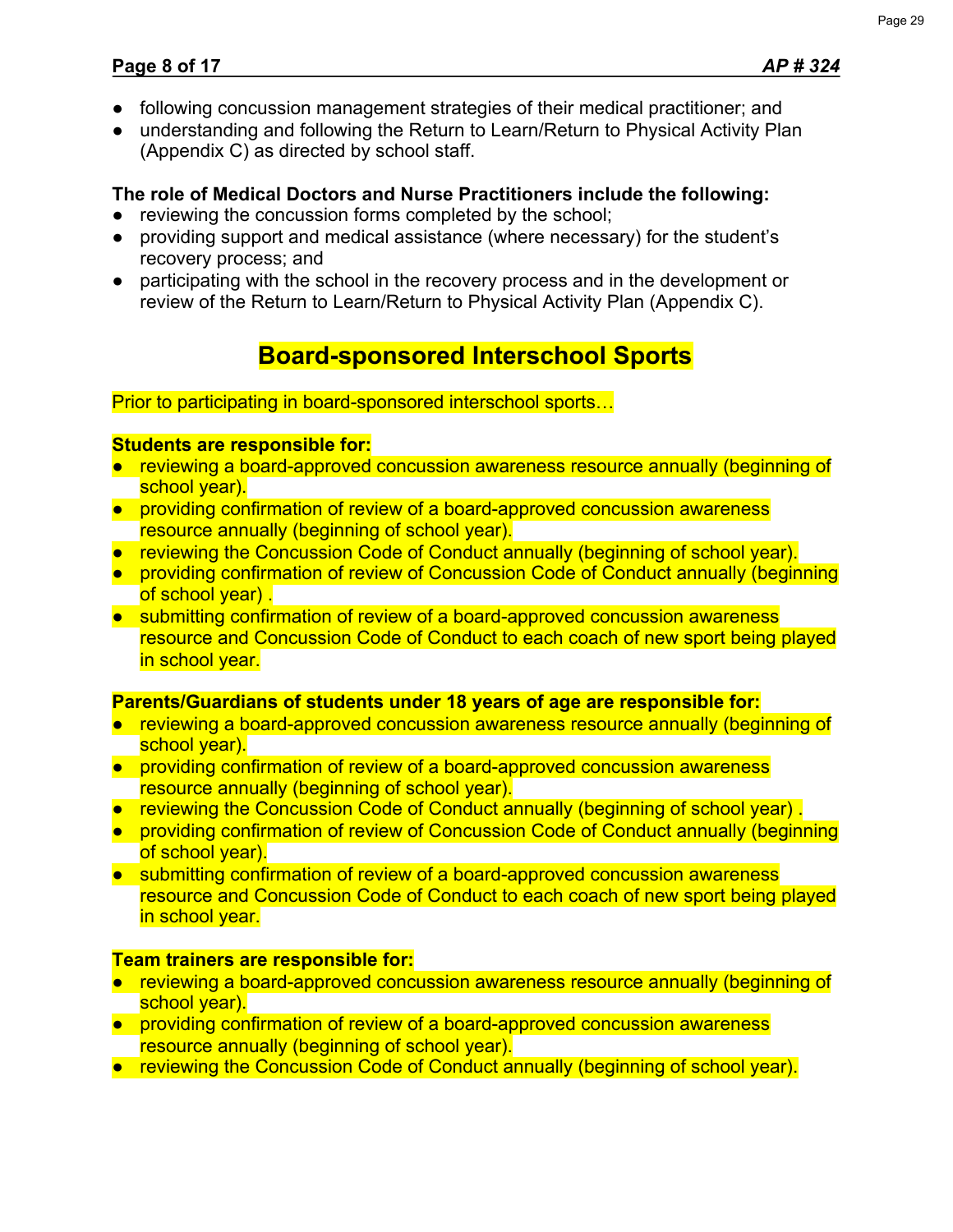● providing confirmation of review of Concussion Code of Conduct annually (beginning of school year).

## **Coaches are responsible for:**

- reviewing a board-approved concussion awareness resource annually (beginning of school vear).
- providing confirmation of review of a board-approved concussion awareness resource annually (beginning of school year) .
- reviewing the Concussion Code of Conduct annually (beginning of school year).
- providing confirmation of review of Concussion Code of Conduct annually (beginning of school year).
- providing and tracking completion of Concussion Code of Conduct and approved concussion resources, for everyone.

## **Officials are responsible for:**

- reviewing a board-approved concussion awareness resource annually (beginning of school year).
- providing confirmation of review of a board-approved concussion awareness resource annually.

## **DEFINITIONS:**

**Concussion** – the term for a clinical diagnosis that is communicated by a physician or a nurse practitioner. School staff, board staff, or volunteers cannot make a concussion diagnosis, but must advise students who are suspected of having sustained a concussion and their parents to seek a medical assessment by a physician or a nurse practitioner. The definition of concussion given below is adapted from the definition provided in the concussion protocol in the Ontario Physical Activity Safety Standards in Education.

## A concussion:

- is a brain injury that causes changes in the way in which the brain functions and that can lead to symptoms that can be physical (e.g., headache, dizziness), cognitive (e.g., difficulty in concentrating or remembering), emotional/behavioural (e.g., depression, irritability), and/or related to sleep (e.g., drowsiness, difficulty in falling asleep);
- may be caused either by a direct blow to the head, face, or neck or by a blow to the body that transmits a force to the head that causes the brain to move rapidly within the skull:
- can occur even if there has been no loss of consciousness (in fact, most concussions occur without a loss of consciousness);
- cannot normally be seen by means of medical imaging tests, such as X-rays, standard computed tomography (CT) scans, or magnetic resonance imaging (MRI) scans.

**Concussion Code of Conduct** – sets out rules of behaviour to minimize concussions while playing sport.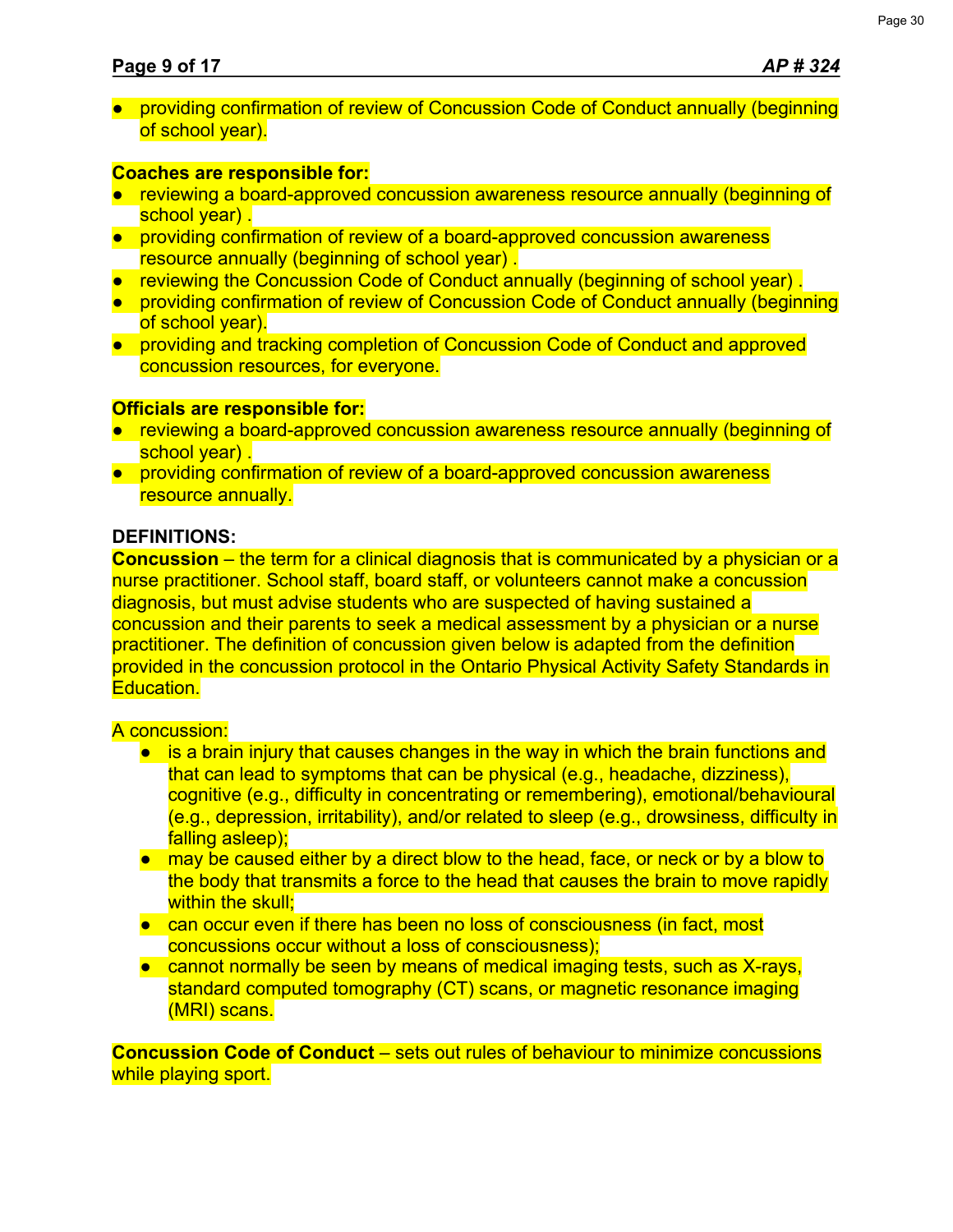**Concussion Awareness Resources** – information for amateur athletes, parents, coaches, team trainers and officials to improve concussion safety in amateur competitive sport. These resources are to be reviewed annually. Annually, confirmation must be provided by athletes, parents, coaches, team trainers and officials that he/she has reviewed the resources.

**Interschool Sports** – a competition or cooperation between schools. Carried on outside the bounds of an institution or community.

**Ophea** – a not-for-profit organization that champions healthy, active living in schools and communities through quality programs and services, partnerships and advocacy, and is led by the vision that all children and youth value and enjoy the lifelong benefits of healthy, active living.

## **Prevention Strategies**

Primary – information/actions that prevent concussions from happening (e.g., rules and regulations, minimizing slips and falls by checking that classroom floor and activity environments provide for safe traction and are obstacle free).

Secondary – expert management of a concussion that has occurred (e.g., identification and Management- Return to Learn and Return to Physical Activity) that is designed to prevent the worsening of a concussion.

Tertiary – strategies that help prevent long-term complications of a concussion by advising the participating to permanently discontinue a physical activity/sport based on evidence-based guidelines.

**School Team** – led by the school principal, the school team should include:

- the concussed student;
- the student's parents/guardians;
- school staff and volunteers who work with the concussed student; and,
- the medical doctor or nurse practitioner.

## **PROGRESS INDICATORS:**

- 1. Evidence that staff have implemented the protocols and strategies for preventing concussions.
- 2. Evidence that all staff have participated in concussion training (based on Ophea suggested protocols and strategies for preventing concussions).
- 3. Successful implementation of communication strategies to promote concussion awareness and training.
- 4. Evidence that students, coaches, trainers, officials and parents/guardians have participated in concussion awareness training and have signed a Concussion Code of Conduct.
- 5. Evidence of connections made to the curriculum, particularly in Health and Physical Education.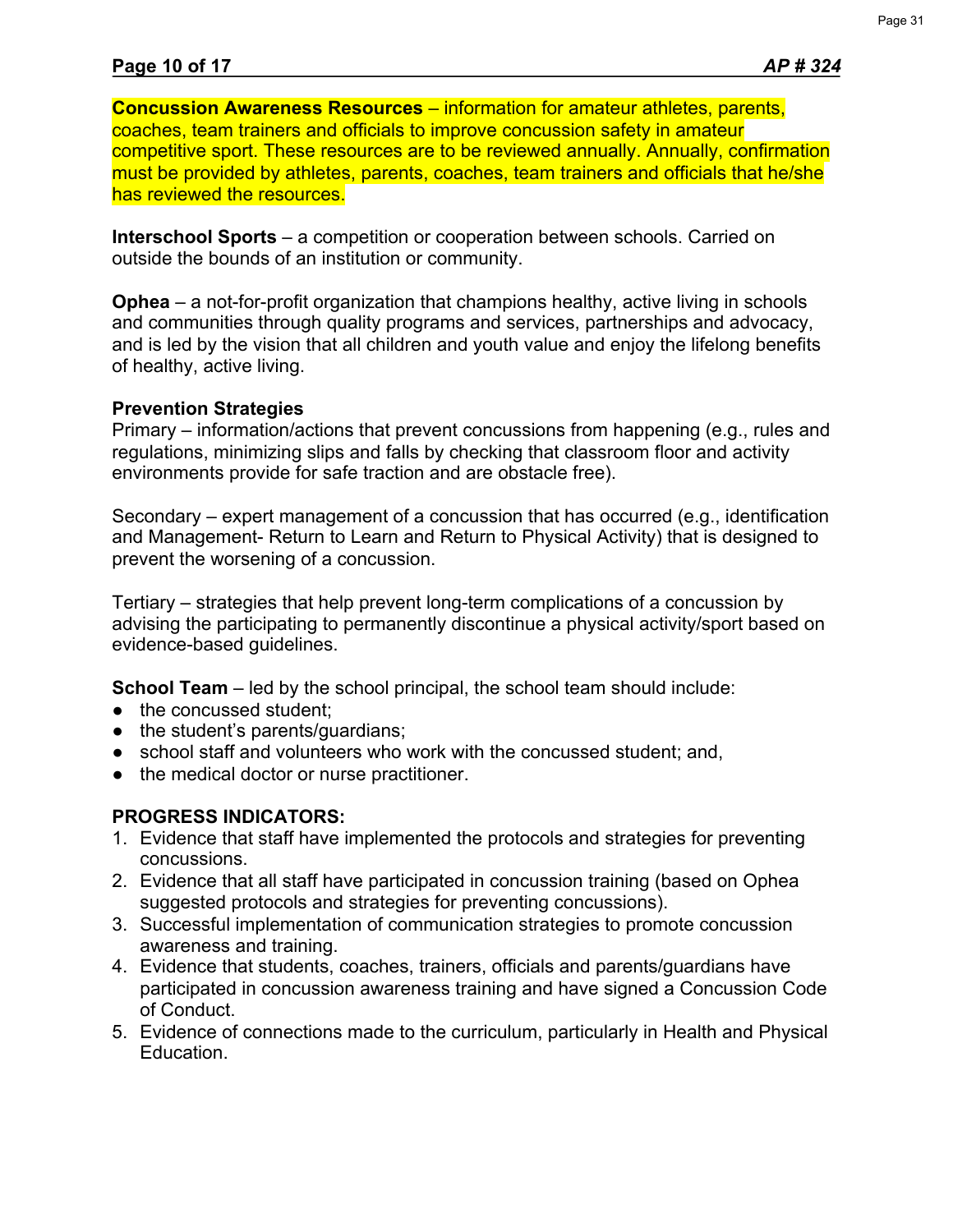## **REFERENCES:**

[Policy/Program Memorandum 158](http://www.edu.gov.on.ca/extra/eng/ppm/ppm-158-jan-2020.pdf) [OPHEA Concussion Protocol](https://safety.ophea.net/concussions) [Rowan's Law](https://www.ontario.ca/page/rowans-law-concussion-awareness-resources) [Ontario Concussion E Module](http://www.mtc.gov.on.ca/en/sport/e-mod/story.html) [Concussions Ontario](http://concussionsontario.org/) [Parachute Canada - Concussions](https://parachute.ca/en/injury-topic/concussion/) **[OSBIE](https://www.osbie.on.ca/osbie_videos/concussions-where-are-your-risks/)**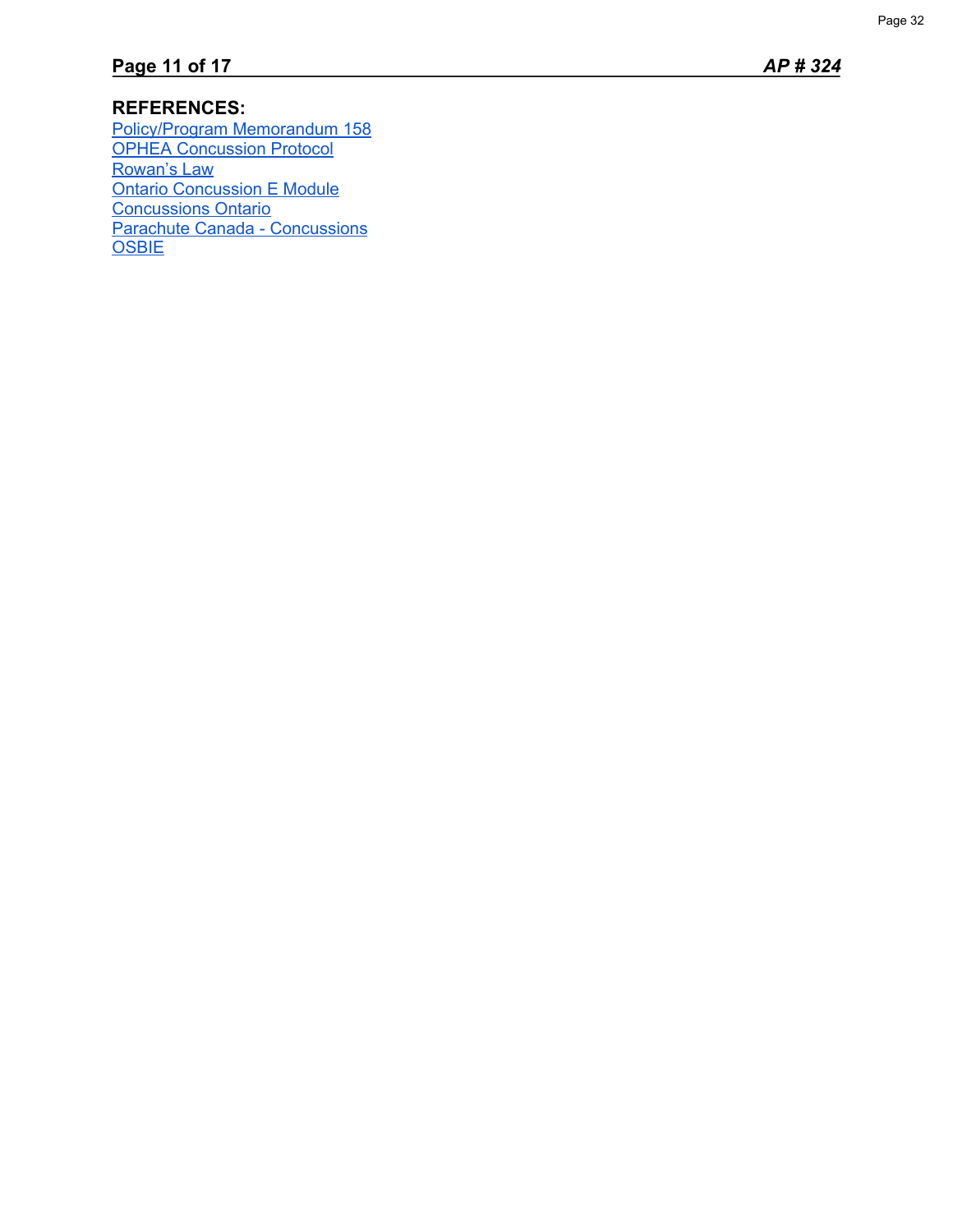## **Appendix E: Player Code of Conduct (Concussion Safety) for Interschool Sports**

**This code of conduct is to be completed by all students participating in board sponsored interschool sport activities; it sets out rules of behavior to minimize concussions while playing sports.**

| Name of Student: | Grade:          |
|------------------|-----------------|
| School:          | Sport Team (s): |
| Teacher/Coach:   |                 |

#### **Respect yourself:**

- $\Box$  I will wear the proper equipment and wear it correctly.
- $\Box$  I will develop my skills and body strength so that I can play the game to the best of my abilities.
- $\Box$  I understand that a concussion is a serious brain injury that has both short- and long term effects.
- $\Box$  I understand that I don't need to lose consciousness to have a concussion.
- $\Box$  I understand that any blow to the head, face, or neck, or a blow to the body which causes a sudden jarring of the head may cause a concussion.
- $\Box$  I understand that if I suspect I might have a concussion I should stop playing the sport immediately.
- $\Box$  I understand that continuing to play with a suspected concussion increases my risk of more severe, longer lasting concussion symptoms, as well as increases my risk of other injury.
- $\Box$  I will not hide my symptoms. I will tell my coach, trainer, parent, or other responsible person if I am concerned I have had a concussion and/or experience any signs and symptoms of concussion following a collision.
- $\Box$  I understand I will not be able to return to play following a collision where I experience signs and symptoms of concussion.
- $\Box$  I understand I will have to be cleared by a physician or qualified medical professional, preferably one with experience in concussion management, prior to returning to play.
- $\Box$  I understand I will have to follow the steps Return to Physical Activities plan when returning to activity.

#### **Respect Others:**

- $\Box$  I will respect the rules of the game.
- $\Box$  I will respect my opponents and play fair.
- $\Box$  I will not fight or attempt to injure anyone on purpose.

I will respect my teachers, coaches, trainers, parents and the medical professionals and any decisions made with regards to my health and safety.

**I have reviewed the board approved [Concussion Awareness Resources](https://www.ontario.ca/page/rowans-law-concussion-awareness-resources#section-4)**

**[\(https://www.ontario.ca/page/rowans-law-concussion-awareness-resources#section-4\)](https://www.ontario.ca/page/rowans-law-concussion-awareness-resources#section-4)within this school year (either through school or through my amateur competitive sports organization) prior to participation in the board sponsored interschool sport activity.**

\_\_\_\_\_\_\_\_\_\_\_\_\_\_\_\_\_\_\_\_\_\_\_\_\_\_\_\_\_\_\_\_\_\_\_\_\_\_\_ \_\_\_\_\_\_\_\_\_\_\_\_\_\_\_\_\_\_\_\_\_\_\_\_\_\_\_\_\_\_\_\_\_\_\_\_\_\_\_\_ (Parent/Guardian name printed) (Student Signature)

(Parent/Guardian signature) (Date)

\_\_\_\_\_\_\_\_\_\_\_\_\_\_\_\_\_\_\_\_\_\_\_\_\_\_\_\_\_\_\_\_\_\_\_\_\_\_\_\_\_\_\_\_\_\_\_\_\_\_\_ \_\_\_\_\_\_\_\_\_\_\_\_\_\_\_\_\_\_\_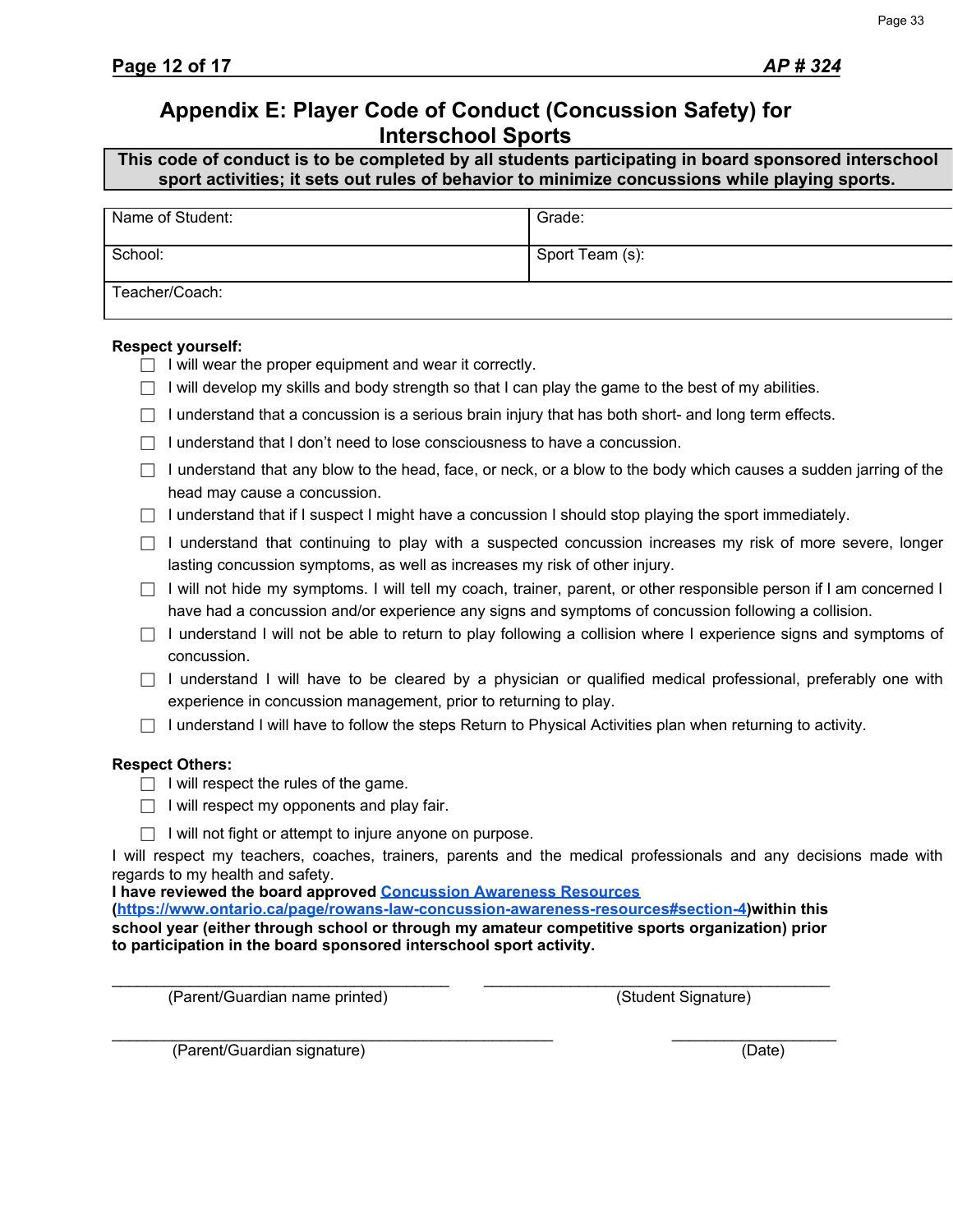## **Appendix F: Parent/Guardian Code of Conduct for Interschool Sports** As a parent/guardian of  $\overline{a}$  at  $\overline{a}$ (Name) (School) for the 20<sub>\_\_\_</sub> - 20<sub>\_\_\_</sub> school year, I am committed to: **Maintaining a safe learning environment**  $\Box$  I will encourage my child to bring potential issues related to the safety of equipment and the facilities to the attention of the coach/supervisor.  $\Box$  I will ensure the protective equipment that we provide is properly fitted as per the manufacturer's guidelines, in good working order, and suitable for personal use. **Fair play and respect for all**  $\Box$  I will follow the school board's fair play and will support it by demonstrating respect for all students, coaches, officials, and spectators.  $\Box$  I will encourage my child to demonstrate respect for teammates, opponents, officials, and spectators and to follow the rules of the sport and practice fair play.  $\Box$  I will not pressure my child to participate in practices or games/competitions if they are injured.  $\Box$  I will encourage my child to learn and follow the rules of the sport and follow the coach's/supervisor's instructions about prohibited play.  $\Box$  I will support the coach's/supervisor's enforcement of consequences during practices and competition regarding prohibited play. □ I will respect the decisions of officials and the consequences for my child for any prohibited play. **Implementing the skills and strategies of an activity in a proper progression**  $\Box$  I will encourage my child to follow their coach's/supervisor's instructions about the proper progression of skills and strategies of the sport and to ask questions and seek clarity regarding skills and strategies of which they are unsure. **Concussion recognition and reporting**  $\Box$  I will encourage my child to participate in discussions/conversations related to concussions, including signs and symptoms, with the coach/supervisor or caring adult.  $\Box$  I will encourage my child to talk to their coach/supervisor/caring adult if they have any concerns about a suspected or diagnosed concussion or about their safety in general.  $\Box$  I have read and am familiar with the Board's Concussion Policy and Support Document found on [www.pvnccdsb.on.ca](http://www.pvnccdsb.on.ca/)  $\Box$  I understand that if my child receives a jarring impact to the head, face, neck, or elsewhere on the body that is observed by or reported to the coach/supervisor my child will be removed immediately from the sport, and:  $\Box$  I am aware that if my child has signs or symptoms of a suspected concussion they must be taken to a medical doctor or nurse practitioner for a diagnosis as soon as reasonably possible that day and I will report any results to appropriate school staff. **This code of conduct is to be completed by all parents of students participating in board sponsored interschool sports.**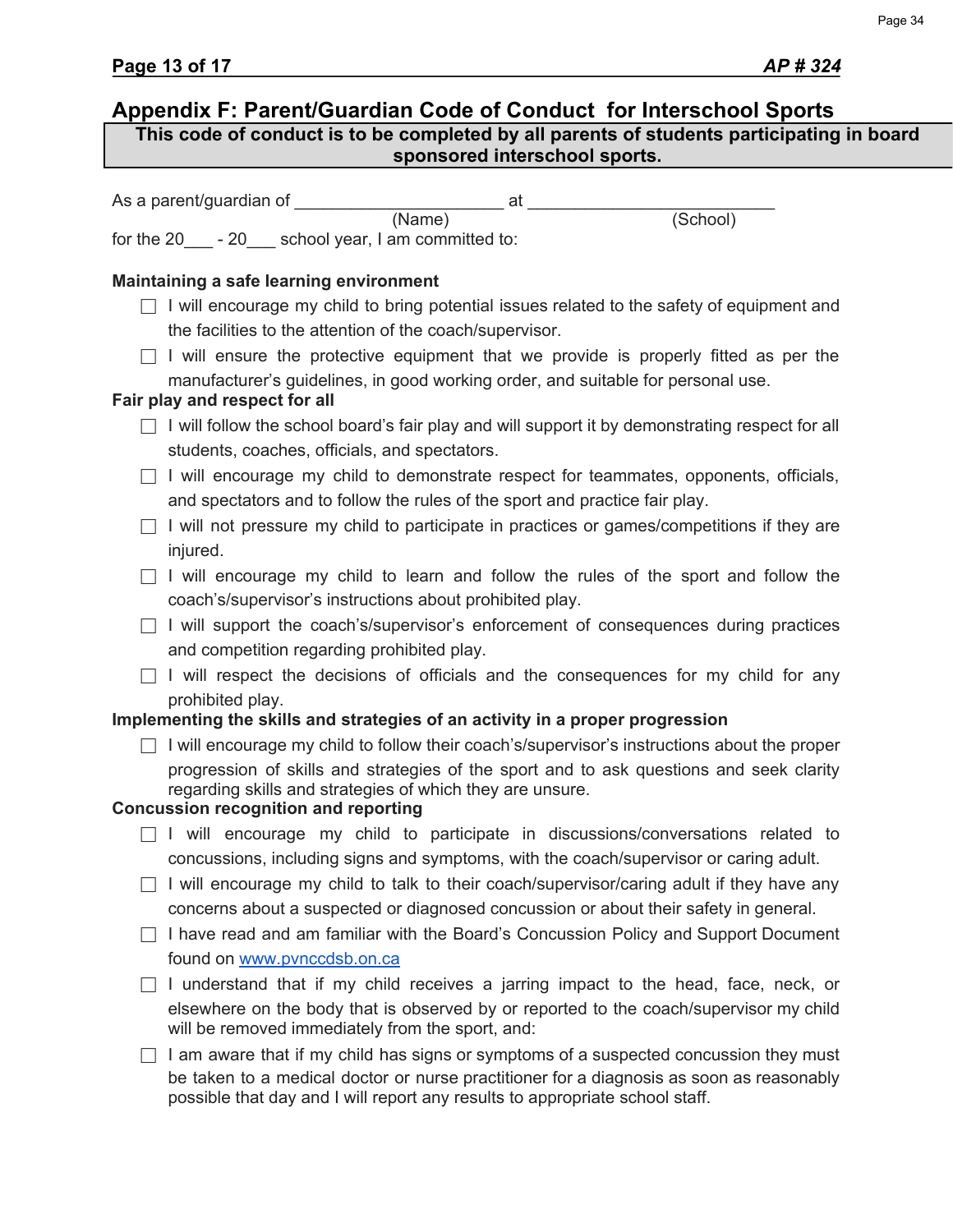| $\Box$ I am aware that not all signs and symptoms emerge immediately and there are times                                                                                                          |
|---------------------------------------------------------------------------------------------------------------------------------------------------------------------------------------------------|
| when signs and symptoms emerge hours or days after the incident and in these cases<br>my child must stop all physical activities and be monitored at home and at school for the<br>next 24 hours. |
| $\sim$                                                                                                                                                                                            |

 $\Box$  If no signs or symptoms emerge after 24 hours, I will inform the appropriate school staff and I understand my child will be permitted to resume participation.

 $\Box$  If signs or symptoms emerge, I will have my child assessed by a medical doctor or nurse practitioner as soon as reasonably appropriate that day and will report the results to appropriate school staff.

 $\Box$  I will inform the school principal, coach and/or other relevant school staff when my child experiences signs or symptoms of a concussion, including when the suspected concussion occurs during participation in a sport outside of the school setting.

 $\Box$  I will inform the school principal, coach and/or other relevant school staff any time my child is diagnosed with a concussion by a medical doctor or nurse practitioner.

 $\Box$  I will encourage my child to remove themselves from the sport and report to a coach or caring adult if they have signs or symptoms of a suspected concussion.

 $\Box$  I will encourage my child to inform the coach or caring adult when they suspect a teammate may have sustained a concussion.

 $\Box$  I will share with the coach, school staff, and/or staff supervisor of all sport organizations with which my child has registered if/when my child has experienced a suspected or diagnosed concussion or general safety issues.

## **Supporting the implementation of a Return to School Plan for students with a concussion diagnosis**

 $\Box$  I understand that if my child has a suspected or diagnosed concussion, they will not return to full participation, including practice or competition until permitted to do so in accordance with the School Board's Return to School Plan.

 $\Box$  I will ensure my child receives a Medical Clearance as required by the Return to School Plan, prior to returning to full participation in "non-contact sports" or returning to a practice that includes full contact in "contact sports".

 $\Box$  I will follow the recovery stages and learning strategies proposed by the collaborative team for my child as part of the Return to School Plan.

**I have reviewed the board approved [Concussion Awareness Resources](https://www.ontario.ca/page/rowans-law-concussion-awareness-resources#section-4) (<https://www.ontario.ca/page/rowans-law-concussion-awareness-resources#section-4>) within this school year (either through school or through my child's amateur competitive sports organization) prior to participation in the board sponsored interschool sport activity.**

\_\_\_\_\_\_\_\_\_\_\_\_\_\_\_\_\_\_\_\_\_\_\_\_\_\_\_\_\_\_\_\_\_\_\_\_\_\_\_\_\_\_\_\_\_\_\_\_\_\_\_\_\_\_\_\_\_\_\_\_\_\_\_\_\_\_\_\_\_\_ (Parent/Guardian name printed) (Signature)

 $\overline{\phantom{a}}$  , where  $\overline{\phantom{a}}$  , where  $\overline{\phantom{a}}$  , where  $\overline{\phantom{a}}$ (Date)

**Appendix G: Coaches/Supervisor/Other Team Officials Code of Conduct for Interschool Sports**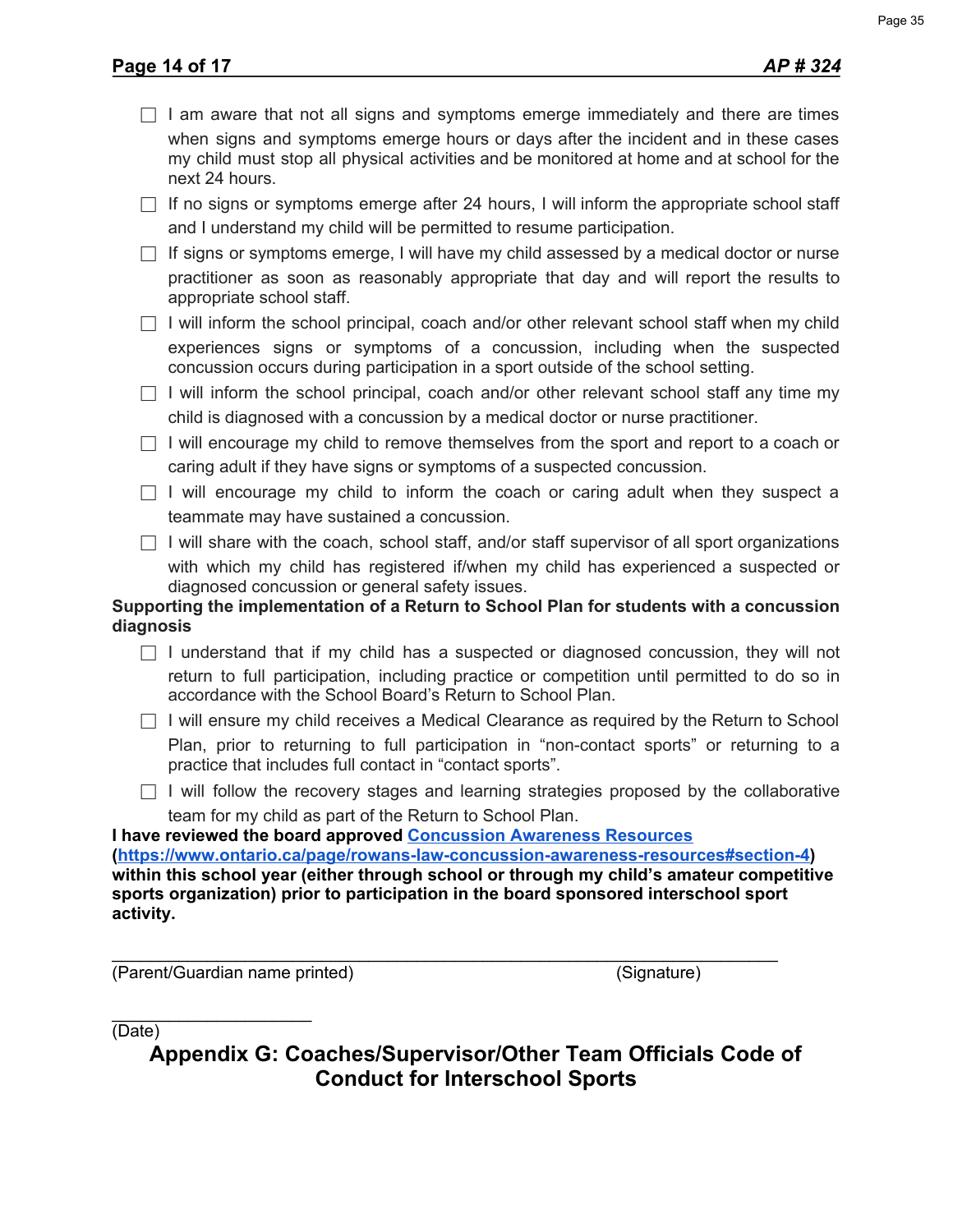## **This is a Concussion Code of Conduct for coaches/supervisor/other officials of inter-school activities. Items marked with an asterisk \* are mandatory by O.Reg. 161/19: General.**

Name:\_\_\_\_\_\_\_\_\_\_\_\_\_\_\_\_\_\_\_\_\_\_\_\_\_\_\_\_\_\_\_\_\_ School:\_\_\_\_\_\_\_\_\_\_\_\_\_\_\_\_\_\_\_\_\_\_\_\_\_\_\_\_\_\_\_\_

SportTeam (s):

### **I can help prevent concussions through my:**

- $\Box$  Efforts to ensure that my athletes wear the proper equipment and wear it correctly.
- $\Box$  Efforts to help my athletes develop their skills and strength so they can participate to the best of their abilities.
- $\Box$  Respect for the rules of my sport or activity and efforts to ensure that my athletes do, too.
- $\Box$  Commitment to fair play and respect for all (respecting other coaches, team trainers, officials and all participants and ensuring my athletes respect others and play fair).

### **I will care for the health and safety of all participants by taking concussions seriously. I understand that:**

- $\Box$  A concussion is a brain injury that can have both short- and long-term effects.
- $\Box$  A blow to the head, face, or neck, or a blow to the body may cause the brain to move around inside the skull and result in a concussion.
- $\Box$  A person doesn't need to lose consciousness to have a concussion.
- $\Box$  An athlete with a suspected concussion should stop participating in training, practice or competition **immediately**.
- $\Box$  I have a commitment to concussion recognition and reporting, including self-reporting of possible concussion and reporting to a designated person when an individual suspects that another individual may have sustained a concussion. \*
- $\Box$  Continuing to participate in further training, practice or competition with a suspected concussion increases a person's risk of more severe, longer lasting symptoms, and increases their risk of other injuries or even death.

## **I will create an environment where participants feel safe and comfortable speaking up. I will:**

- $\Box$  Encourage athletes not to hide their symptoms, but to tell me, an official, parent or another adult they trust if they experience **any** symptoms of concussion after an impact.
- $\Box$  Lead by example. I will tell a fellow coach, official, team trainer and seek medical attention by a physician or nurse practitioner if I am experiencing any concussion symptoms.
- $\Box$  Understand and respect that any athlete with a suspected concussion must be removed from sport and not permitted to return until they undergo a medical assessment by a physician or nurse practitioner and have been medically cleared to return to training, practice or competition.
- $\Box$  Commit to providing opportunities before and after each training, practice and competition to enable athletes to discuss potential issues related to concussions.

## **I will support all participants to take the time they need to recover:**

 $\Box$  I understand my commitment to supporting the return-to-sport process.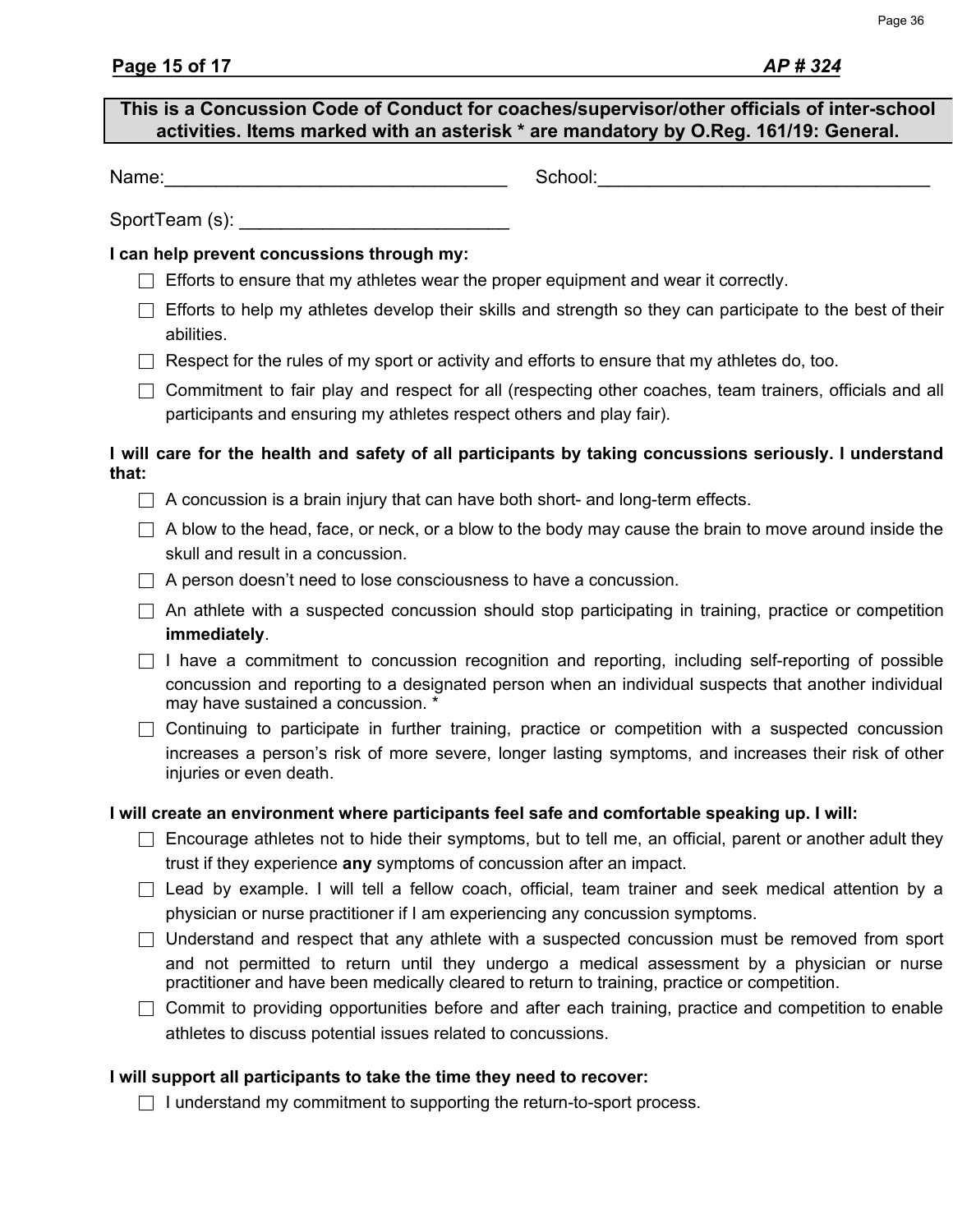- □ I understand the athletes will have to be cleared by a physician or nurse practitioner before returning to sport.
- □ I will respect my fellow coaches, team trainers, parents, physicians and nurse practitioners and any decisions made with regards to the health and safety of my athletes.

### **By signing here, I acknowledge that I have fully reviewed and commit to this Concussion Code of Conduct.**

| (Coach/Supervisor name printed) | (Signature) |
|---------------------------------|-------------|
| (Principal signature)           | (Date)      |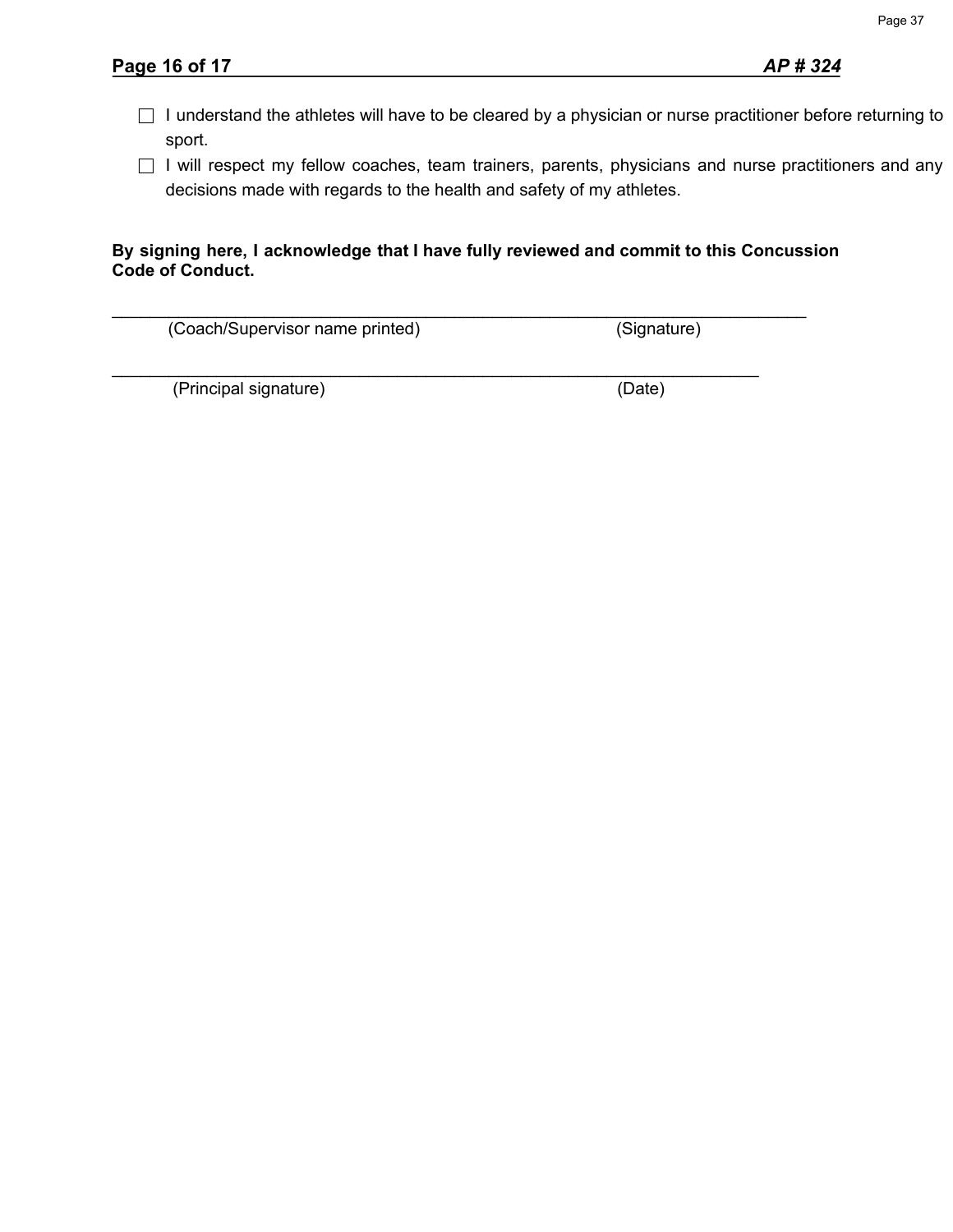Thank you for completing your review of the Concussion Awareness Resource.

Under *Rowan's Law,* the school that you are coaching for will ask you to confirm that you reviewed one of the Concussion Awareness Resources in this website ([Ontario.ca/concussions\)](https://www.ontario.ca/page/rowans-law-concussion-safety) before you can register/participate in a sport.

You must review one of the resources once a year, and then confirm that you have completed the review every time you will coach for a school. Please use this form to show that you have reviewed the concussion awareness resource, you can provide the completed form to the school you will be coaching for.

Please keep a record of your review of the concussion awareness resource, you can make a copy of this form and keep it as a receipt to remind you of the date on which you reviewed it.

Once you complete this form, you can save it (to your personal device/computer) or print this page to share with your school and/or to serve as a reminder of when to review the Concussion Awareness Resources again next year.

#### **Receipt of Review**

I, **I** and the setting of the setting of the setting of the setting of the setting of the setting of the setting of the setting  $I$ ,  $I$ Awareness Resource.

Signature Date **Date** 

 $\overline{\phantom{a}}$  , and the contract of the contract of the contract of the contract of the contract of the contract of the contract of the contract of the contract of the contract of the contract of the contract of the contrac

**Disclaimer:** This form will not be saved by the Government of Ontario and the Government of Ontario assumes no responsibility for confirming that you have reviewed the concussion awareness resource.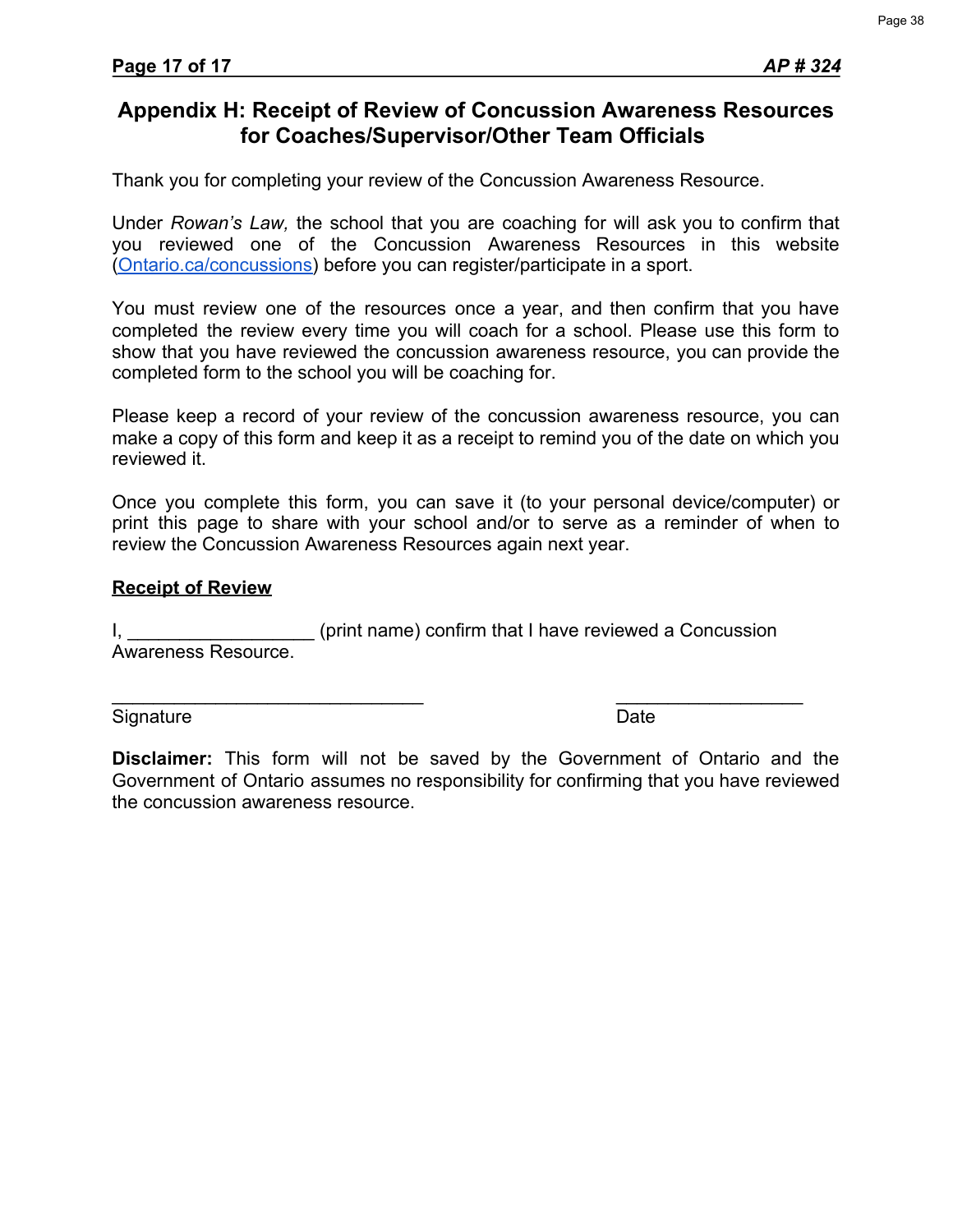## **B.2.**

## **Recommended Action:**

That the Policy Development Committee recommend to the Board that Administrative Procedure – *#825-001 – Concussions,* be deleted and the revised, newly formatted, Administrative Procedure – *#324 – Concussion Protocol, Awareness and Training*, be received and posted as amended under Directional Policy – *#300 – Student Achievement and Well-being*. Carried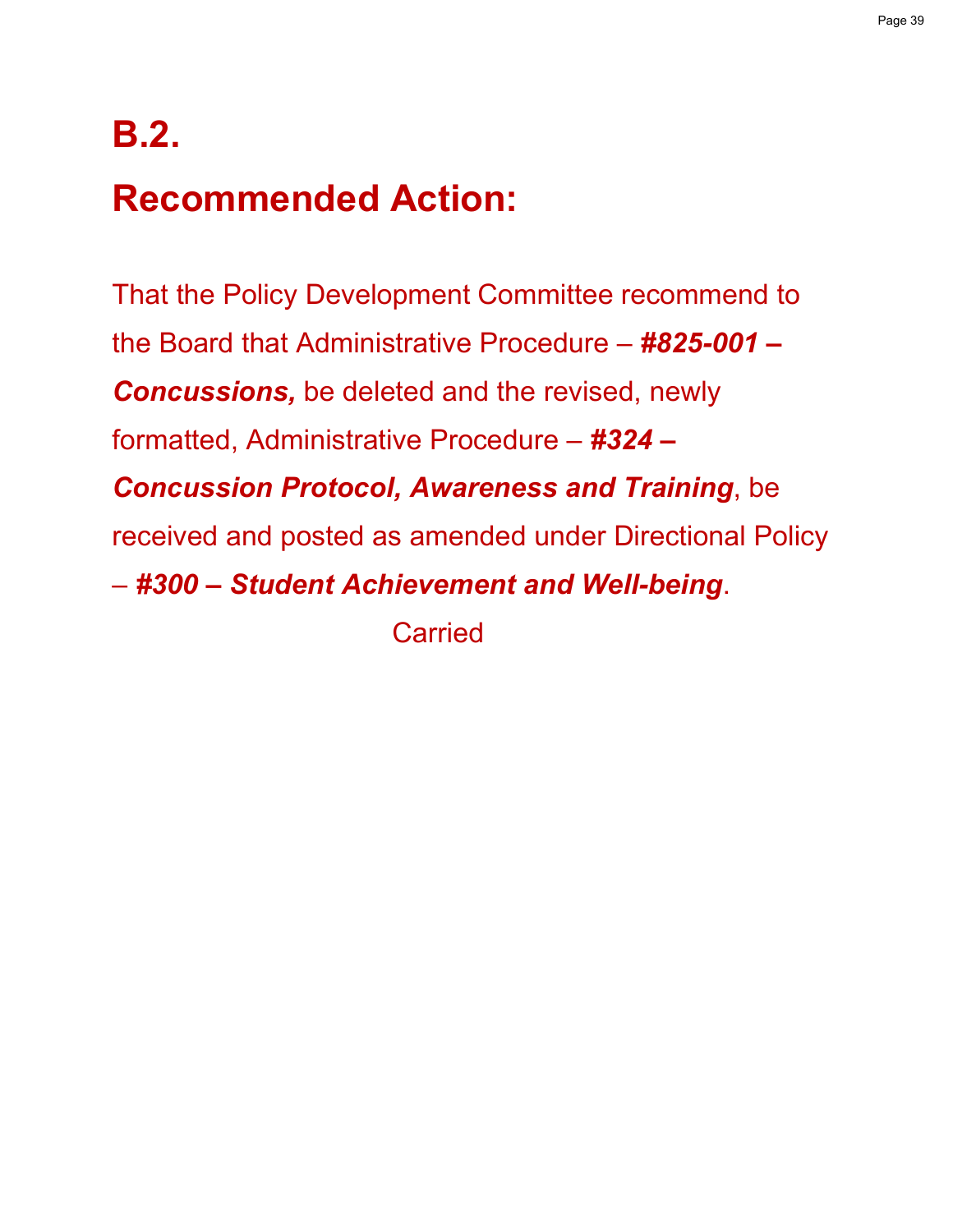

**BOARD DIRECTIONAL POLICY**

*Directional Policy*

*Directional Policy Number*

| <b>EQUITY AND INCLUSIVE</b> |  |
|-----------------------------|--|
| <b>EDUCATION</b>            |  |

 **700** 

## **TITLE OF DIRECTIONAL POLICY:**

Equity and Inclusive Education

## **DATE APPROVED:**

TBD

## **PROJECTED REVIEW DATE:**

TBD

## **POLICY:**

It is the policy of the Peterborough Victoria Northumberland and Clarington Catholic [District School Board to provide, in all operations, an](http://www.edu.gov.on.ca/eng/about/education_equity_plan_en.pdf) educational and working environment that supports diversity by adhering to the guiding principles outlined in Ontario's Equity and Inclusive Education Action Plan. These guiding principles provide a foundation and framework to:

- Meet the needs of individuals,
- Promote a sense of belonging,
- Engage community members,
- Build on and enhance previous and existing initiatives,
- Incorporate the principles of equity and inclusion in our actions,
- Identify and eliminate discriminatory practices, systemic barriers and bias from schools, and
- Create an environment that is fair and inclusive and that promotes respectful treatment of all people.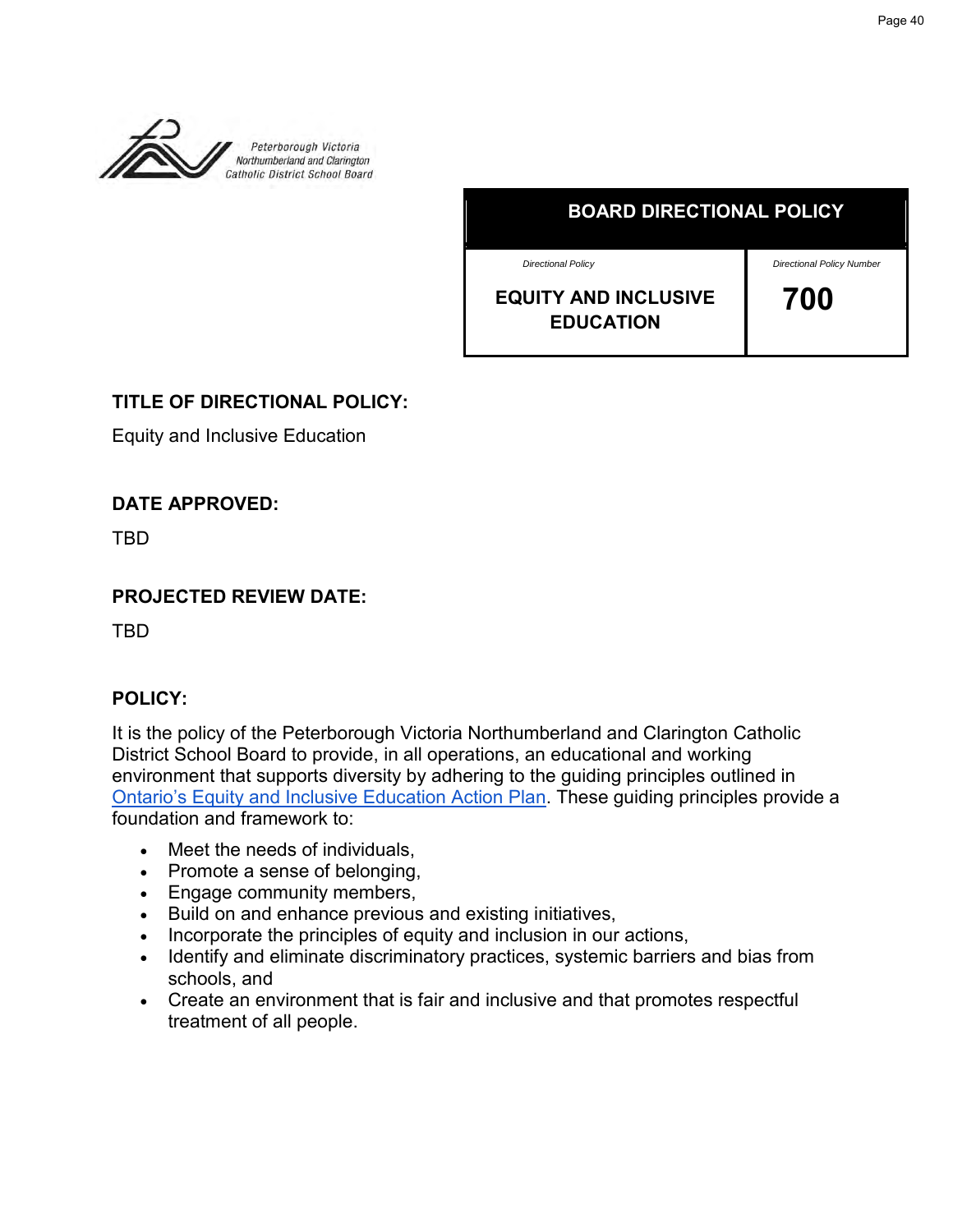The PVNC Catholic District School Board and its staff are committed to the elimination of discrimination in accordance with Ontario's Equity and Inclusive Education Strategy (2009) and the Ontario Ministry of Education Policy Program Memorandum No. 119. Development, implementation and monitoring of this policy is consistent with the exercise of the Board's denominational rights under section 91 of the Constitution Act, 1982 and as recognized in section 19 of the Ontario Human Rights Code.

## **PURPOSE:**

The Peterborough Victoria Northumberland and Clarington Catholic District School Board recognizes that all people are created equal, in the image of God, each with inimitable characteristics deserving of dignity (Genesis: 1:27). The Board recognizes that the school system gives pre-eminence to the tenets of the Catholic faith, congruent with the protection afforded in the Ontario Human Rights Code, the Constitution Act, 1982, and confirmed in the Canadian Charter of Rights and Freedoms. Any form of social or cultural discrimination is incompatible with Catholic moral principles and is a violation of the Ontario Human Rights Code.

The Board acknowledges that the foundation of all Catholic Social Teaching is the inherent dignity of the human person, as created in the image and likeness of God. With this in mind, the Board realizes that a just society can become a reality only when it is based on the respect of the transcendent dignity of the human person.

PVNCCDSB celebrates diversity and recognizes that each person is wholly created from God's bountiful goodness and gifted with essential dignity and worth. We all share a gospel mandate and a moral imperative to respect one another as persons, understanding that we are all wonderfully made.

The Board recognizes that Board policies, programs, guidelines and practices, shared and committed leadership and engaged school-home-community relationships are essential to ensuring an equitable and inclusive learning environment.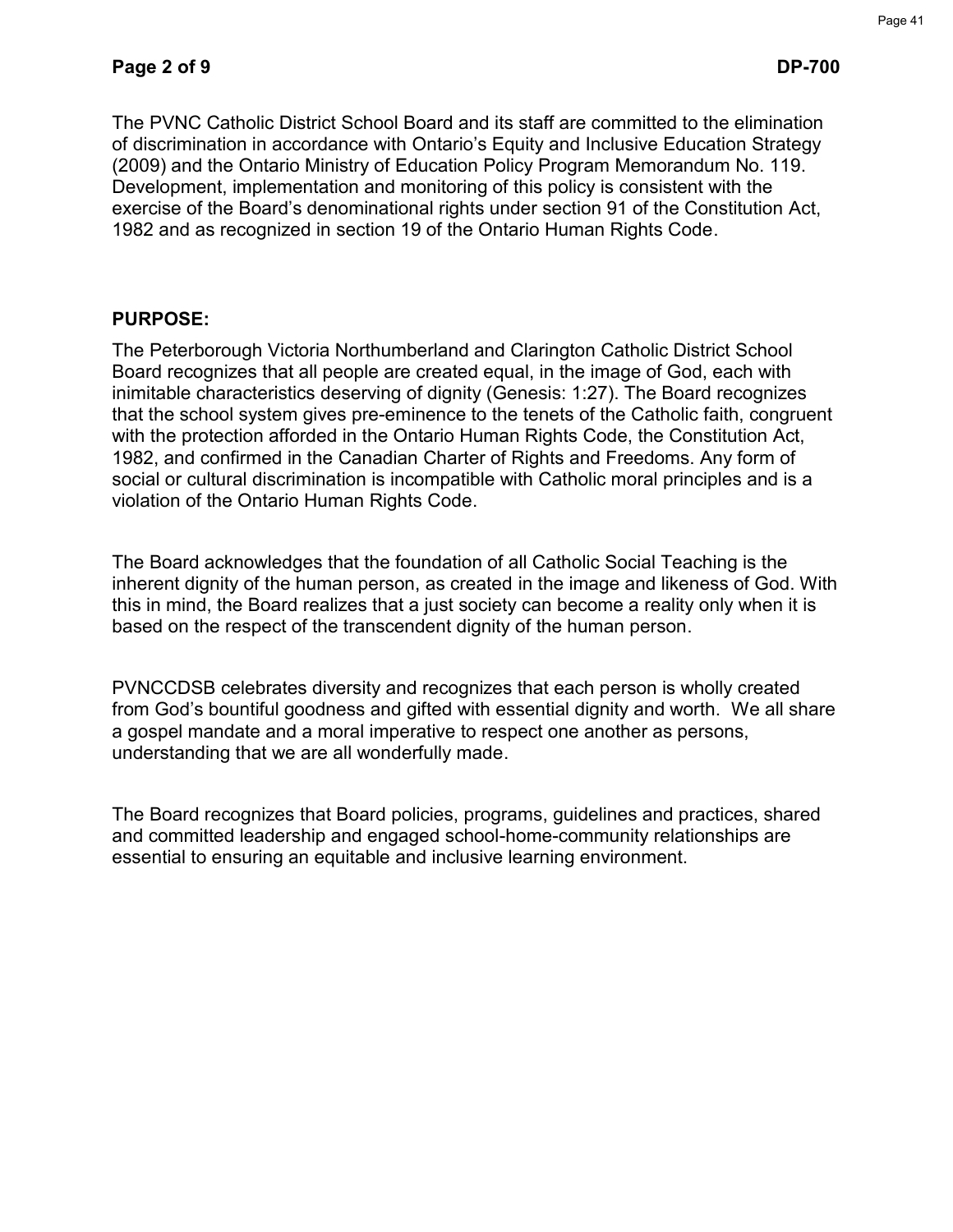## **ALIGNMENT WITH MULTI-YEAR STRATEGIC PLAN:**

The Catholic Education Directional Policy supports our Vision for Achieving excellence in Catholic Education LEARN ● LEAD ● SERVE.

This Vision calls the Board to these Strategic Priorities:



## **Strategic Priorities** 2017-2020

#### **Vision**

Achieving Excellence in Catholic Education LEARN . LEAD . SERVE

#### **Mission**

To educate students in faith-filled, safe, inclusive Catholic learning communities by nurturing the mind, body and spirit of all.

**LEARN** Achieve excellence in instruction and assessment to enable all students to become reflective, self-directed, lifelong learners.

**LEAD** Foster critical thinking, creativity, collaboration, and communication, to enable all students to realize their God-given potential.

#### **SERVE** Inspire engagement and commitment to stewardship for creation to enable all students to become caring and responsible citizens.

These strategic priorities guide our commitment to identifying and eliminating discriminatory practices, systemic barriers and bias from schools and creating an environment that is fair and inclusive and promotes respectful treatment of all people.

## **RESPONSIBILITIES:**

## **The Board of Trustees is responsible for:**

- Setting direction and policy that governs the PVNC Catholic District School Board with care, compassion, and justice.
- Reviewing, and considering for approval the Equity and Inclusive Education Policy.
- Assigning responsibility to the Director of Education to recognize, support and coordinate "the unique contributions and perspectives of all partners within the Catholic Educational community" (Renewing The Promise).
- Monitoring and holding the Director of Education accountable in ensuring "the best possible education for every student…" (This Moment of Promise).

Page 42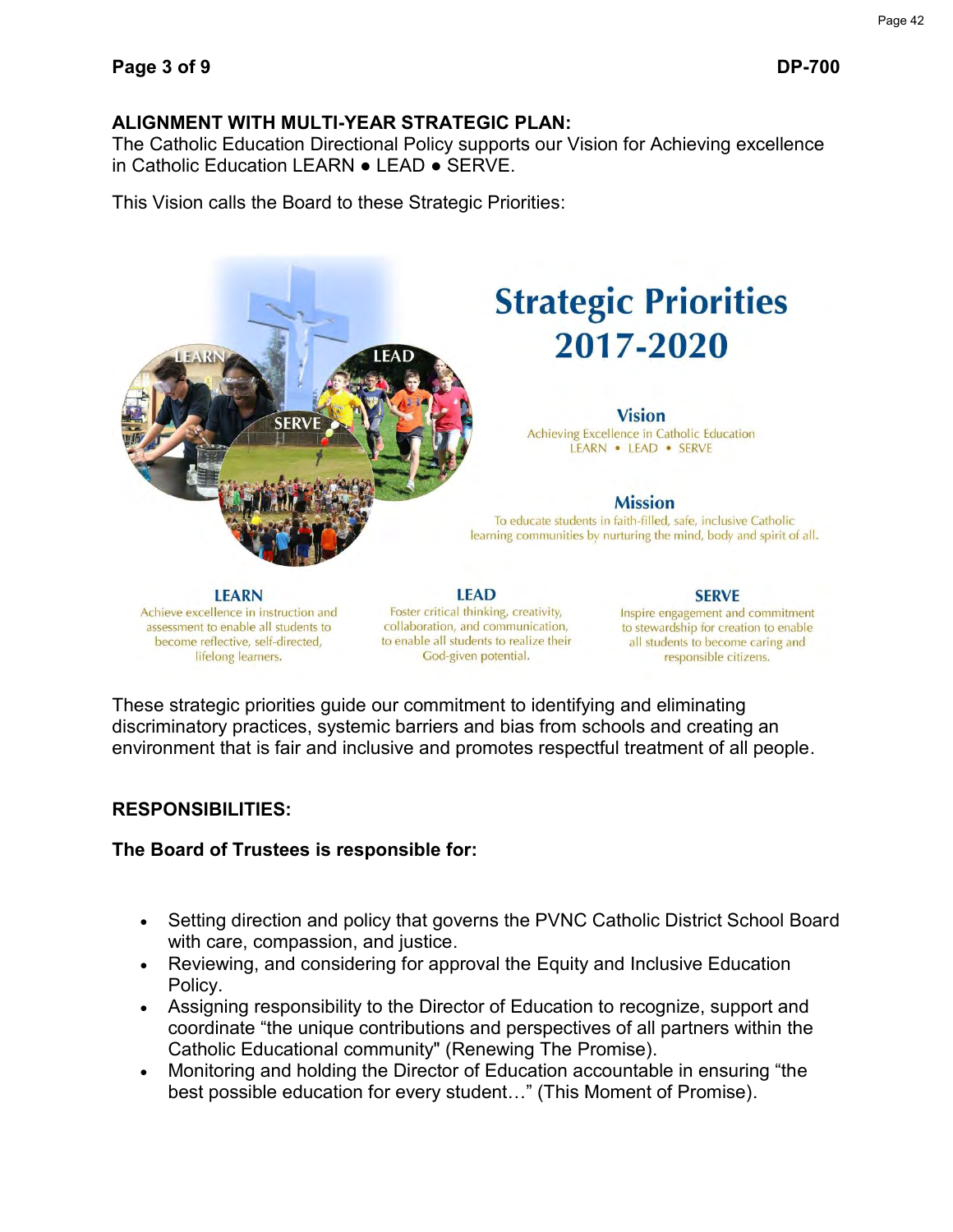## **Director of Education is responsible for:**

 Overseeing compliance with the Equity and Inclusive Education policy and procedures.

## **Superintendent of Faith and Equity is responsible for:**

- Acting as the Board liaison with the Ministry and other School Boards in matters related to equity and inclusive education.
- Collaboratively leading the development of administrative procedures and practices aligned with the Equity and Inclusive Education Policy.
- Providing leadership and resources to the PVNCCDSB Faith and Equity Committee.
- Supporting training and resources for school and system leaders (e.g., Administrators, Teachers, Support Staff) to facilitate awareness and understanding of the Equity and Inclusive Education policy and procedures and the implementation of leadership initiatives.
- Ensuring the prompt investigation and satisfactory resolution of claims of human rights violations in conjunction with the appropriate Superintendent of Education and Superintendent of Human Resources as required.

## **Superintendent of Human Resources is responsible for:**

- Establishing selection criteria for leadership positions that include demonstrated commitment, knowledge and skills related to equity and inclusive education implementation.
- Providing training for school and system leaders to facilitate equitable recruitment and hiring practices.
- Ensuring the prompt investigation and satisfactory resolution of claims of human rights violations in conjunction with the appropriate Superintendent of Education as required.

## **Superintendent of Special Education is responsible for:**

- Ensuring that the principles of equity and inclusive education are incorporated and modelled in all professional learning activities and/or programs.
- Engaging stakeholders in Special Education Improvement planning with particular emphasis on using data to identify and remove barriers to student achievement and well-being; raising awareness about discriminatory practices; and, encouraging collaborative dialogue about equity and inclusion actions and/or initiatives to support students with special needs.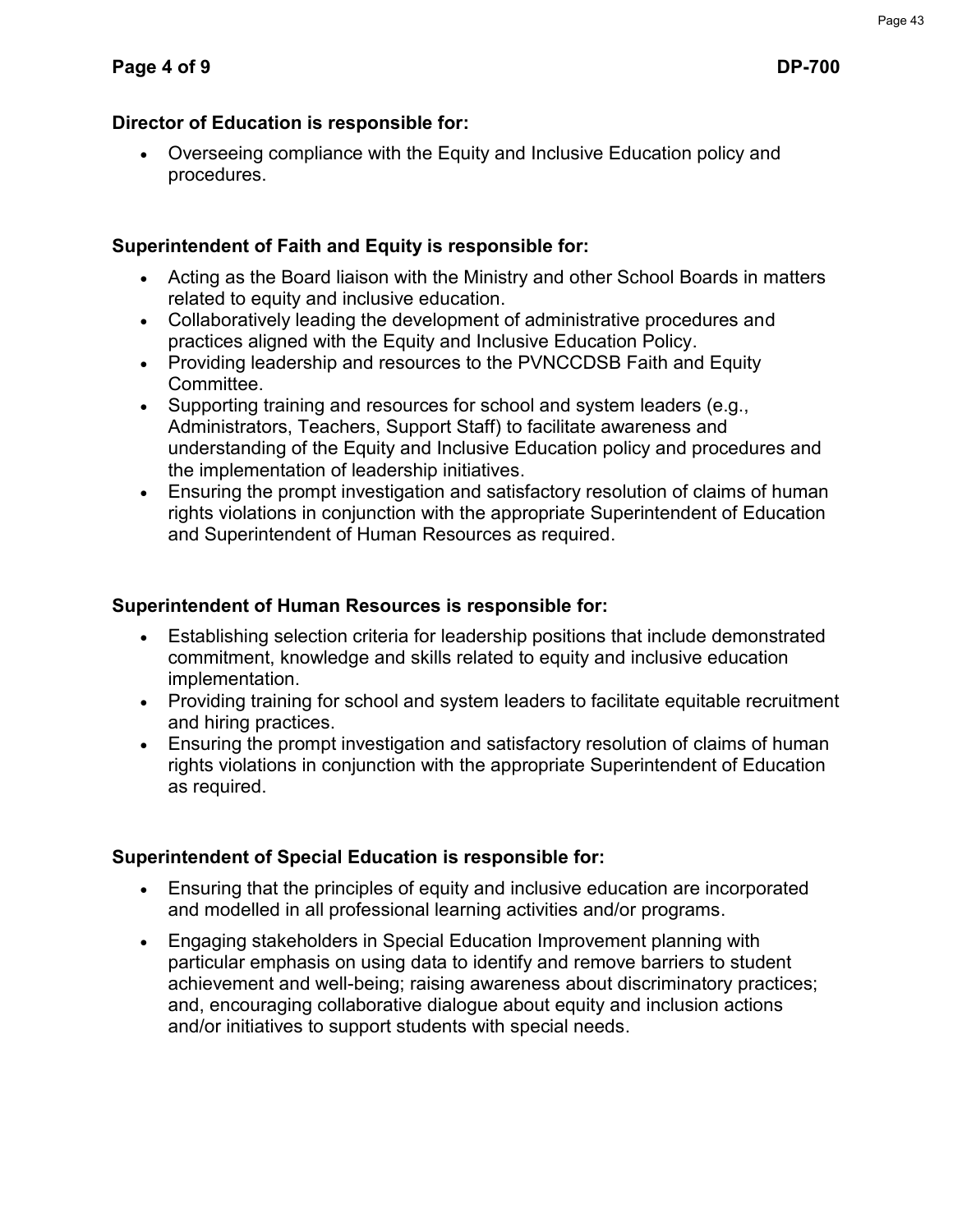## **Superintendents of Schools and System Portfolios are responsible for:**

- Supporting schools with the implementation of the Equity and Inclusive Education policy and procedures.
- Ensuring that the principles of equity and inclusive education are incorporated and modelled in professional learning activities and/or programs.
- Engaging stakeholders in Board Improvement planning with particular emphasis on using data to identify and remove barriers to student achievement.
- Raising awareness about discriminatory practices and encouraging collaborative dialogue about equity and inclusion actions and/or initiatives.

## **Managers are responsible for:**

- Providing leadership, management and support for the members of their departments in the knowledge, understanding, and implementation of the Equity and Inclusive Education Policy.
- Working collaboratively with the Superintendent of Equity and Inclusive Education and Family Life to develop administrative procedures that align with the Equity and Inclusive Education Directional Policy.

## **Communication Services is responsible for:**

 Working collaboratively with the Superintendent of Faith and Equity to develop a system-wide communications plan focused on building knowledge and understanding with our various stakeholders on the Equity and Inclusive Education Policy to support its effective implementation.

## **Principals are responsible for:**

- Fostering a collaborative school culture using the collective capacities and voices of all stakeholders to develop and implement School Improvement Plans in compliance with the equity and inclusive policy and procedures.
- Supporting staff with the implementation of the Board's Religious Accommodation procedures when required.
- Promoting student leadership opportunities and actively engaging students in initiatives with a focus on equity, social justice, inclusion and diversity.
- Implementing procedures that will enable students and staff to report incidents of discrimination safely and ensure a timely and appropriate response.
- Ensuring that all required accommodations for students are in compliance with the policy and procedures.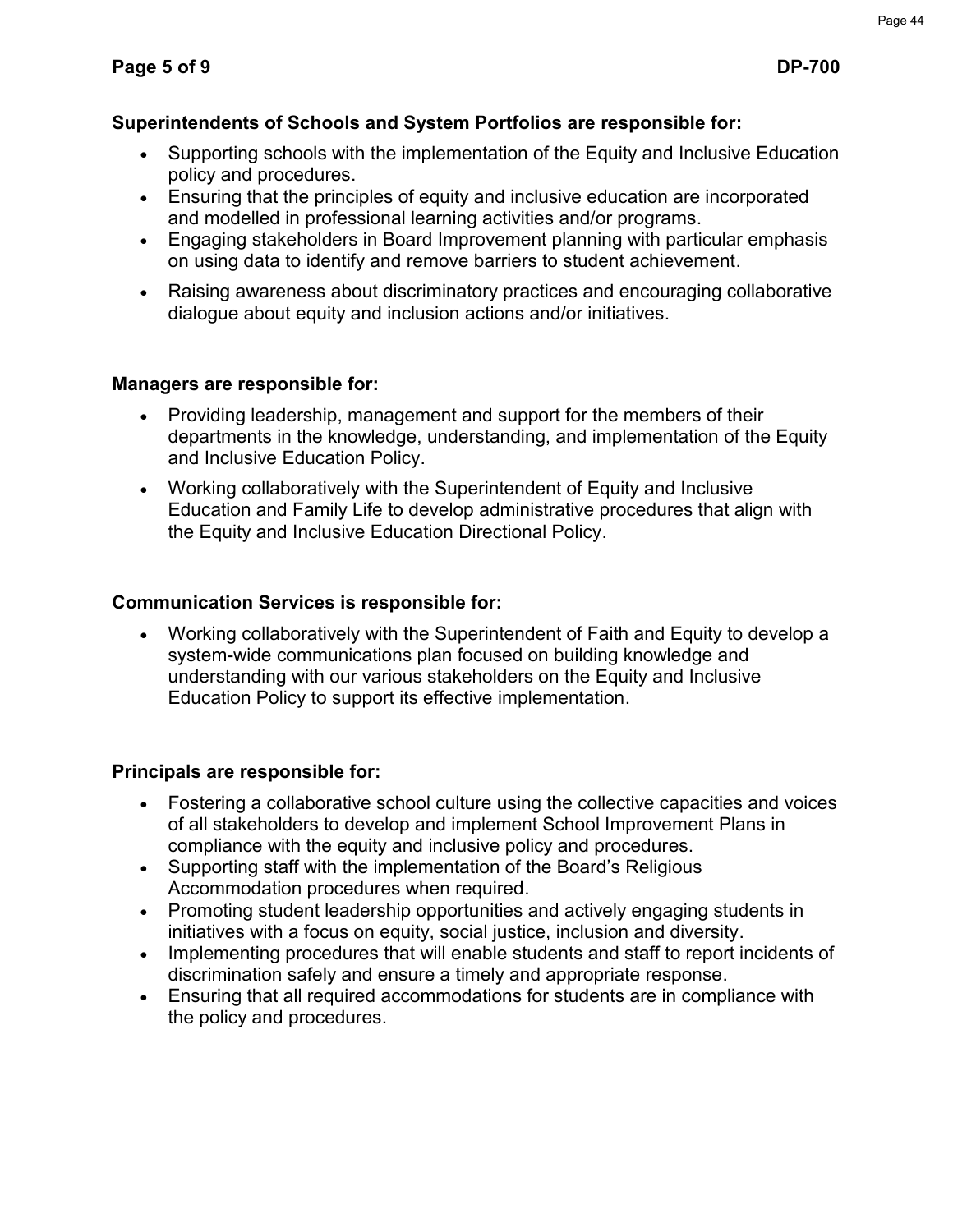## **Teachers are responsible for:**

- Ensuring that instructional resources, strategies, as well as assessment and evaluation practices, are in accordance with the Board's Mission and Vision, Church teachings and the principles of equity and inclusivity.
- Developing and promoting initiatives that support and promote diversity of student voice and experience.
- Encouraging and supporting students in their efforts to promote social justice, equity, inclusion and diversity in schools and classrooms.
- Implementing religious accommodation practices, in consultation with the Principal, and in accordance with the Board's Religious Accommodation procedures.

## **Staff are responsible for:**

• Knowing and complying with the expectations of the Equity and Inclusive Education policy and procedures as required.

## **Parents/Guardians & Students are responsible for:**

- Supporting the principles of the Equity and Inclusive Education policy and procedures.
- Informing the Principal of the need for accommodations (including, but not limited to, medical, educational or religious accommodation requests) as required by this policy.

## **PROGRESS INDICATORS:**

- Collaborative development of the Catholic Board Improvement Plan for Student Achievement and Catholic School Improvement Plans for Student Achievement.
- Development of Administrative Procedures for the Equity and Inclusive Education Policy.
- Use of the Equity and Inclusive Education Implementation Rubric, (working document, CODE 2014) to help ensure full integration of Catholic Social Teachings, Gospel values and Ontario Catholic School Graduate Expectations.

## **DEFINITIONS:**

## **Accommodation**

- An adjustment made to policies, programs, guidelines, or practices, including
- adjustments that enable individuals to benefit from and take part in the provision of services and to perform to the best of their ability in the workplace or the educational setting. Accommodations are provided so that individuals are not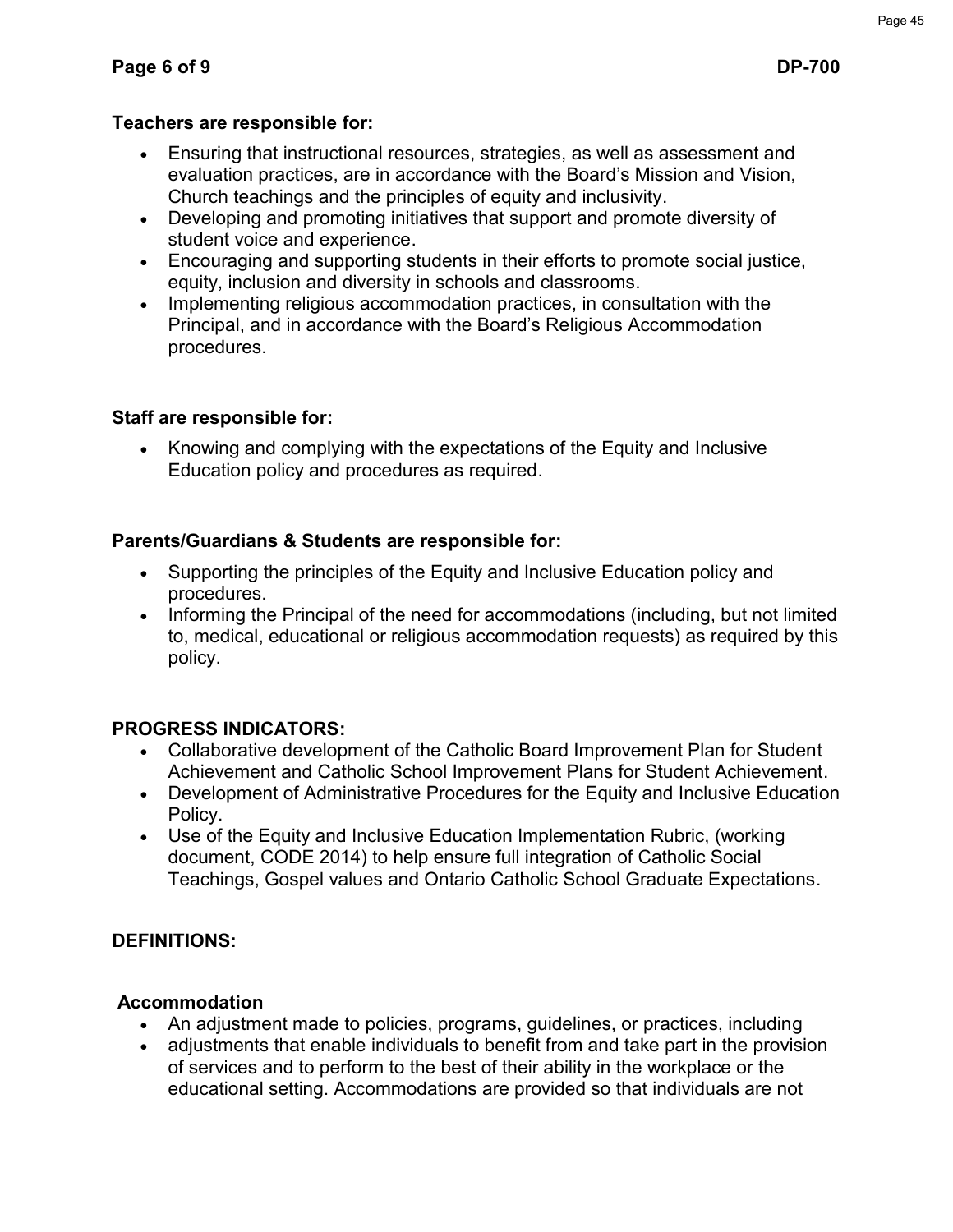disadvantaged or discriminated against on the basis of the prohibited grounds of discrimination identified in the Ontario Human Rights Code.

## **Barrier**

 An obstacle to equity that may be overt or subtle, intended or unintended, and systemic or specific to an individual or group, and that prevents or limits access to opportunities, benefits, or advantages that are available to other members of society.

## **Bias**

 An opinion, preference, prejudice, or inclination that limits an individual's or a group's ability to make fair, objective, or accurate judgements.

## **Discrimination**

- Unjust or prejudicial treatment of individuals or groups on the basis of race, ancestry, place of origin, colour, ethnic origin, citizenship, creed, sex, sexual orientation, gender identity, gender expression, age, marital status, family status, or disability, as set out in the Ontario Human Rights Code, or on the basis of other, similar factors.
- Discrimination, whether intentional or unintentional, has the effect of having a harmful impact on others, and of preventing or limiting access to opportunities, benefits or advantages that are available to other members of society.
- Discrimination may be evident in organizational and institutional structures, policies, procedures, and programs, as well as in the attitudes and behaviours of individuals.

## **Diversity**

 The presence of a wide range of human qualities and attributes within a group, organization or society. The dimensions of diversity include, but are not limited to, age, ancestry, culture, ethnicity, gender identity, gender expression, language, physical and intellectual ability, race, religion, sex, sexual orientation, and socioeconomic status.

## **Equity**

 A condition or state of fair, inclusive, and respectful treatment of all people. Equity does not mean treating people the same without regard for individual differences.

## **Inclusive Education**

 Education that is based on the principles of acceptance and inclusion of all students. Students see themselves reflected in their curriculum, their physical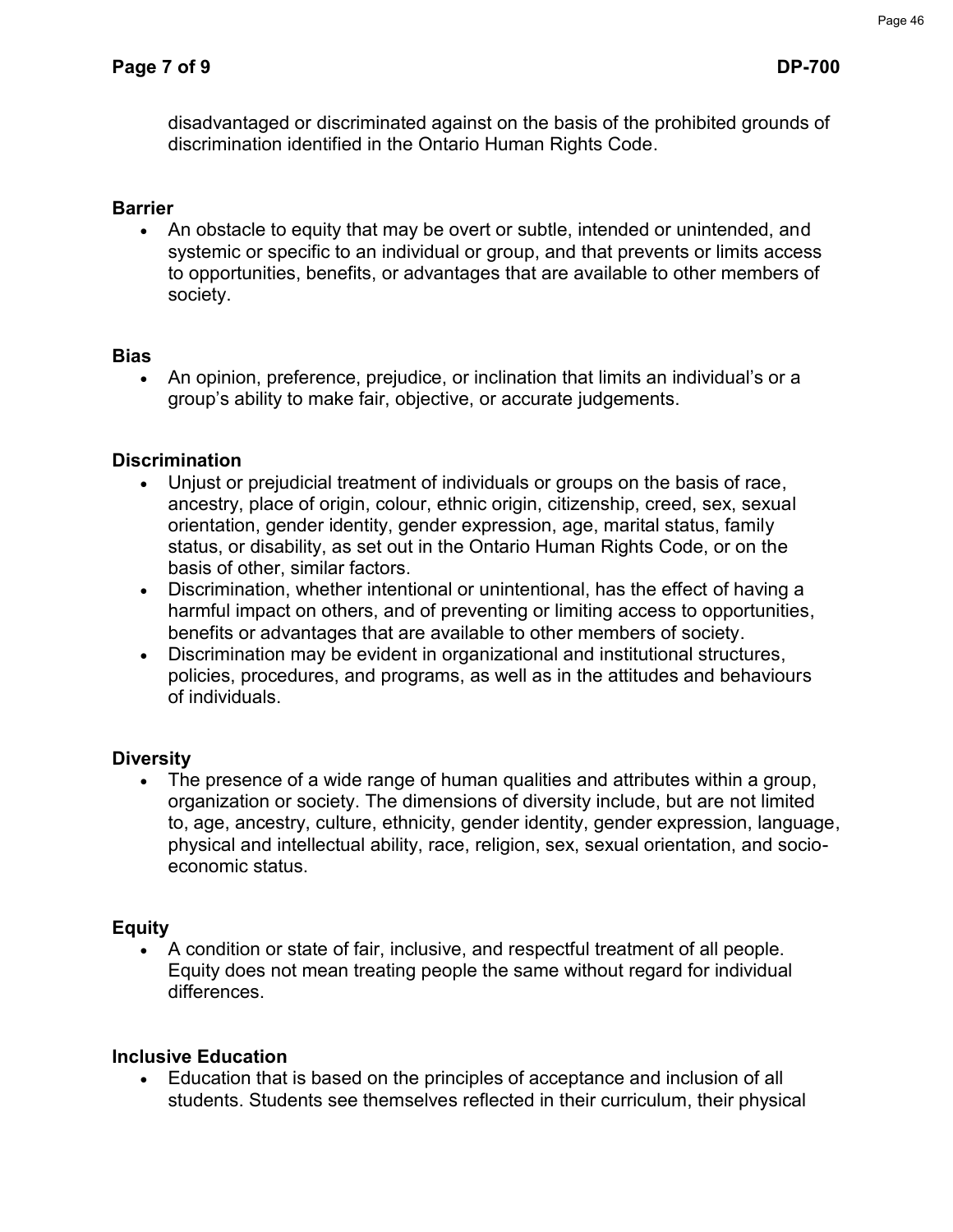surroundings, and the broader environment where diversity is honoured and all individuals are respected.

## **Religious Accommodation**

• An obligation under the Ontario Human Rights Code to provide reasonable accommodation for students and employees who wish to observe the tenets or practices of their faith, as well as for those non-Catholic students who wish not to participate in any form of religious observance.

## **Social Justice**

 A concept based on the belief that each individual and group within a given society has a right to equal opportunity, civil liberties, and full participation in the social, educational, economic, institutional, and moral freedoms and responsibilities of that society.

## **RESOURCES:**

- A Framework for French as a Second Language in Ontario Schools K-12, 2013 http://www.edu.gov.on.ca/eng/amenagement/frameworkFLS.pdf
- Aboriginal Perspectives: A Guide to the Teacher's Toolkit Teaching Resources [and Strategies for Elementary and Secondary Classrooms, Minis](http://www.edu.gov.on.ca/eng/amenagement/frameworkFLS.pdf)try of Education, 2009. http://www.edu.gov.on.ca/eng/aboriginal/Guide\_Toolkit 2009.pdf
- Achieving Excellence: A Renewed Vision for Education in Ontario, April 2014 [http://www.edu.gov.on.ca/eng/about/renewedvision.pdf](http://www.edu.gov.on.ca/eng/aboriginal/Guide_Toolkit)
- Canadian Charter of Rights and Freedoms, 1982 [http://laws-lois.justice.gc.ca/eng/const/page-15.html](http://www.edu.gov.on.ca/eng/about/renewedvision.pdf)
- Catechetical Programs and Religion Course Outlines, Kindergarten to Grade 12
- Catholic Social Teachings, 2010 https://www.devp.org/en/cst
- [Creating Pathways to Success, Ministry of Educatio](http://laws-lois.justice.gc.ca/eng/const/page-15.html)n, 2013 http://www.edu.gov.on.ca/eng/document/policy/cps/creatingpathwayssuccess.pdf
- Earthen Vessels: Equity and Inclusive Education in Catholic Schools A Teacher Resource Book

[https://drive.google.com/file/d/1X1Zk8J7ZTeRmPQlk6WfC\\_Nu6NHLc9HFl/view](http://www.edu.gov.on.ca/eng/document/policy/cps/creatingpathwayssuccess.pdf)

- Educating Today and Tomorrow: A Renewing Passion (Instrumentum laboris), 2014 [http://www.vatican.va/roman\\_curia/congregations/ccatheduc/documents/rc\\_con](https://drive.google.com/file/d/1X1Zk8J7ZTeRmPQlk6WfC_Nu6NHLc9HFl/view)\_ ccatheduc\_doc\_20140407\_educare-oggi-e-domani\_en.html
- Equity and Inclusion: From the Lens of Catholic Social Teachings (2013) [http://www.catholiccurriculumcorp.org/Units/EquityandInclusion/CCCOECTAIntro](http://www.vatican.va/roman_curia/congregations/ccatheduc/documents/rc_con_ccatheduc_doc_20140407_educare-oggi-e-domani_en.html) [Equity&Inclusion.pdf](http://www.vatican.va/roman_curia/congregations/ccatheduc/documents/rc_con_ccatheduc_doc_20140407_educare-oggi-e-domani_en.html)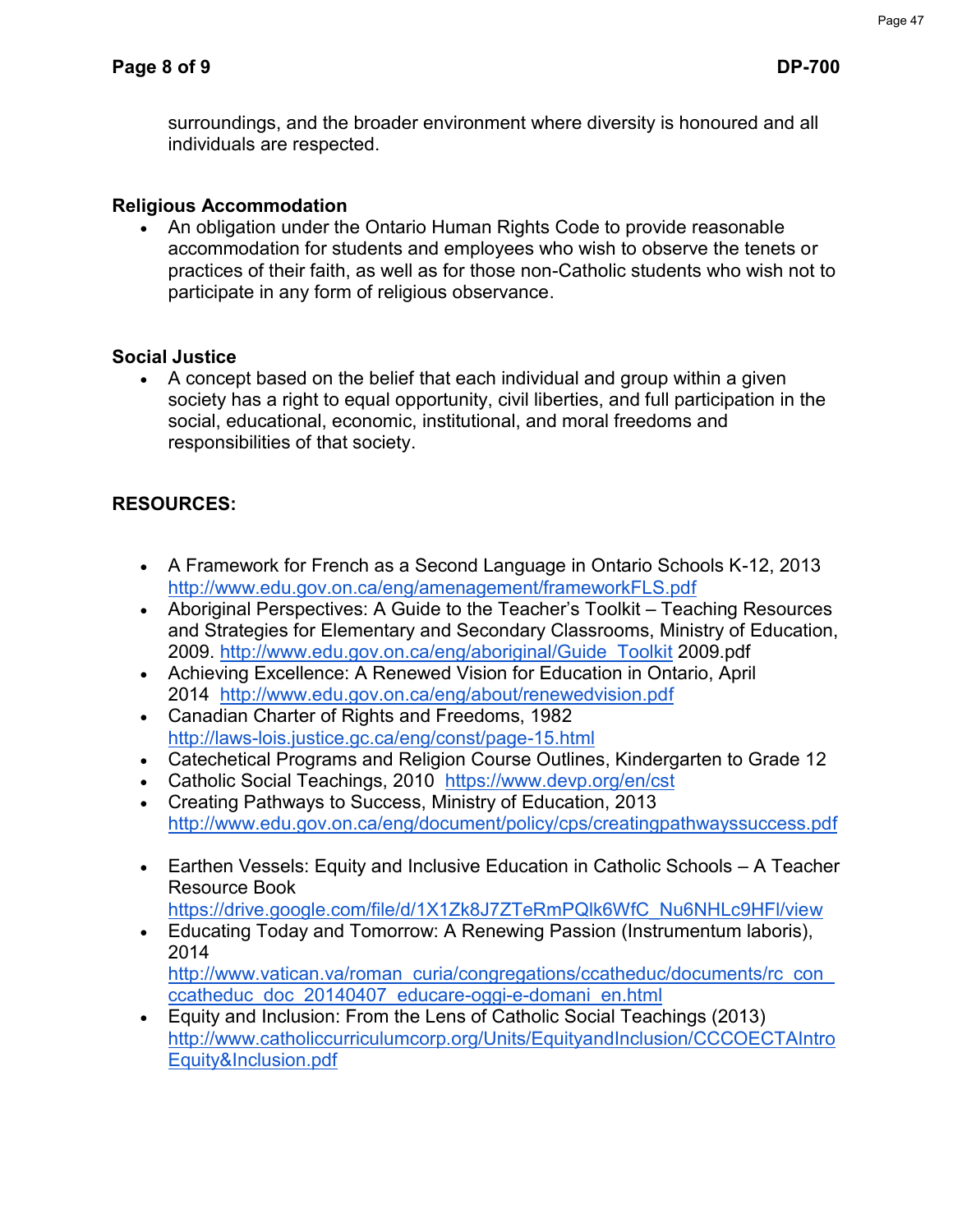- Equity and Inclusive Education in Ontario's Schools, Guidelines for Policy [Development and Implementation, 2014](http://www.catholiccurriculumcorp.org/Units/EquityandInclusion/CCCOECTAIntroEquity&Inclusion.pdf) [http://www.edu.gov.o](http://www.catholiccurriculumcorp.org/Units/EquityandInclusion/CCCOECTAIntroEquity&Inclusion.pdf)n.ca/eng/policyfunding/inclusiveguide.pdf
- Equity and Inclusive Education: Going Deeper (A Tool to Support Ontario School Boards in the Implementation of Equitable and Inclusive Education), Working Document, 2014 http://www.ontariodirectors.ca/downloads/EIE-2014/Equity and Inclusive Education Eng Final.pdf
- Fully Alive Grades 1 to 8 Family Life Education programs, Assembly of Catholic Bishops of Ontario http://acbo.on.ca/englishweb/fullyalive.htm
- Growing Success: Assessment, Evaluation and Reporting in Ontario Schools, 2010 [http://www.edu.gov.on.ca/eng/policyfunding/growsuccess.pdf](http://www.ontariodirectors.ca/downloads/EIE-2014/Equity_and_Inclusive_Education_Eng_Final.pdf)
- [Institute for Catholi](http://www.ontariodirectors.ca/downloads/EIE-2014/Equity_and_Inclusive_Education_Eng_Final.pdf)c Education: Renewing the Promise https://iceont.ca/newsand-updates/renewingthepromise/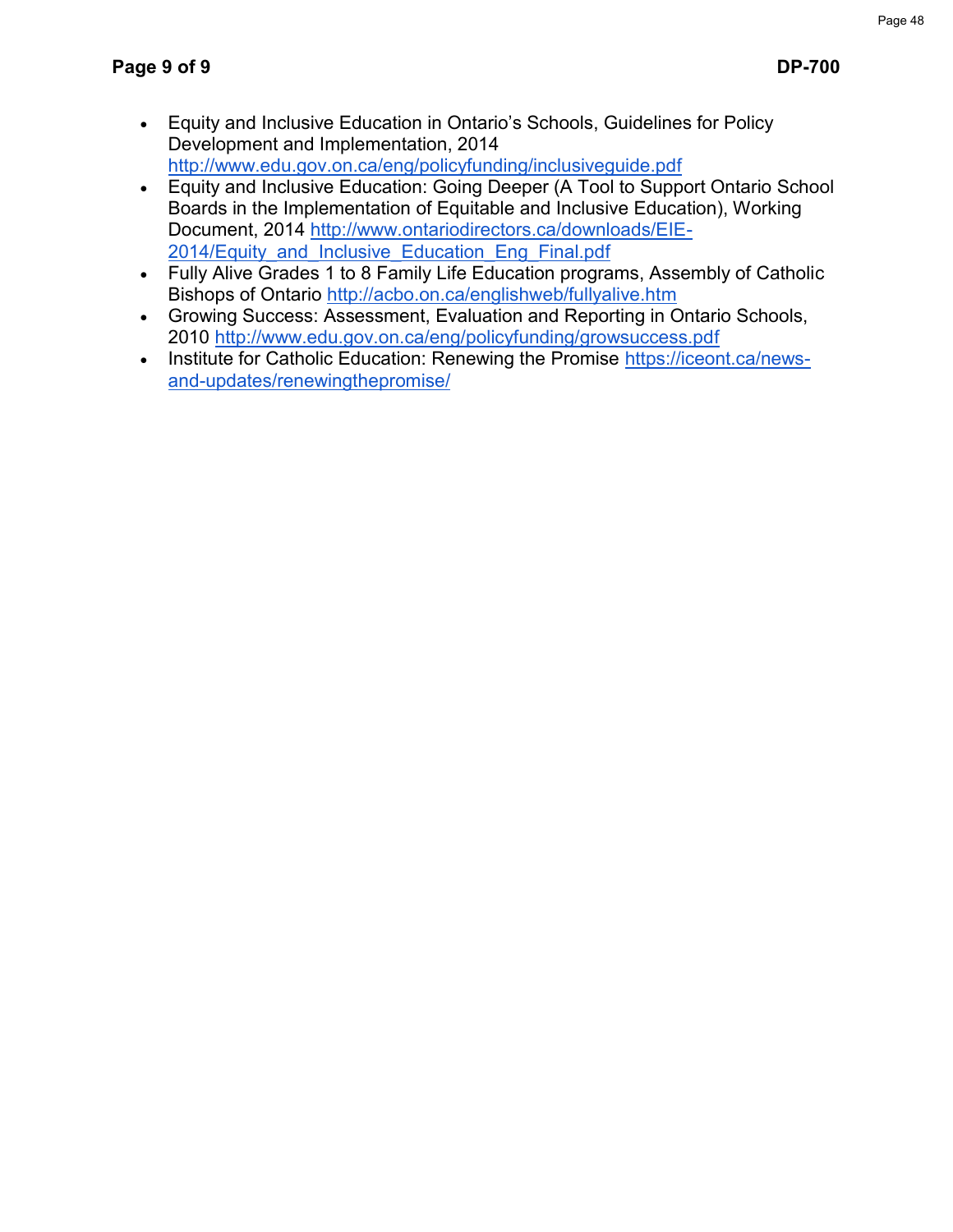# **B.3.**

# **Recommended Action:**

That the Policy Development Committee recommend to the Board that Directional Policy – *#700 – Equity and Inclusive Education,* be deleted and the revised, newly formatted, Directional Policy – *#700 – Equity and Inclusive Education*, be received and posted as amended.

**Carried**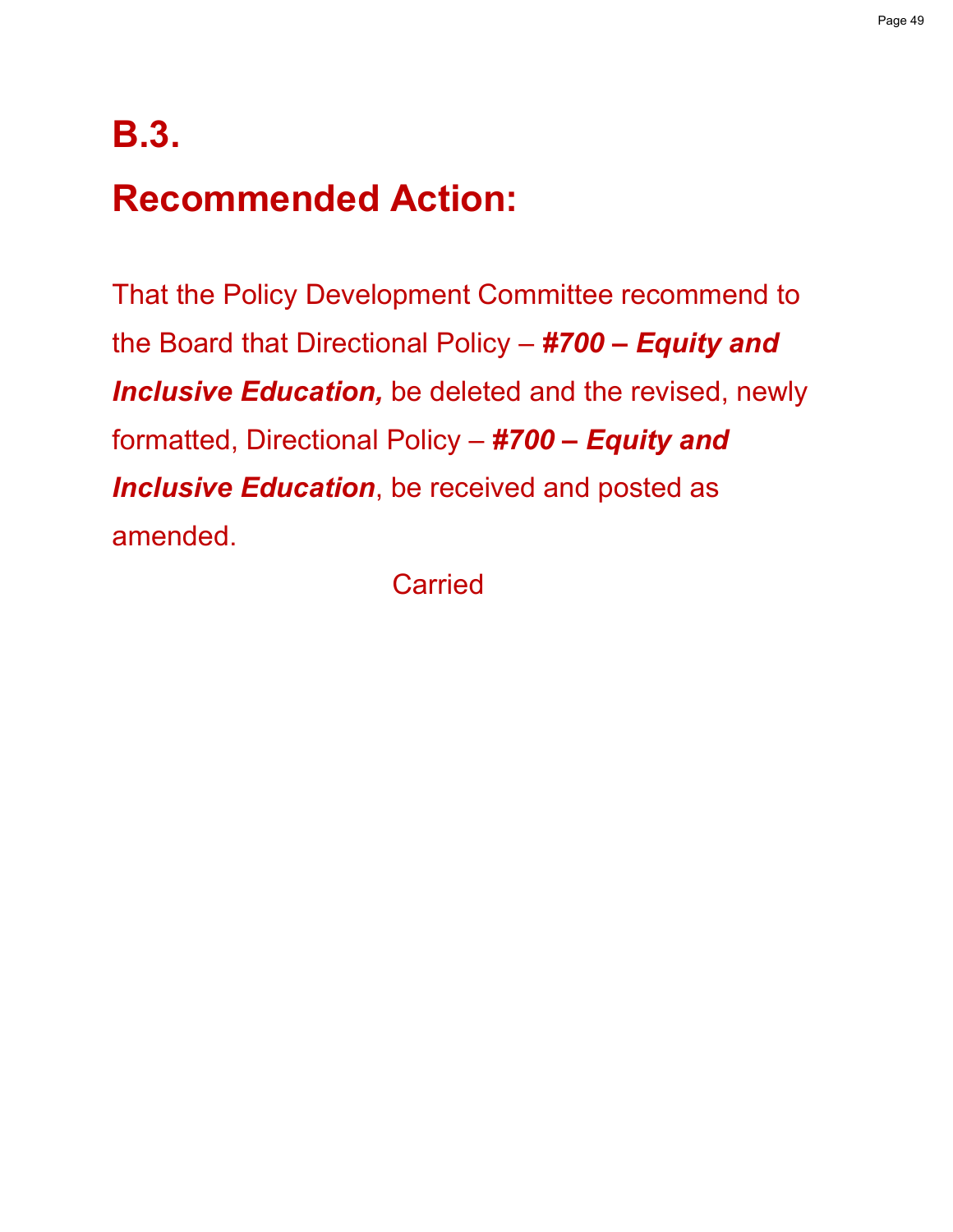

## **BOARD ADMINISTRATIVE PROCEDURE**

*Administrative Procedure*

*Administrative Procedure Number*

**Catholic Parent Engagement Committee**

**1004 (NEW) 602 (OLD)**

Directional Policy

**1000 Parent and Community Relations**

## **TITLE OF ADMINISTRATIVE PROCEDURE:**

Catholic Parent Engagement Committee

**DATE APPROVED:**

*[October 20, 2020]*

## **PROJECTED REVIEW DATE:**

*[October, 2025]*

## **DIRECTIONAL POLICY ALIGNMENT:** [1000 Parent and Community Relations](https://www.pvnccdsb.on.ca/wp-content/uploads/2018/07/1000-Parent-and-Community-Relations.pdf)

The PVNCCDSB recognizes the need to be proactive, equitable, inclusive and innovative by using diverse strategies to attract input from parents and all partners and to facilitate engagement in support of student achievement and well-being. The development of a Catholic Parent Engagement Committee is one of those key strategies.

## **ALIGNMENT WITH MULTI-YEAR STRATEGIC PLAN:**

This administrative procedure aligns with the Multi-Year Strategic Plan by supporting the board's mission, vision, and strategic priorities through the formalized engagement of parents representing the six families of schools in the board.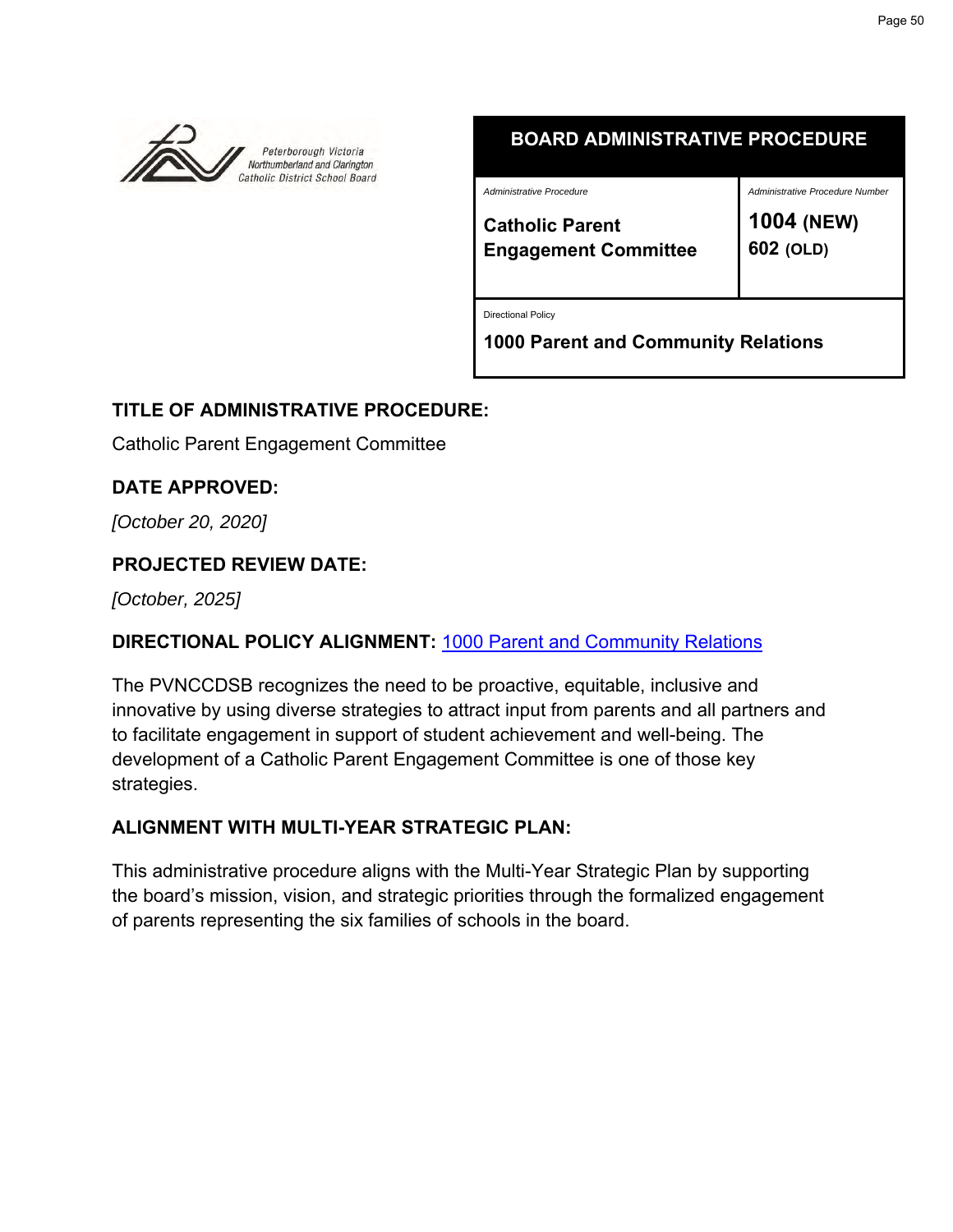

## **Strategic Priorities** 2017-2020

#### **Vision**

Achieving Excellence in Catholic Education LEARN . LEAD . SERVE

#### **Mission**

To educate students in faith-filled, safe, inclusive Catholic learning communities by nurturing the mind, body and spirit of all.

#### **LEARN**

Achieve excellence in instruction and assessment to enable all students to become reflective, self-directed, lifelong learners.

**LEAD** Foster critical thinking, creativity, collaboration, and communication, to enable all students to realize their God-given potential.

#### **SERVE**

Inspire engagement and commitment to stewardship for creation to enable all students to become caring and responsible citizens.

#### **ACTION REQUIRED:**

#### **PURPOSE**

The Peterborough Victoria Northumberland and Clarington Catholic District School Board is committed to involving and supporting the school community in the educational process. The purpose of a Catholic Parent Engagement Committee is to support, encourage and enhance parent engagement at the board level in order to improve student achievement and well-being. (Reg. 330, Sec. 27)

#### **GUIDELINES**

Administration shall ensure the establishment of a Catholic Parent Engagement Committee by October 1 of each school year, according to the established bylaw in appendix A.

The Catholic Parent Engagement Committee will: (Reg. 330/10, Sec. 28)

- 1. undertake activities to help parents of pupils of the Board support their children's learning at home and at school.(Reg. 330/10, s27 (2)
- 2. promote the goals of Catholic education;
- 3. develop strategies and initiatives that the Board and Director of Education could use to effectively communicate with parents and to effectively engage parents in improving student achievement and well-being;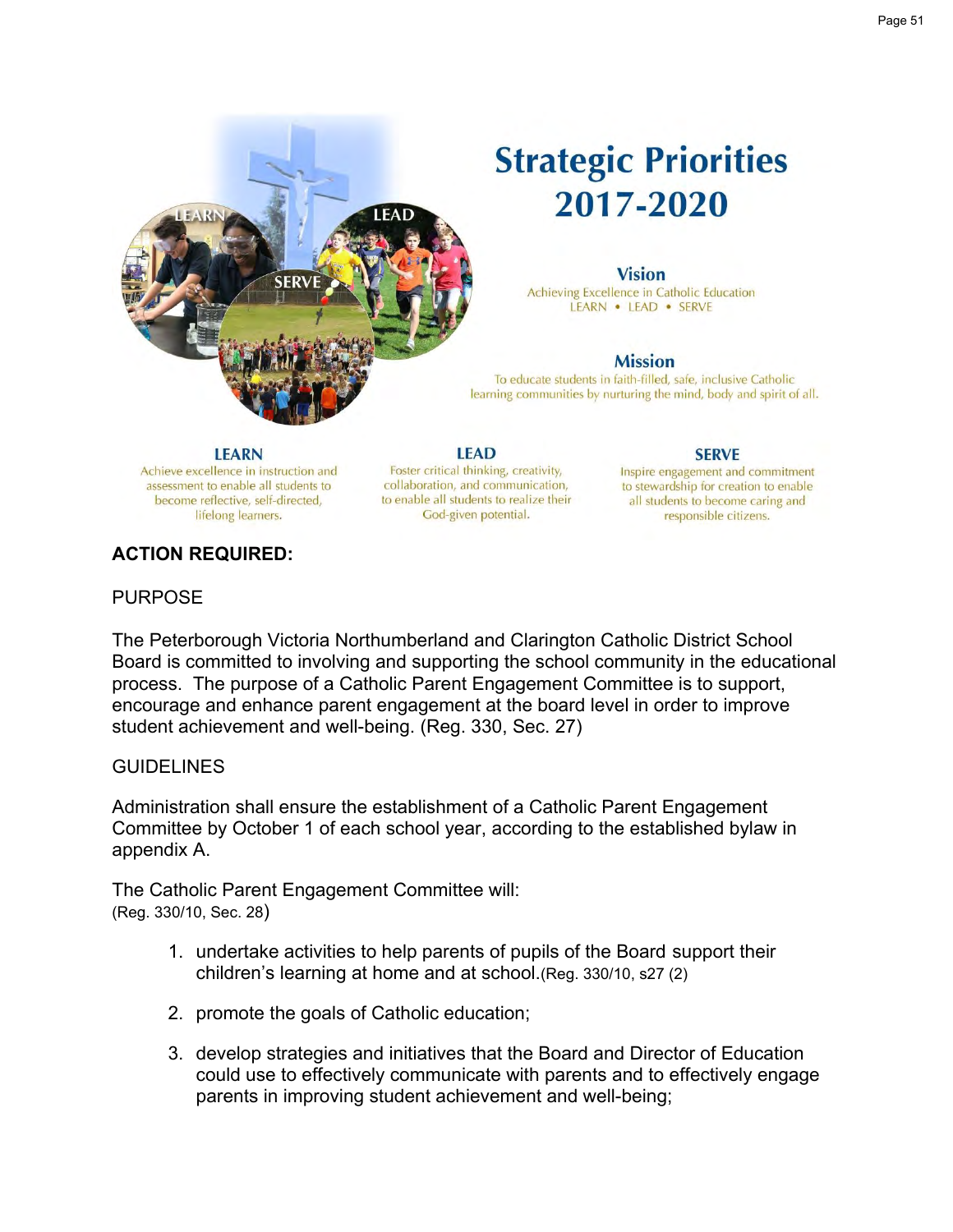- 4. advise the Board and the Director of Education on ways to use these strategies and initiatives;
- 5. work with the Catholic School Councils, and through the Director of Education, with employees of the Board to:
	- a. share effective practices to help engage parents, especially parents who may find engagement challenging, in their children's learning,
	- b. identify and reduce barriers to parent engagement,
	- c. help ensure that schools create a welcoming environment for its parents, and
	- d. develop skills and acquire knowledge that will assist the Committee and Catholic School Councils with their work;
- 6. determine, in consultation with the Director of Education and in keeping with the Board's policies, how funding, if any, provided under the *Education Act* for parent engagement is to be used.

## **RESPONSIBILITIES:**

## **The Board of Trustees is responsible for:**

- Ensuring alignment with the Parent and Community Relations Directional Policy;
- Annually electing a trustee representative to represent the board on the Catholic Parent Engagement Committee;
- Considering membership in and representation with the Ontario Association of Parents in Catholic Education (O.A.P.C.E.);

## **The Director of Education is responsible for:**

- Designating resources for ensuring the implementation of and compliance with this Administrative Procedure;
- Facilitating the establishment of the Catholic Parent Engagement Committee and assisting in its operation as part of the Director's or designate's role as defined in the Education Act and Board policy;
- Inviting all parents with students in schools in the Peterborough Victoria Northumberland and Clarington Catholic District School Board to participate in the election process and encouraging all elected/acclaimed parent members of Catholic School Councils to seek election to the Catholic Parent Engagement Committee;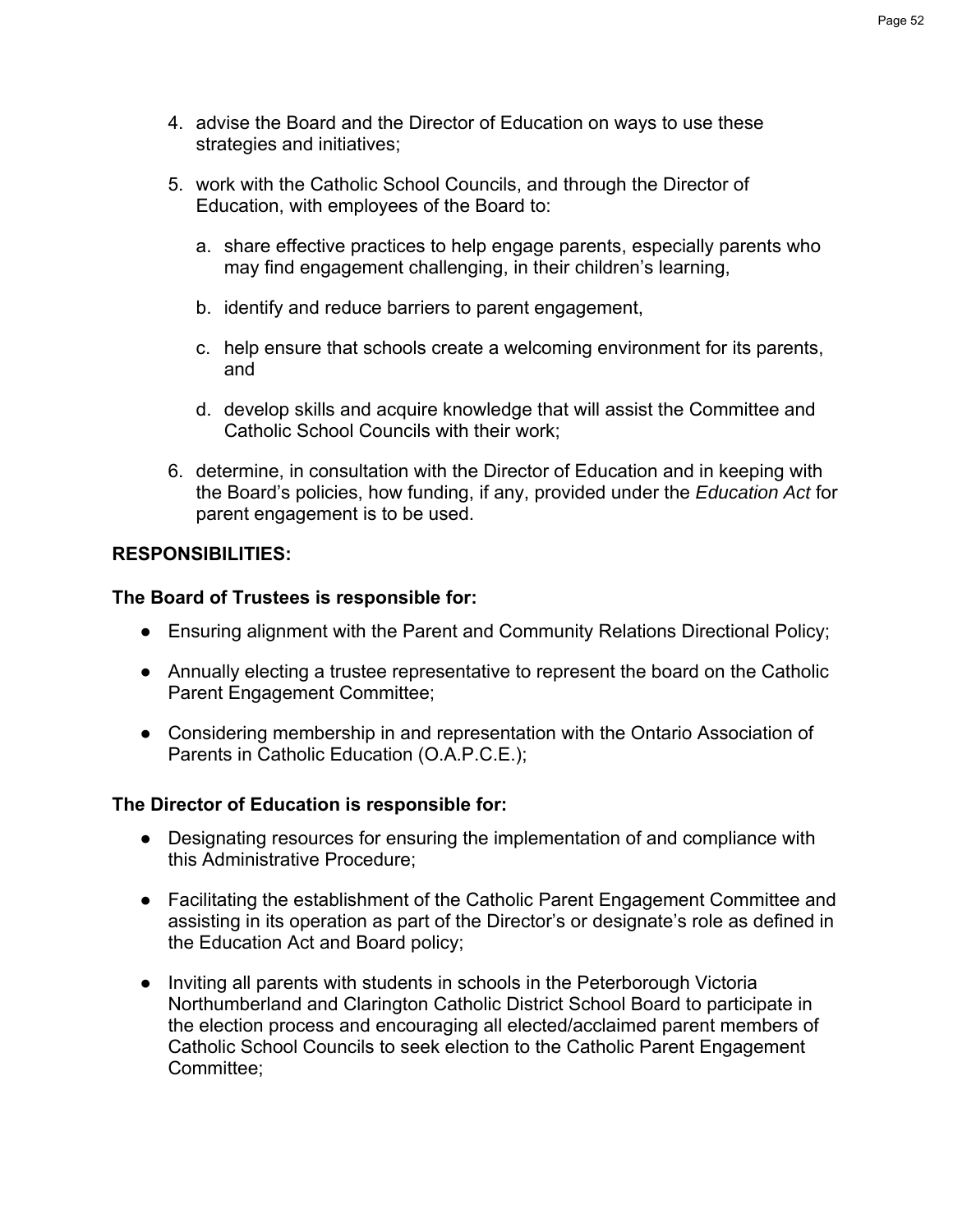- Serving as resource person to the Catholic Parent Engagement Committee and maintaining communication with the Catholic Parent Engagement Committee members, in particular the chairperson;
- Supporting and promoting Catholic Parent Engagement Committee activities and encouraging the participation of parents from all groups;
- Supporting the Catholic Parent Engagement Committee with administrative support and ensuring that copies of the minutes and agendas of the Catholic Parent Engagement Committee meetings according to the board's retention policy;
- Assisting the Catholic Parent Engagement Committee in communicating with the Catholic School Councils and school community.

## **Superintendents of Schools and System Portfolios are responsible for:**

● Supporting and promoting Catholic Parent Engagement Committee activities and encouraging the participation of parents from all schools.

## **Principals and Vice-Principals are responsible for:**

- Supporting and promoting Catholic Parent Engagement Committee activities and encouraging the participation of parents from all schools;
- Ensuring principal or vice principal representation on the Catholic Parent Engagement Committee.

## **The Recording Secretary is responsible for:**

- Preparing agendas and taking minutes of Catholic Parent Engagement Committee meetings;
- Assisting the chairperson;
- Authorizing all withdrawals/disbursements from the central Catholic Parent Engagement Committee account for items approved by the Catholic Parent Engagement Committee recommended actions;
- Providing regular reports to the Catholic Parent Engagement Committee on financial activity.

## **Catholic Parent Engagement Committee members are responsible for:**

- Working collaboratively for the successful work of the committee.
- Attending meetings and participating to the best of their ability.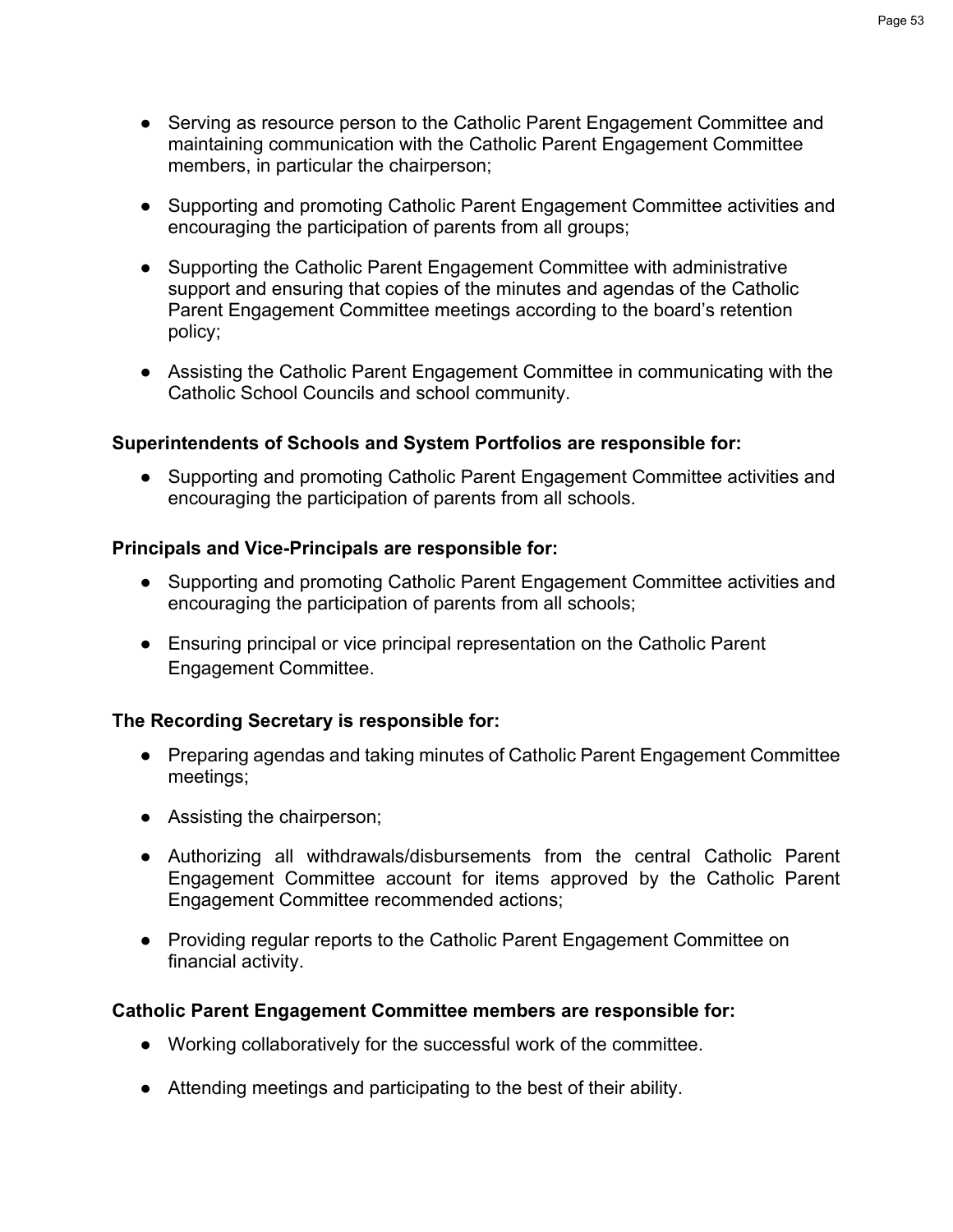● Sharing Catholic School Council information and events with Catholic Parent Engagement Committee and bringing Catholic Parent Engagement Committee news back to their respective councils.

## **PROGRESS INDICATORS:**

- A Catholic Parent Engagement Committee will be established by October 1 of each school year.
- The Catholic Parent Engagement Committee will include parent representation from all of the families of schools of the board.
- The relationship between the Catholic Parent Engagement Committee and the Catholic School Councils will be enhanced and strengthened.

## **DEFINITIONS**:

- PARENT, FAMILY AND COMMUNITY ENGAGEMENT: Parent, Family and Community Engagement refers to the interdependent relationships and partnerships established to support student achievement and well-being in alignment with the Ministry of Education's Parent Involvement Policy. This also includes engagement with people at various levels within the organization and the community.
- CATHOLIC PARENT ENGAGEMENT COMMITTEE: The Catholic Parent Engagement Committee is a parent involvement committee (as defined in the Education Act and O.Reg. 330/10) of elected parents established to support, encourage, and enhance parent engagement in order to improve student achievement and well-being.
- CATHOLIC SCHOOL COUNCIL: A Catholic School Council is a legally constituted advisory group (as defined in the Education Act and O.Reg. 612/00) of elected parents, staff, students, parish representatives, and appointed community members dedicated to fostering effective Catholic schools, promoting Catholic education, and enhancing student achievement.
- ONTARIO ASSOCIATION OF PARENTS IN CATHOLIC EDUCATION (O.A.P.C.E.): The Ontario Association of Parents in Catholic Education is an association of parents established to provide an awareness of the role of the student, parent, teacher, and clergy in providing the best possible Catholic education. The Ontario Association of Parents in Catholic Education seeks to work in co-operation with Catholic School Councils to provide support at the local level and as an additional voice at the provincial level.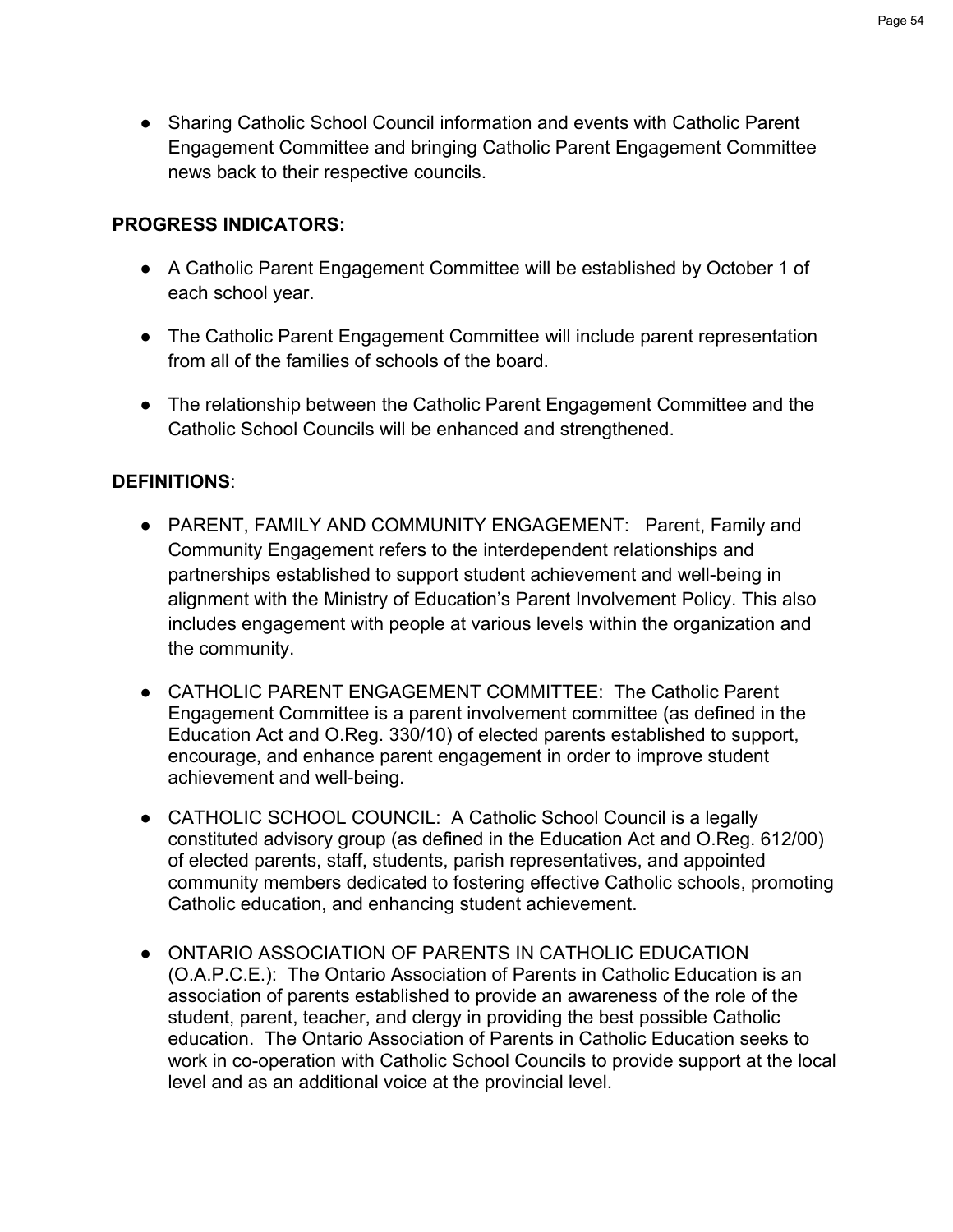## **REFERENCES:**

- [Directional Policy 1000 Parent and Community Involvement](https://www.pvnccdsb.on.ca/wp-content/uploads/2018/07/1000-Parent-and-Community-Relations.pdf)
- [Good Governance: A Guide for Trustees, School Boards, Directors of Education](https://www.ocsta.on.ca/ocsta/wp-content/uploads/2019/01/OESC-Good-Governance-Guide-Fizzz-Design-as-of-Nov-12.pdf)  [and Communities. OESC, 2018](https://www.ocsta.on.ca/ocsta/wp-content/uploads/2019/01/OESC-Good-Governance-Guide-Fizzz-Design-as-of-Nov-12.pdf)
- [Parents in Partnership: A Parent Engagement Policy for Ontario Schools \(2010\)](http://www.edu.gov.on.ca/eng/parents/involvement/pe_policy2010.pdf)
- [School Councils: A Guide for Members, Revised 2002, Ministry of Education](http://www.edu.gov.on.ca/eng/general/elemsec/council/guide.html)
- Ontario Regulation [330/10, School Councils and Parent Involvement Committees](https://www.ontario.ca/laws/regulation/r10330)
- [Ontario Regulation 612/00, School Councils](https://www.ontario.ca/laws/regulation/r00612)
- [Regulation 613/00, Operation of Schools-General](https://www.ontario.ca/laws/regulation/r00613)
- AP 612, Reimbursement of [Expenses Incurred on Board Business](https://www.pvnccdsb.on.ca/wp-content/uploads/2018/07/612-AP-Reimbursement-of-Expenditures-Incurred-on-Board-Business.pdf)
- [AP 1003, Catholic School Councils](https://www.pvnccdsb.on.ca/wp-content/uploads/2018/07/1003-AP-Catholic-School-Councils.pdf)
- [Policy 707/AP-PRC-707, Volunteers in Our Schools](https://www.pvnccdsb.on.ca/wp-content/uploads/2018/07/707-POL-Volunteers-in-Our-Schools.pdf)